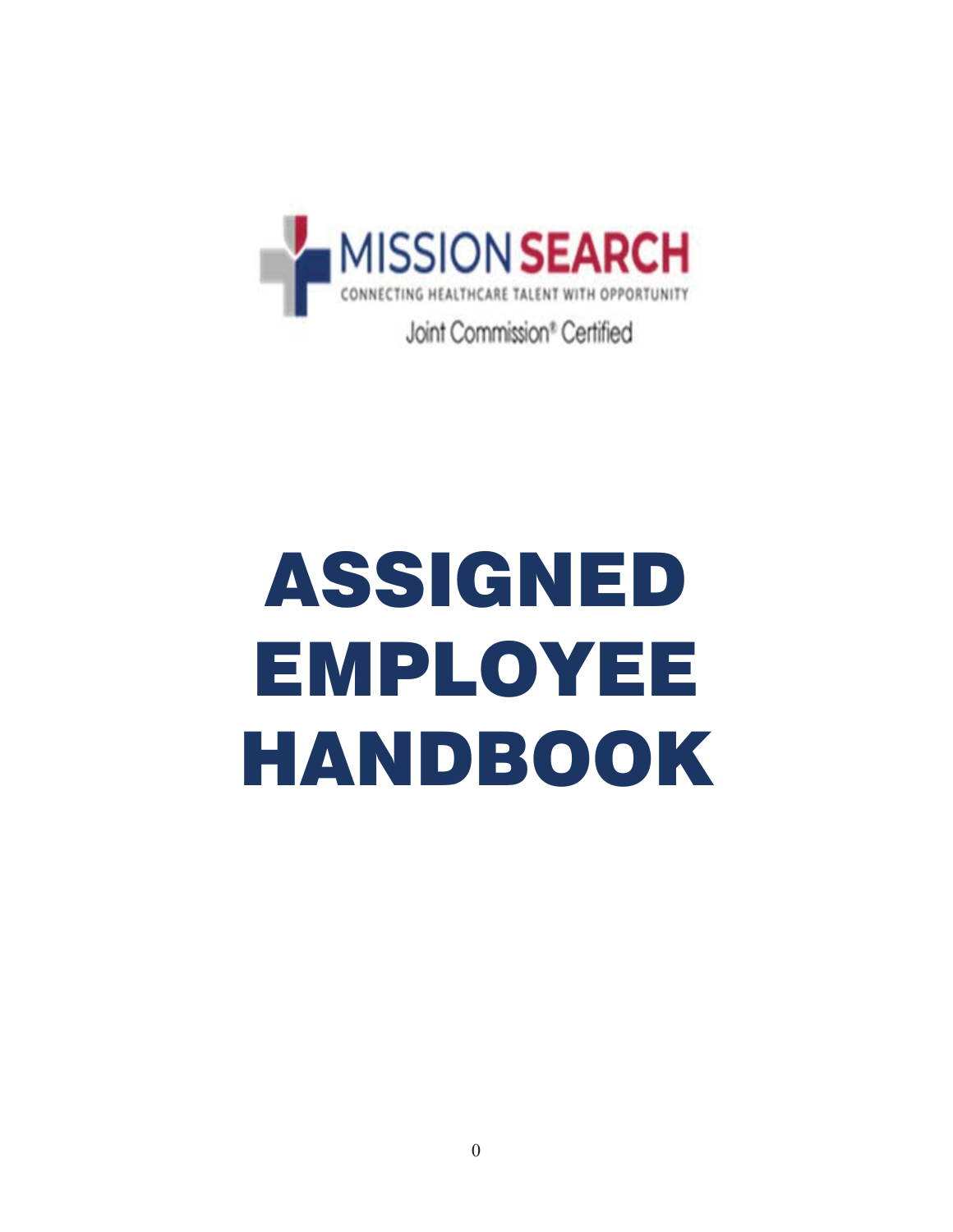# **ASSIGNED EMPLOYEE HANDBOOK**

TABLE OF CONTENTS

| EWURONMENTAL SAEETY |     |
|---------------------|-----|
|                     |     |
|                     |     |
|                     |     |
|                     |     |
|                     |     |
|                     |     |
|                     |     |
|                     |     |
|                     |     |
|                     |     |
|                     |     |
|                     |     |
|                     |     |
|                     |     |
|                     |     |
|                     |     |
|                     |     |
|                     |     |
|                     |     |
|                     |     |
|                     |     |
|                     |     |
|                     |     |
|                     |     |
|                     |     |
|                     |     |
|                     |     |
|                     |     |
|                     |     |
|                     |     |
|                     |     |
|                     |     |
|                     | .43 |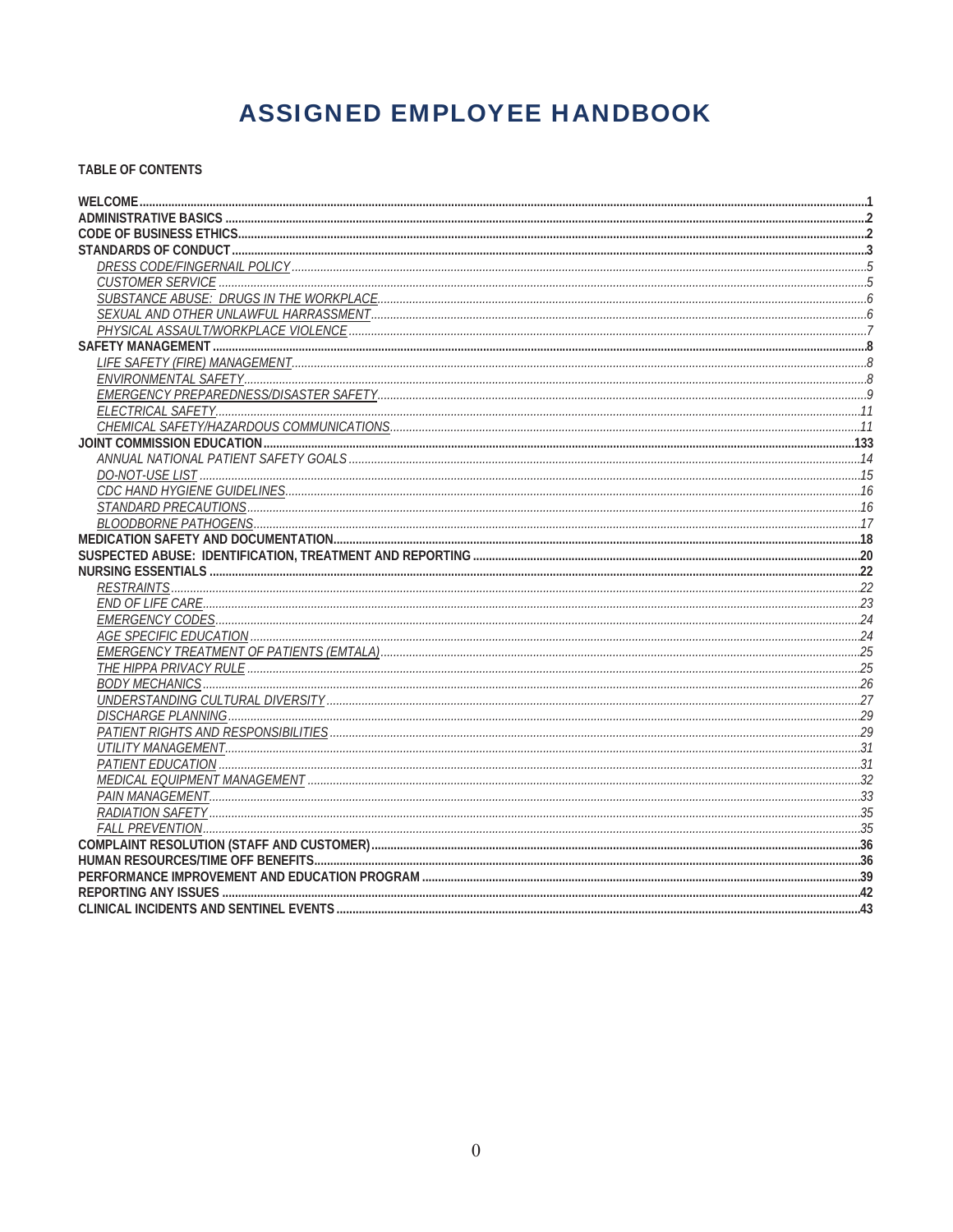# WELCOME

Welcome to the Mission Search team! We look forward to working with you and assisting you in achieving exciting and rewarding career opportunities with Mission Search This handbook will serve as your point of reference for any standards, policies, and procedures that Mission Search assigned assigned employee s are expected to follow.

It is required that you review and return the acknowledgment form located at the back of the handbook. This acknowledgment form will be kept on file for our records.

Your employment is at will, and this handbook is in no way, shape, or form a contract. You, the assigned employee and Mission Search have the right to terminate employment with or without notice or cause at any time.

#### **WHY YOU WILL LOVE MISSION SEARCH:**

We will always provide the personalized service you expect. When you call Mission Search, you'll speak to a human being. When you send us a message, we'll contact you promptly. We are committed to open and timely communication with every one of our clients and assigned employees.

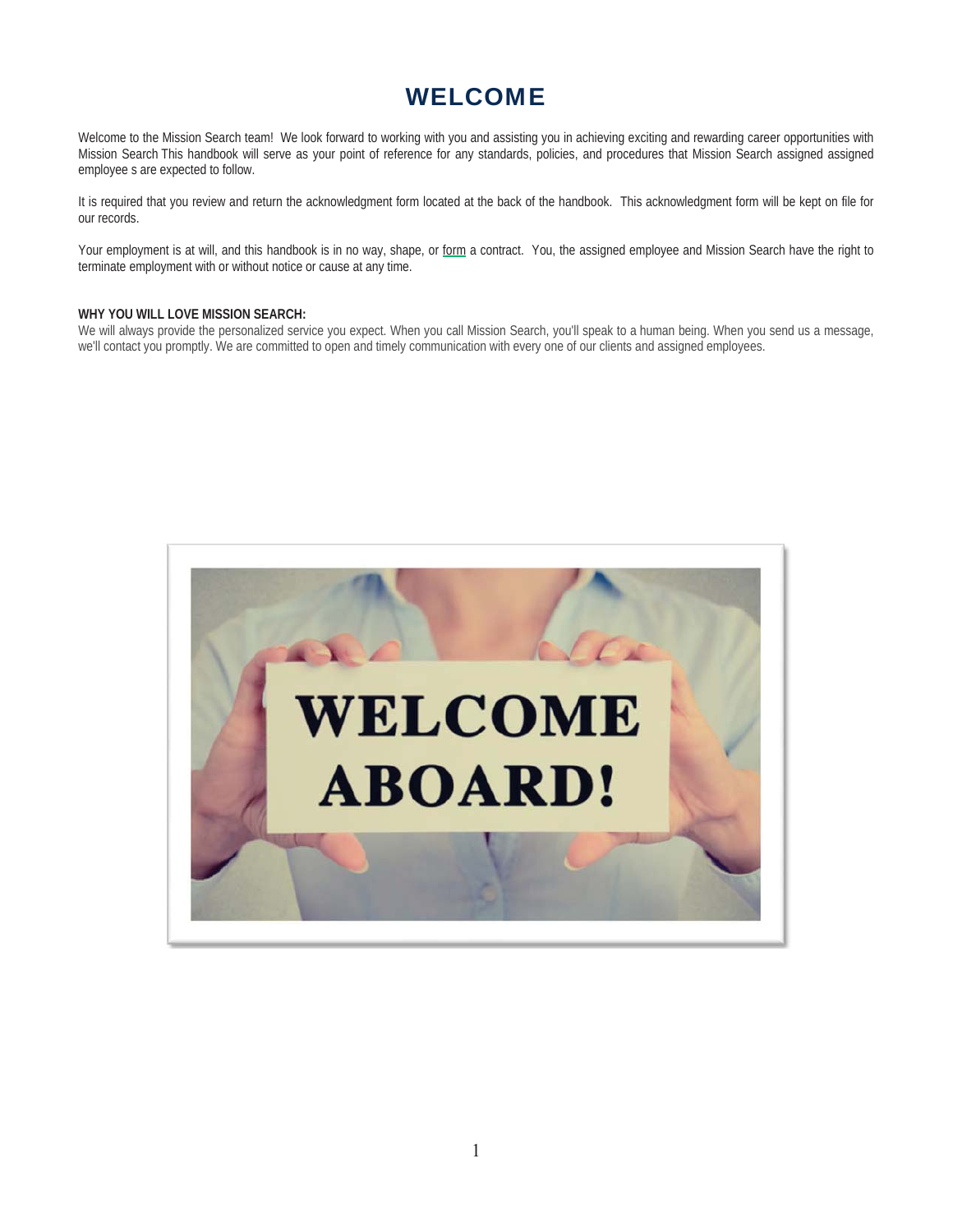# ADMINISTRATIVE BASICS

#### **Availability of Mission Search Office Staff**

The Mission Search office, located in Tampa, FL is open Monday through Friday from the hours of 9:00 am – 6:00 pm. Our toll-free number is (800) 410- 2009. Outside of normal business hours and in the event of an emergency, please contact us at the same number listed above. Mission Search's on-call staff will be available to assist you.

In the event of an emergency, natural disaster or another uncontrollable event, Mission Search will continue to provide service to you through our network from a location where phones and computers are functional. Mission Search will do everything possible to support you in meeting your needs during a crisis situation(s). A copy of our Emergency Management Plan is available upon request.

#### **Work-Related Injuries and Exposures**

Mission Search provides Workers Compensation insurance for its assigned employees as required by law. It is our philosophy that if an assigned employee is injured while at work, we intend to assist that assigned employee to return to work as soon as possible. The assigned employee is obligated to report a work-related injury to Mission Search as soon as possible. An Injury Report Form needs to be completed by the assigned employee as soon as possible after the injury.

Depending on the severity of the injury and when the injury is reported will determine where a physician will see the assigned employee.

In the case of an emergency situation, the assigned employee is advised to go to the emergency room. If it is not an emergency situation, Mission Search will advise the assigned employee where to seek medical help. The injury will be reported to the worker's compensation insurance provider who will manage the assigned employee's return to work.

#### **Holiday Pay**

Holiday pay varies for each client facility. For further information on holiday pay, consult with Mission Search payroll and management directly.

#### **Lunch Break Policy**

Mission Search assigned employee agrees to clock in and out for a minimum of thirty (30) minutes and up to a maximum of one (1) hour for meal periods unless otherwise specified by facility policy. If the facility requests Mission Search assigned employee to work their lunch period due to patient care and safety, Mission Search assigned employee agrees to obtain a supervisor signature from a Client Manager for each applicable shift and to have the supervisor sign off their approval on the sign-in sheet.

#### **Orientation**

Hospital orientation information or requirements will be provided to Mission Search assigned employee prior to assignment start by a representative of the client facility.

#### **Clinical Supervision**

The Clinical Supervisory Committee "CSC" provides clinical staff supervision for Mission Search's healthcare professionals. The "CSC" has an understanding of the scope of services provided by the disciplines supervised. The "CSC" utilizes the appropriate practice acts, the professional licensing and certification boards and professional associations as clinical resources, as needed. It is the "CSC"'s responsibility to identify and report aberrant or illegal behavior to professional boards and law enforcement agencies.

#### **Floating Policy**

Mission Search assigned employee may only be placed in assignments that match the job description for which Mission Search assigns them. If an assigned employee is asked to float to another department with the customer, the department must be a-like department or unit and the float assigned employee must have demonstrated previous competency and have the appropriate certifications, credentials for that department/unit. The assigned employee should only be floated to areas of comparable clinical diagnoses and acuities.

The following procedures should be followed for assigned employees who are re-assigned to an area in which they do not feel competent:

- The healthcare provider will immediately notify Mission Search,
- The Mission Search assigned employee is obligated to inform the hospital of his/her professional limitations based upon Mission Search client contract specifications as they relate to the assignment.
- The Clinical Supervisory Committee "CSC" at Mission Search will work within the bounds of each discipline's Professional Association or State Governing Body, and the client agreement to resolve the issue.
- Mission Search will pay healthcare professional for hours worked up until the end of his/her shift.

# CODE OF BUSINESS ETHICS

The first element of the Code of Business Ethics is putting the interests of the client facilities and ultimately the patient above our personal and individual interests. It is in the best interest of Mission Search to avoid conflicts of interest between the client hospital, assigned employee and staff.

Mission Search has developed corporate compliance guidelines to supplement and reinforce our client facilities' existing policies and procedures. It is also meant to assist Mission Search to comply with all applicable laws, rules, and regulations.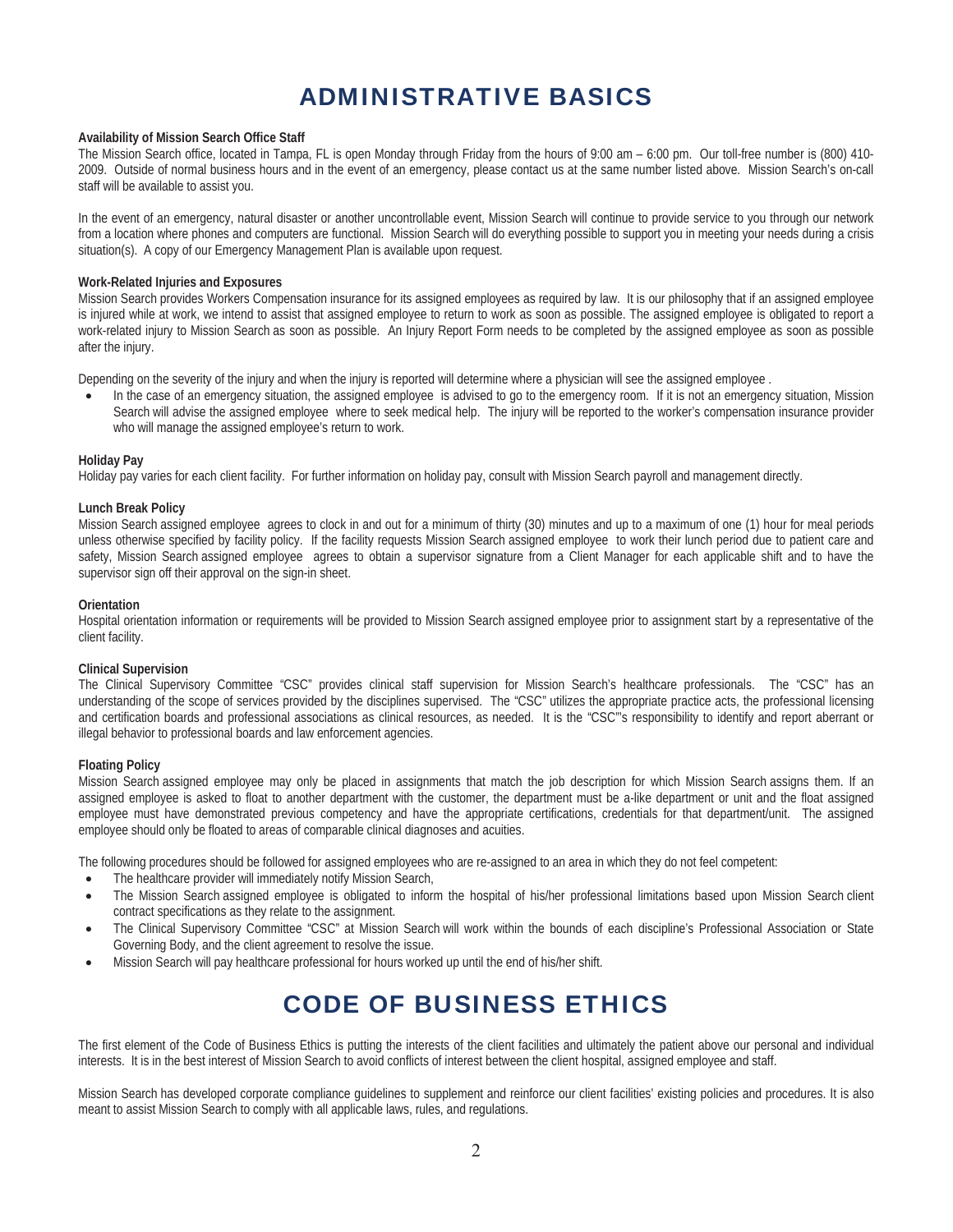- All assigned employees are responsible for conducting their jobs in a manner reflecting standards of ethics that are consistent with accepted criteria for personal integrity
- Preserving Mission Search reputation for integrity and professionalism is an important objective. The manner in which assigned employees carry out their responsibilities is as important as the results they achieve.
- All activities are to be conducted in compliance with both the letter of the law and spirit of the law, regulations and judicial decrees.
- No assigned employee should, at any time take any action on behalf of Mission Search, which is known or should be known to violate any law or regulation.
- Information about assigned employee's medical condition and history is required during the hiring process and it's only provided to the assigned client facility as requested in the client agreement. Mission Search recognizes this health information and electronic information must be held securely and in confidence. It is the policy of Mission Search that clinical staffs' specific information is not to be released to anyone outside the hiring process without a court order, subpoena, or applicable statute.
- Marketing materials, regardless of medium, shall accurately describe the services, facilities, and resources of Mission Search
- To maintain high standards of performance, Mission Search employs only those individuals it believes are most qualified without regard to race, color, religion, sex, age, national origin, handicap or disability in compliance with all federal and state laws regarding discrimination.
- Mission Search is committed to maintaining a workplace environment in which assigned employee are free from sexual harassment.
- Mission Search does not tolerate violence or threats of violence in the workplace, including but not limited to abusive language, threats, intimidation, inappropriate gestures and physical fighting by any assigned employee. These actions are strictly prohibited and may lead to severe disciplinary action up to and including termination.
- Mission Search recognizes that its assigned employee and clinical staff are its most valuable assets and is committed to protecting their safety and welfare. Assigned employees are required to report accidents and unsafe practices or conditions to their supervisors or other management staff. Timely action will be taken to correct unsafe conditions.
- Assigned employees that are licensed or certified in any profession shall follow all applicable rules and professional codes of conduct pertaining to that profession, in addition to the rules stated herein.
- x Mission Search prohibits the use or possession of illegal drugs and alcohol abuse on Mission Search or assigned client facility property, or while engaged in company activity.
- x Mission Search encourages initial and ongoing education for all assigned employee regarding their responsibilities to uphold the code of business ethics and this set of Mission Search's Corporate Compliance guidelines.
- x Mission Search prohibits assigned employees from discussing bill rates of hospitals or special rates of Mission Search with other healthcare providers.
- x Mission Search prohibits assigned employees from discussing personal or business affairs regarding any assigned employee with any individual not directly involved with said person or business affair.
- Mission Search is committed to protecting the privacy, confidentiality, and security of personal (education, employment and health) information of its assigned employees. This policy is designed to assure compliance with applicable state and federal laws and regulations.
- x Mission Search is committed to protecting its own and its client's trade secrets, proprietary information and other internal information.
- It is the desire of Mission Search to provide authorized third parties with information whenever requested while committing to our responsibility to control the release of information to protect the privacy and confidentiality of the assigned employee and/or corporate information.
- Assigned employees are not authorized to issue any statement, written or oral, to any news media representative or grant any public interview pertaining to the company's operations or financial matters.

Any assigned employee that becomes aware of any ethical issues or unethical practices must immediately report it to their supervisor. If the supervisor is unavailable or you believe it would be inappropriate to contact that person, because of their involvement in the situation, you should immediately contact the Mission Search Corporate Office or any other member of management. Any assigned employee can raise concerns and make reports without fear of reprisal or retaliation.

All reports and inquiries are handled confidentially to the greatest extent possible under the circumstances. You may choose to remain anonymous, though in some cases that can make it more difficult to follow up and ensure resolution of the situation.

Mission Search wants every assigned employee to report violations of our ethical or other principles whenever you see them or learn about them. In fact, it is a requirement of your employment. If you do not know whether something is a problem, please ask a member of management.

# STANDARDS OF CONDUCT

It is the responsibility of every member of Mission Search's clinical assigned employees to exercise appropriate judgment and conduct themselves in a manner that reflects the highest standards of professional and personal ethics and behavior.

#### **Assigned employee Responsibilities**

Mission Search assigned employee is and shall be duly licensed to practice his/her profession in any State where Mission Search Field assigned employee is assigned and shall maintain current professional standing at all times. Evidence of such licensing shall be submitted to Mission Search before commencing the assignment. Mission Search assigned employee agrees to give immediate notice to Mission Search in the case of suspension or revocation of his/her license, initiation of any proceeding that could result in suspension or revocation of such licensing, or upon the receipt of any notice or any other matter which may challenge or threaten such licensing.

Mission Search assigned employee agrees to provide Mission Search with all requested documentation that is necessary to comply with Joint Commission, Client, and Mission Search expectations before assignment start date.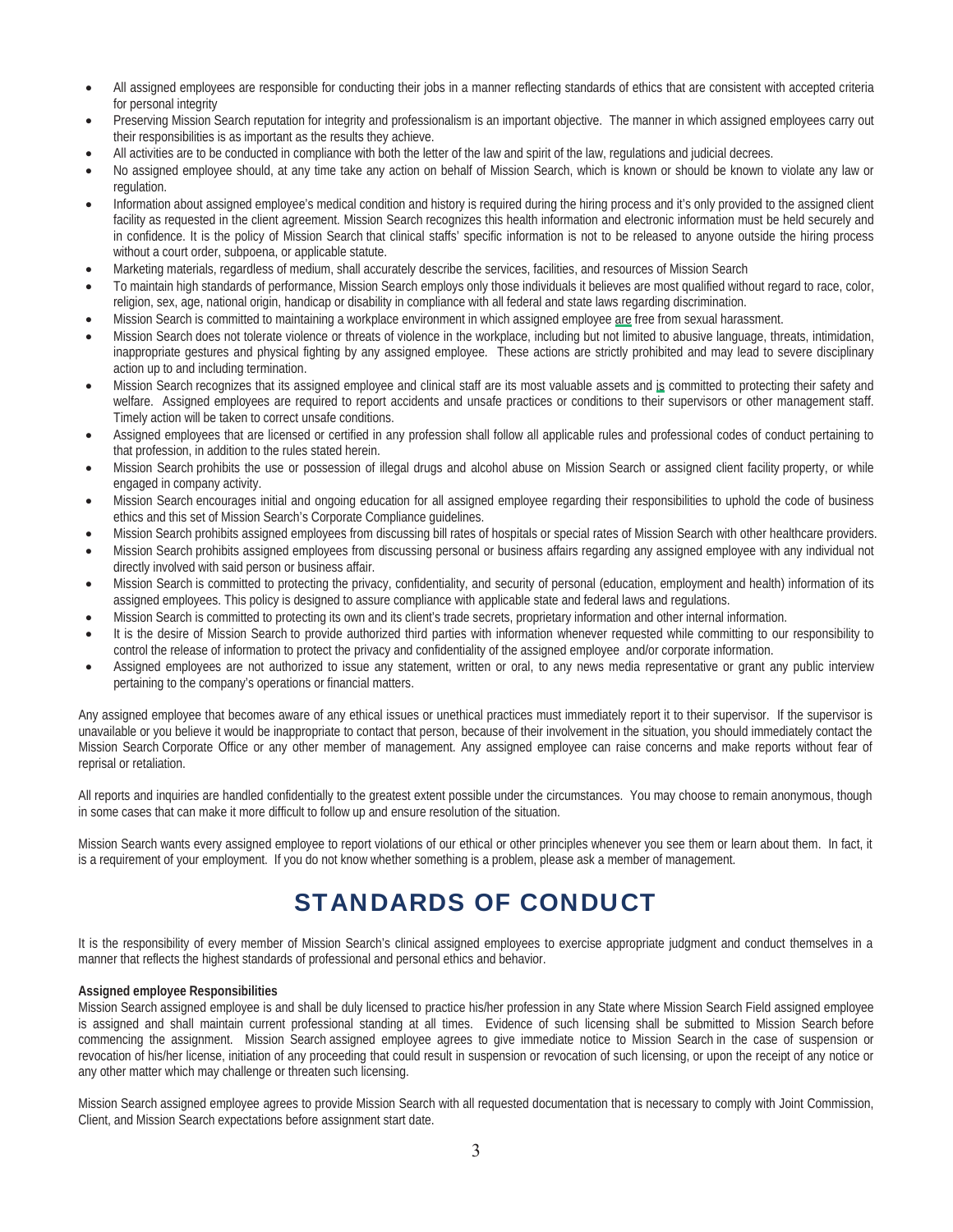Mission Search assigned employee agrees to and shall observe and comply with the applicable policies, procedures, rules, and regulations established by Client.

Mission Search assigned employee agrees to work all scheduled shifts as directed by Client (including weekends and holidays).

Mission Search assigned employee agrees to adhere fully to all quality assurance, peer review, risk management program or other programs that may be established by Client to promote appropriate professional standards of medical care. Mission Search assigned employee agrees to accept both clinical and operational supervision from his/her immediate supervisor.

Mission Search assigned employee agrees that patient records and charts shall at all times remain the property of the Client. Mission Search assigned employee agrees to maintain the confidentiality of all information related to patient records, charges, expenses, quality assurance, risk management or other programs derived from, through or provided by clients and all information related to this Agreement.

Mission Search assigned employee agrees to immediately provide written notice to Mission Search as to any legal proceeding instituted or threatened, or any claim or demand, made against Mission Search assigned employee or Mission Search concerning Mission Search assigned employee 's rendering of services under the Assignment Agreement.

Mission Search assigned employee agrees to notify Client of any unscheduled absence at least two (2) hours before beginning a shift, and to notify Mission Search within twenty-four (24) hours to report the unscheduled absence.

Any injury or illnesses suffered by Mission Search assigned employee must be reported to a Mission Search representative within 24 hours of the incident. If an injury occurs while working, notify your supervisor immediately, and if applicable, seek appropriate medical attention and follow the Client's specific injury procedures.

The assigned employee agrees not to disclose any Mission Search trade secrets or any confidential or proprietary information of Mission Search, Mission Search assigned employees, Clients, or patients of Clients. Mission Search assigned employee further agrees not to compete either as a direct competitor or with a competing company at the Client assignment where Mission Search assigned employee has been placed by Mission Search

#### **General Standards**

The following set of standards, are to inform and guide, all staff assigned to work in hospital units. The guidelines below include but are not limited to the following:

- Patient care providers are to render care in a manner that enhances the personal dignity and rights of each patient. Any form of patient abuse and neglect will not be tolerated, and assigned employees are to support Mission Search's policies and procedures in this regard.
- Interactions with all hospital patients, visitors, assigned employee, physicians, vendors, etc., must be conducted courteously and professionally at all times ensuring that Mission Search is always presented in the most favorable light.
- The practice of counseling of the patient regarding personal problems and participation of the assigned employee in conversations with patients about topics not relevant to the plan of care is discouraged and unacceptable.
- Patients are to be dealt with equally and fairly and the selection of "favorites" is not acceptable
- Appropriate language is to be used at all times when a Mission Search assigned employee is at a Mission Search client facility, and in any patient care area private and public. Abusive, profane, threatening, demeaning, language resulting violation of HIPPA regulations or compromising patient confidentiality can result in immediate termination
- Touching patients, except in the direct delivery of care or by a greeting, is prohibited
- Socializing with patients and patient's significant others outside of the facility is unacceptable
- Socializing with patient's and patients' significant others after discharge from the Hospital is prohibited. Assigned employees are not to call, date, nor develop personal or social relationships with patients, former patients, or family/significant others of patients, including giving of personal information or residential phone numbers. Assigned employees should discuss with their manager, any matter of concern regarding their contacts with current or former patient/family members of patient's significant others.
- All assigned employees will uphold all rules and regulations related to patient confidentiality in all areas including patient care, public, and non-patient care areas. These rules and regulations include but are not limited to the following:
	- o Patient care providers are not to divulge to anyone any information or records concerning any patient without proper authorization. Unauthorized release of confidential information may constitute ground for termination and/or civil action.
	- o Conversations regarding patients are not to be held in the presence of other patients or any other person not privileged to this communication.
	- o Problems of a patient are not to be discussed with another patient.
	- o Patients are not to be named or discussed with anyone in or outside of the facility who does not have the legal right to receive information about the patient.
- Personal problems, concerns or personal life information of assigned employee are not to be discussed with any patient, patient group or family/significant others.
- Assigned employees are not to discuss disagreements or criticize other assigned employees or hospital staff within the earshot of patients/families/significant others. A professional difference of opinion must be discussed in an appropriate private space.
- Behavior in all patient areas shall be oriented toward patient care. Personal reading and conversations, including personal phone calls, are not to be conducted in these areas.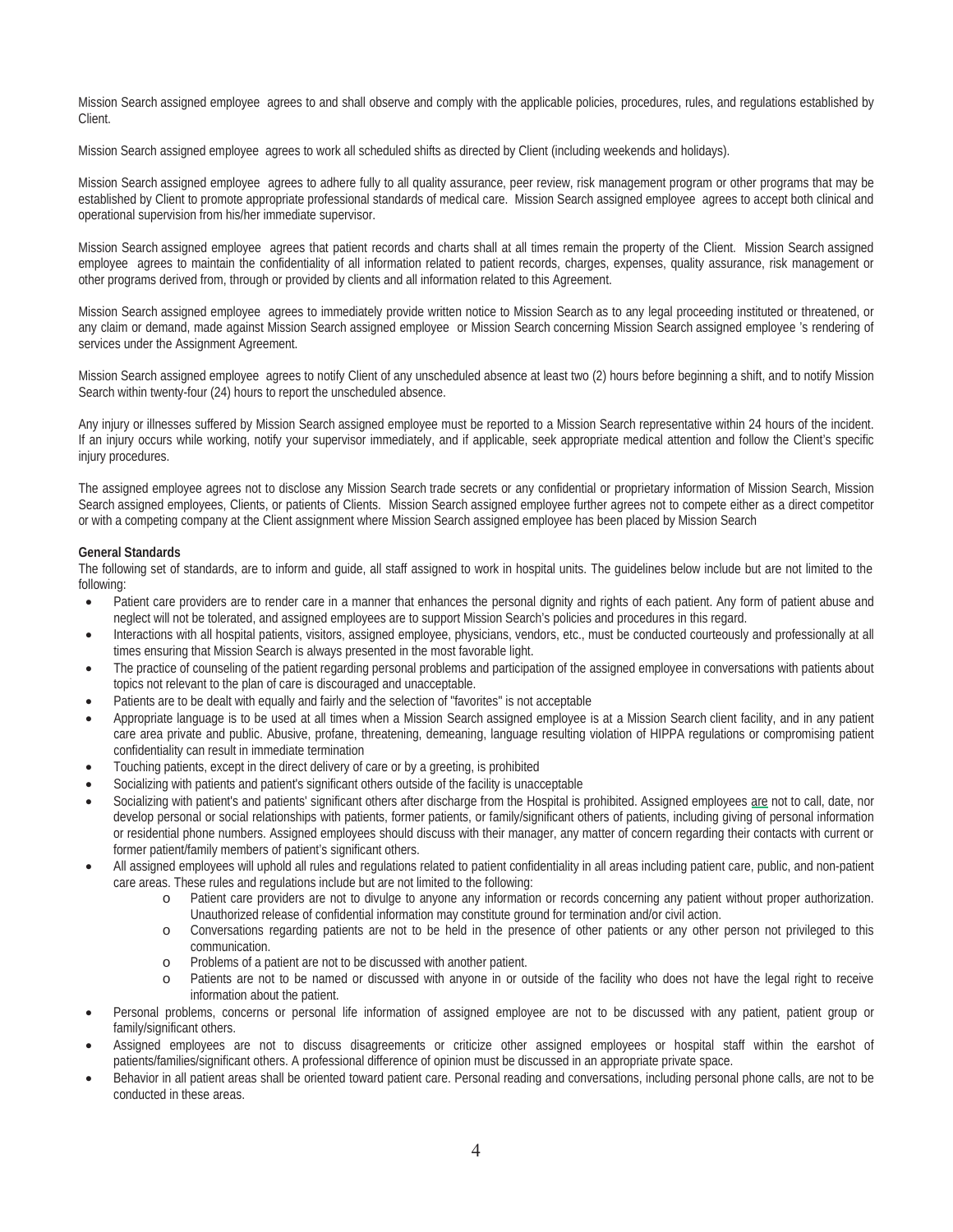- Assigned employees must avoid any situation, which involves a possible conflict between their personal interests and those of Mission Search Staff. Shall not solicit, and are encouraged not to accept gifts or compensation of any kind from any individual outside of Mission Search as a consequence of their position with Mission Search
- Any inappropriate interactions between patients and assigned employee, assigned employee and assigned employee, or assigned employee and others within the hospital will be investigated and a quick response within the framework of Mission Search policy and procedure.
- Assigned employees who are licensed or certified in any profession shall follow all applicable rules or professional codes of conduct pertaining to that profession, in addition to the rules stated herein.
- The client's name badge must be worn at all times while on assignment, above the waist with name and title fully visible.
- While at the hospital, all assigned employee must follow these basic rules:
	- o Eating and drinking are only permitted in the cafeteria, designated assigned employee lounges, unit conference rooms and in private offices, when not in use for patient care.
	- o Sleeping is not permitted during paid working hours.
	- o Personal phone calls on the unit during work time are prohibited, except in emergency situations
	- o Assigned duties must be carried out in a timely, efficient manner as directed or delegated.
	- o When entering a patient room and when greeting a patient, practice the following.
		- Knock before entering
		- Greet the patient by name
		- If it is the first contact of the day, introduce yourself by name and title
		- **Tell the patient why you are in the room.**
	- o When exiting a patient room Mission Search assigned employee is expected to:
		- Inform the patient / Family that you are leaving
		- State time you expect to return
		- Ask if there is anything the patient/family needs before you leave

#### **DRESS CODE/FINGERNAIL POLICY**

Dress code policy must be followed at all times while on the hospital premises. The Mission Search dress code includes but is not limited to the following:

- Clothing must be clean, neat, and allow for quick, efficient movement as necessary in the performance of job duties, including emergencies. Professional healthcare attire is acceptable.
- Unacceptable attire includes but is not limited to:
	- o Bare midriffs
		- o Low cut, tank, tube or sleeveless tops
	- o Transparent, provocative, excessively form fitting or revealing clothing
	- o Mini skirts
	- o Sweat (warm-up) shirts or pants
	- o Clothing with printed messages, caricatures or pictorial representations (e.g., university logos, beverage cans, and cartoon characters) applications that have the potential of falling off (e.g. sequins, glitter) shorts. Note: Exception business attire that is identified by small logo (e.g. Polo insignia).
	- o Denim jeans (any color).
	- o Spandex tights or leggings.
	- o Fishnet stockings.
	- o Hats (other than nursing caps).

**Note:** Exceptions to these rules may be made with the written approval of the manager when the job expectations demand different attire.

- Jewelry is to be kept at a minimum and be in keeping with the general safety and infection control practices for the assigned employee and the patient. Long dangling earrings, large or excessive necklaces and bracelets and sharp rings are not acceptable.
- Fingernails must be kept short, clean and natural; no artificial applications are to be worn.
- Hair must be neat and well-groomed.
- Shoes must be clean, in good repair, provide good support and protection and allow for quick and efficient movement as necessary in the performance of job duties, including emergencies. Heels should not be more than two-and-a-half inches high. Open-toed and open-back shoes are not permitted. Socks or stockings must be worn at all times.

#### **CUSTOMER SERVICE**

It is important for all Mission Search assigned employees to promote our culture of service excellence while on assignment at a client facility. Every time you interact with a customer and patient, you are representing Mission Search.

#### **Behaviors of Exceptional Customer Service:**

- 1. Take pride and joy in creating a positive experience
- 2. Smile and be friendly.
	- Make eye contact
	- Give a genuinely warm greeting, using patient/customer name when possible
	- Be positive, talk positively
	- Respect patients and co-workers
	- Take ownership: you are responsible for safety, cleanliness, and confidentiality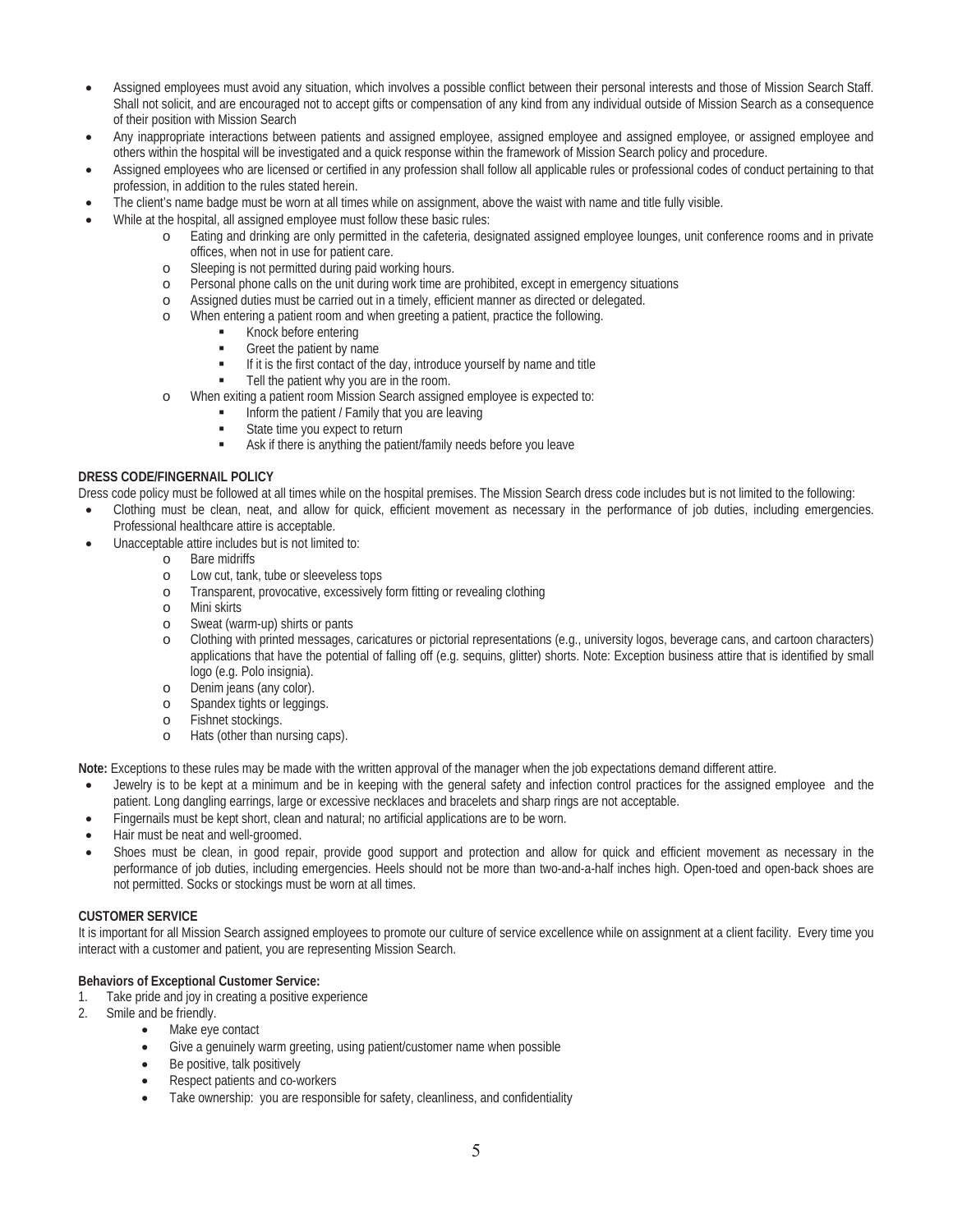# **Standards of Service Excellence:**

- 3. Use L.E.A.P: if you receive a patient complaint, OWN IT!
- 4. L- Listen
- 5. E- Empathize
- 6. A- Ask questions
- 7. P- Produce a solution
- 8. Customer perceptions are reality: Deliver service the customer wants (not what you think they want)

9. Provide SMART feedback to team members. Everyone wants feedback. Build positive relationships with coworkers by recognizing their strengths, successes, and weaknesses. Be:

- 10. S- Sensitive
- 11. M- Meaningful
- 12. A- Accurate
- 13. R- Reinforcing
- 14. T- Timely

# **Telephone Courtesy**

Telephone courtesy guidelines include but are not limited to:

- Answering the phone, preferably by the third ring
- Identify yourself by giving your department and name.
- Identify the caller and what they are requesting
- When leaving the line, before placing the caller on hold, ask the caller if he/she can hold the line and wait for the caller's response
- When returning to the line, thank the caller for waiting
- When you give the call to another person, inform them both that they have a call and who the caller is.
- Try not to leave the caller holding for more than thirty (30) seconds. If you have to handle several calls at the same time or are unable to find the requested information or person quickly, ask if the caller would prefer to wait or to be called back.
- If the person receiving the call is not available, advise the caller of this and offer the options of speaking with someone else or leaving a message
- x After taking a message, repeat the message to the caller to confirm that you have taken it down correctly and thank the caller.
- x When transferring a call, let the caller know that you are transferring the call and why. Also, identify the extension to which you are transferring in case the caller is inadvertently disconnected.
- Allow your voice to reflect courtesy and a smile. What and how you say what you say makes a difference.
- Assigned employees are to seek guidance from their manager when there are guestions, concerns or problems with these rules or any other part of their employment.

#### **Any violations of the Code of Conduct will be investigated and may result in Disciplinary action up to and including termination, per Mission Search Policy and Procedures.**

#### **SUBSTANCE ABUSE: DRUGS IN THE WORKPLACE**

Mission Search believes that maintaining a workplace that is free from the effects of drug and alcohol abuse is the responsibility of all persons involved in our business, including Mission Search assigned employee and clients.

The use, possession, sale or transfer of illegal drugs or alcohol on assigned client property, in assigned client vehicles, or while engaged in Mission Search activity is strictly forbidden. Also, being under the influence of drugs or alcohol, while on assigned client property, in assigned client vehicles, or while engaged in Mission Search activities is strictly forbidden. A violation of this policy will result in disciplinary action up to and including termination. Depending upon the circumstances, other actions, including notification of appropriate law enforcement agencies, may be taken against any violator of this policy. In accordance with the Drug-Free Work-Place Act of 1989, as a condition of employment, assigned employees must comply with this policy and notify management within five (5) days of conviction for any use of, or distribution of a controlled substance. Failure to do so will result in immediate termination of employment pending the outcome of any legal investigation and conviction.

To comply with our client requirements, Mission Search may require a pre-employment drug screen, annual drug employment screen and reserves the option to conduct a "for cause" drug screen for the presence of illegal drugs under certain conditions. Consent to the testing program will be a condition of further employment of every assigned employee. If any director, manager, supervisor or other company officer or client representative has any suspicion that an assigned employee under his or her supervision may be affected by or under the influence of illegal drugs, the assigned employee under suspicion will be asked to undergo a laboratory test to determine the presence of illegal drugs. Refusal to take the test will subject the assigned employee to immediate termination. Additionally, consistent with the law, drug and alcohol screening tests will be given after accidents or near misses, or upon reasonable suspicion of alcohol or drug use, when a client requires pre-assignment testing, or upon any other circumstances which warrant a test.

# **SEXUAL AND OTHER UNLAWFUL HARASSMENT**

Mission Search is committed to providing a work environment that is free from all forms of discrimination and conduct that can be considered harassing, coercive, or disruptive, including sexual harassment. Actions, words, jokes, or comments based on an individual's sex, race, color, national origin, age, religion, disability, sexual orientation, or any other legally protected characteristic is not tolerated.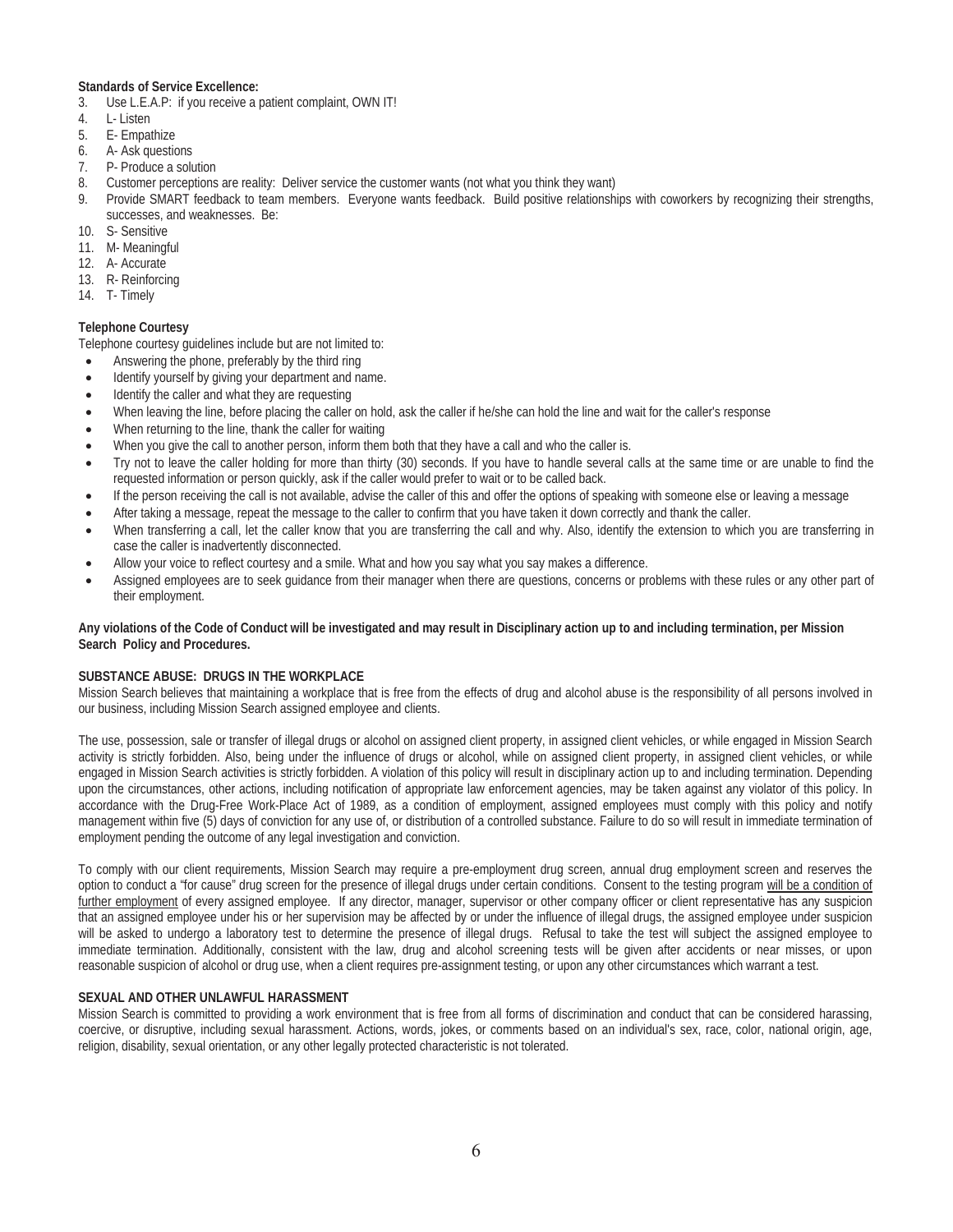Sexual Harassment is defined as unwanted sexual advances or visual, verbal, or physical conduct of a sexual nature. This definition includes many forms of offensive behavior and includes gender-based harassment of a person of the same sex as the harasser. The following is a partial list of sexual harassment examples:

- Unwanted sexual advances—verbal and non-verbal.
- Offering employment benefits in exchange for sexual favors
- Making or threatening reprisals after a negative response to sexual advances.
- Visual conduct that includes leering, making sexual gestures, or displaying of sexually suggestive objects or pictures, cartoons or posters.
- Verbal conduct that includes making or using derogatory comments, epithets, slurs, or jokes.
- Verbal sexual advances or propositions.
- x Verbal abuse of a sexual nature, graphic verbal commentaries about an individual's body, sexually degrading words used to describe an individual, or suggestive or obscene letters, notes, e-mails or invitations.
- Physical conduct that includes touching, assaulting or impeding or blocking movements.

Unwelcome sexual advances (either verbal or physical), requests for sexual favors, and other verbal or physical conduct of a sexual nature constitute sexual harassment when:

- Submission to such conduct is made either explicitly or implicitly as a term or condition of employment;
- Submission or rejection of the conduct is used as a basis for making employment decisions, or
- The conduct has the purpose or effect of interfering with work performance or creating an intimidating, hostile, or offensive work environment.

Upon experiencing or witnessing sexual or other unlawful harassment in the workplace, report it immediately to your supervisor. If the supervisor is unavailable or you believe it would be inappropriate to contact that person, you should immediately contact the Mission Search Corporate Office or any other member of management. You can raise concerns and make reports without fear of reprisal or retaliation.

All allegations of sexual harassment will be quickly and discreetly investigated. To the greatest extent possible, the alleged victim's confidentiality, that of any witnesses, and the alleged harasser will be protected against unnecessary disclosure. When the investigation is completed, the alleged victim will be informed of the outcome of the investigation.

Any supervisor or manager who becomes aware of possible sexual or other unlawful harassment must immediately advise the assignment Mission Search supervisor or any member of management so the allegation can be investigated in a timely and confidential manner. Anyone engaging in sexual or other unlawful harassment will be subject to disciplinary action, up to and including termination of employment.

#### **PHYSICAL ASSAULT/WORKPLACE VIOLENCE**

Mission Search is committed to providing a safe and secure workplace and an environment free from physical violence, threats, and intimidation. Assigned employees are expected to report to work to perform their jobs in a nonviolent manner. Conduct and behaviors of physical violence, threats or intimidation by an assigned employee may result in disciplinary action up to and including discharge and other appropriate action.

Mission Search will not permit employment-based retaliation against anyone who, in good faith, brings a complaint of workplace violence or who speaks as a witness in the investigation of a complaint of workplace violence.

#### **Definitions:**

Workplace violence is any physical assault, threatening behavior or verbally abusive remark that is made in the workplace and affect the workplace behavior of an assigned employee, which includes but is not limited to:

- 15. Verbal Abuse: Any verbal expression issued with the intent of creating fear or intimidation in another individual, or group of individuals, or verbal remarks or comments expressed in a loud, harsh or threatening tone of voice or a joking manner within the workplace.
- 16. Physical Abuse: Any intentional movement of the body, which may include touching, gestures, pushing, striking, stalking or any unwanted intrusion of "reasonable space" of an assigned employee. Any intentional use of any object toward an individual.
- 17. Creating a Hostile Work Environment: Any intentional nonphysical action that can be considered intimidating, or harassing with the intent of creating an environment that has the purpose or effect of unreasonably interfering with an individual's performance of where behaviors create hostile or threatening environment.

#### **Responsibilities**

- 18. Management: Management will foster an environment that is safe and free from workplace violence and will take action immediately to reduce the effects of workplace violence and verbal or physical abuse.
- 19. Assigned employees: Assigned employees will conduct themselves in such a way to reduce the possibility of any conflicts or acts that would create a violent, abusive or unsafe work environment for themselves or others. Assigned employees will notify management of workplace violence incidents, which have occurred on or off-site that has the potential of impacting the work environment. The assigned employee will remove him/herself from any situation that may result in workplace violence. This means that if confronted with a potential situation involving workplace violence, an assigned employee must make a serious attempt to retreat from the situation and report to management.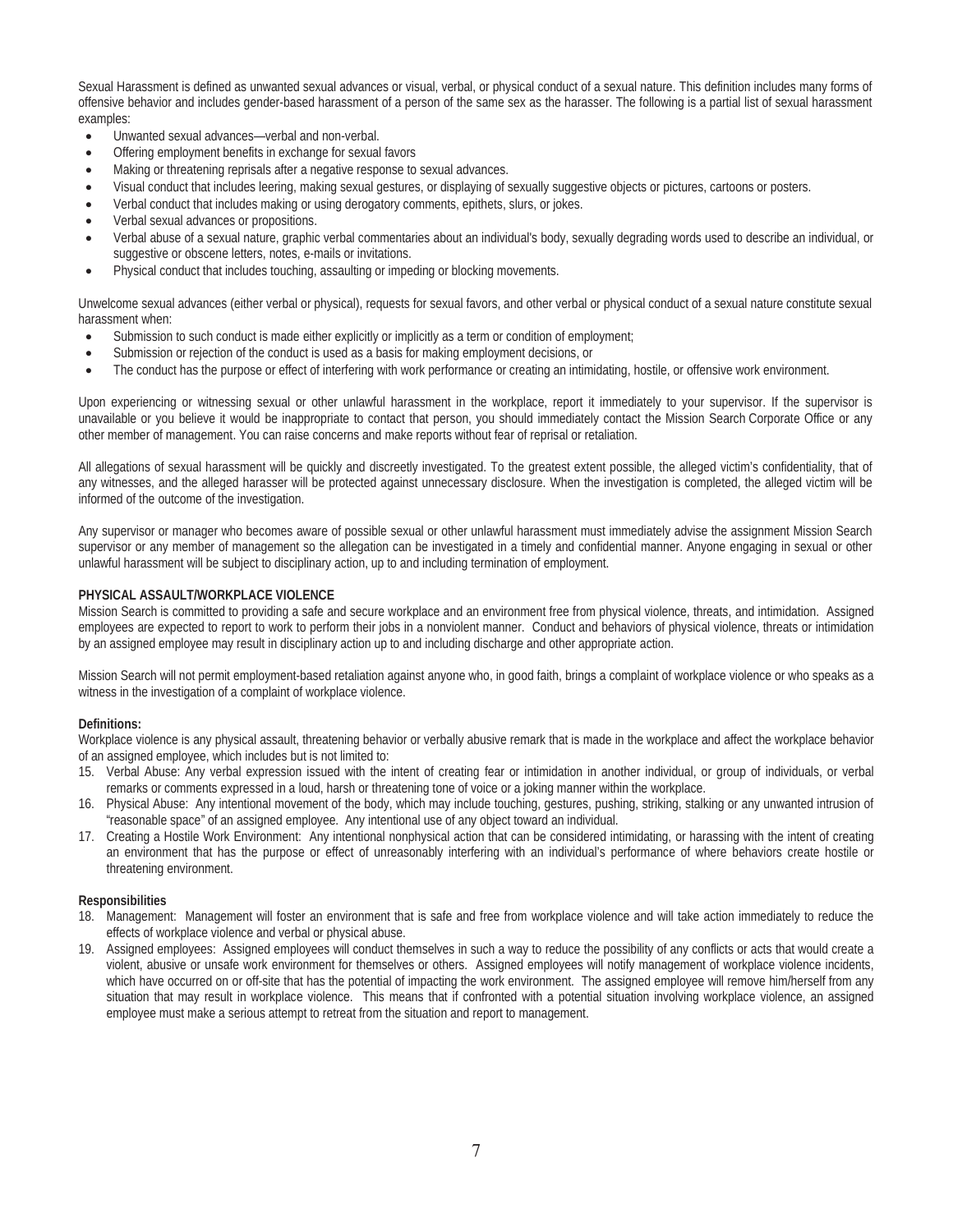# SAFETY MANAGEMENT

# **LIFE SAFETY (FIRE) MANAGEMENT**

# **General Rules**

When fire strikes, the actions taken during the first few minutes make the difference between containment and catastrophe. It is with the training of personnel that proper action can be taken during these very important first few minutes and disaster averted.

## **Important locations you need to know:**

- Fire extinguisher in your department
- Closest fire-alarm pull
- **Evacuation route**
- Fire doors and walls
- Next safe fire zone (smoke compartments

# **Important facility conditions to maintain:**

- x Keep emergency exits, firefighting equipment, and fire-alarm pull stations clear at all times
- Never put door wedges under doors that prevent doors from closing.
- Keep doors closed unless an electromagnetic system controls them.
- x Keep all corridors and exits clear of all unnecessary traffic and obstruction.
- x Keep telephone lines clear for fire control.

# **Creation of fire**

A fire requires that the following three elements (known as the fire triangle) are present at the same time to burn:



If the sides of the triangle are not allowed to meet – if the triangle does not form, there will be no fire.

In the event of a fire, follow the below action plan:

- **R** Rescue Remove everyone in immediate danger from the fire area.
- **A** Alarm Pull the nearest FIRE ALARM box and alert PBX to announce a Code Red<br>**C** Contain Close the door and isolate the fire
- **C** Contain Close the door and isolate the fire<br>**E** Extinguish/evacuate With proper extinguish
- **E** Extinguish/evacuate With proper extinguisher, fight fire without endangering yourself

When using a fire extinguisher, follow the below action plan:

- Pull- Pull out the safety pin
- **A** Aim- Aim the nozzle at the base of the fire, standing about 10 feet away from the fire.
- **S** Squeeze- Squeeze the handle<br> **S** Sweep- Sweep the nozzle from
- **S** Sweep- Sweep the nozzle from side to side

#### **Environmental safety**

In every facility, it is important to follow security procedures. By taking simple security precautions, you can help to:

- Protect personal, patient, and institutional property
- Maintain a safe environment.

# Personal property

There are a number of security precautions that you can take at your facility to help protect your personal property:

- 20. Lock car doors.
- 21. Secure all valuables.
- 22. Keep purses and wallets in a locked area or locker.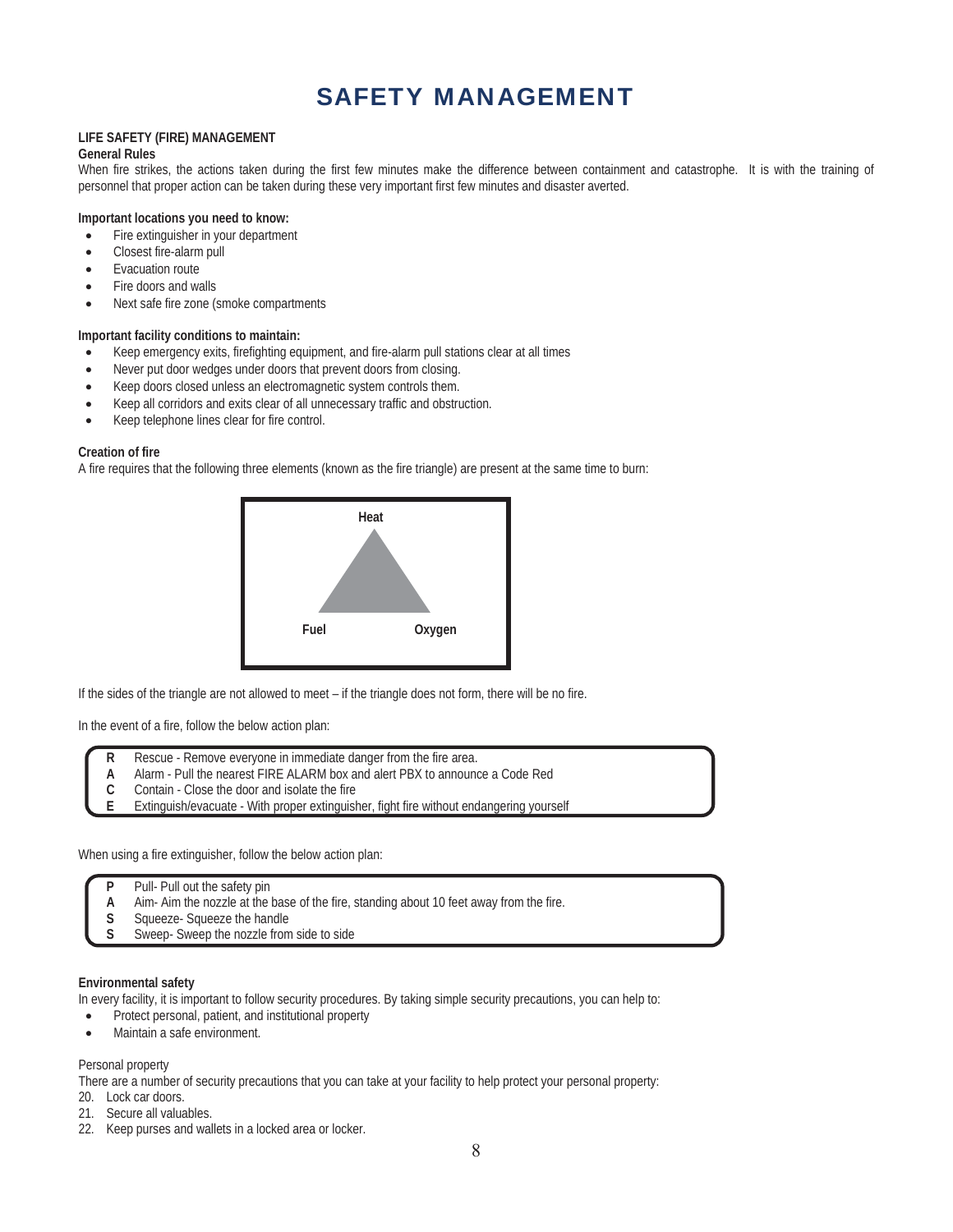# **Patient Property**

Patients should be encouraged to leave their valuables at home. If patients choose to bring their valuables into the facility with them, you can help to keep them safe by:

- 23. Securing patient valuables
- 24. Educating patients about security

Follow your facility policy for securing patient valuables. For example, valuables may be placed in the facility safe according to policy. You can educate patients by explaining the visitor policy, including who can visit, visiting hours, and any restrictions. You should also explain how patients can identify staff.

#### **Institutional Property**

There are also things you can do to protect institutional property:

- 25. Keep restricted areas locked
- 26. Report missing or damaged equipment.

#### **"Security-sensitive" Areas**

Some areas in your facility may be restricted or "security-sensitive." This means that only people who need to be in these areas should be there.

Security-sensitive areas may include the following:

- Pharmacy
- Operating rooms
- Obstetrics (especially the Nursery)
- Pediatrics
- **Medical Information Systems**
- Medical Records
- **Billing**

Your assigned facility may have policies restricting access to these areas. There may also be security devices, such as alarms and video cameras. Restricted access to security areas applies to everyone, even staff. Only people who need to be in a restricted area should be there.

If you work in a security-sensitive area, follow facility policies and procedures to keep them secure. Procedures that should be followed all the time, especially in security-sensitive areas may include:

- 27. Wearing your ID badge
- 28. Keeping doors locked
- 29. Reporting missing or damaged equipment.

You should wear your ID badge according to facility policy. If you lose your badge, you should report it and have it replaced immediately. It is important for you to be properly identified. It is also important to ensure no-one else uses your badge.

In addition to wearing your ID badge, you should be suspicious of people who are not wearing proper identification. Remember, wearing a lab coat or scrubs does not mean someone is an assigned employee.

You should also be sure to keep doors to security-sensitive areas locked. Do not prop doors open that are supposed to be secure. If you do see someone acting suspiciously, report it to your security personnel.

There are good reasons that some areas need to be secure. For example, the pharmacy must restrict access to drugs. In Obstetrics (particularly the Nursery), it is important to guard against infant abduction. Medical Records contain sensitive personal information. By following procedures, you can help keep these areas secure.

In addition to protecting personal, patient, and institutional property, it is important to ensure your safety. Take the following simple precautions:

- 30. For your own safety, do not walk alone to your car at night or anytime you feel uncomfortable. Follow your facility procedure to get an escort. Park in well-lit areas and do not keep valuables in your car, especially in plain sight. If you do have valuables in your car, lock them in the trunk.
- 31. Report anything that you feel might be a security hazard. This includes such things as burned out lights in a stairwell or garage. If you feel someone is acting suspiciously, notify security personnel immediately.

#### **EMERGENCY PREPAREDNESS/DISASTER SAFETY**

Emergencies or disasters can be classified as either "internal" or "external." An internal emergency is one that directly involves the facility and is a threat to the staff and patients, such as an in-house fire, a toxic chemical spill, or a natural disaster such as a tornado, earthquake, or hurricane that causes damage to the facility. An external emergency is one that occurs outside of the facility and does not directly threaten the staff, patients and others inside the building(s). The indirect effect on the facility is the possibility of large numbers of casualties arriving for treatment. External disasters include such things as:

- Accidents involving buses, trains, airplanes or multiple vehicles
- **Explosions**
- Chemical spills
- Large fires
- x Violent incidents involving a large group of people
- Natural disasters occurring outside the facility such as tornadoes or floods.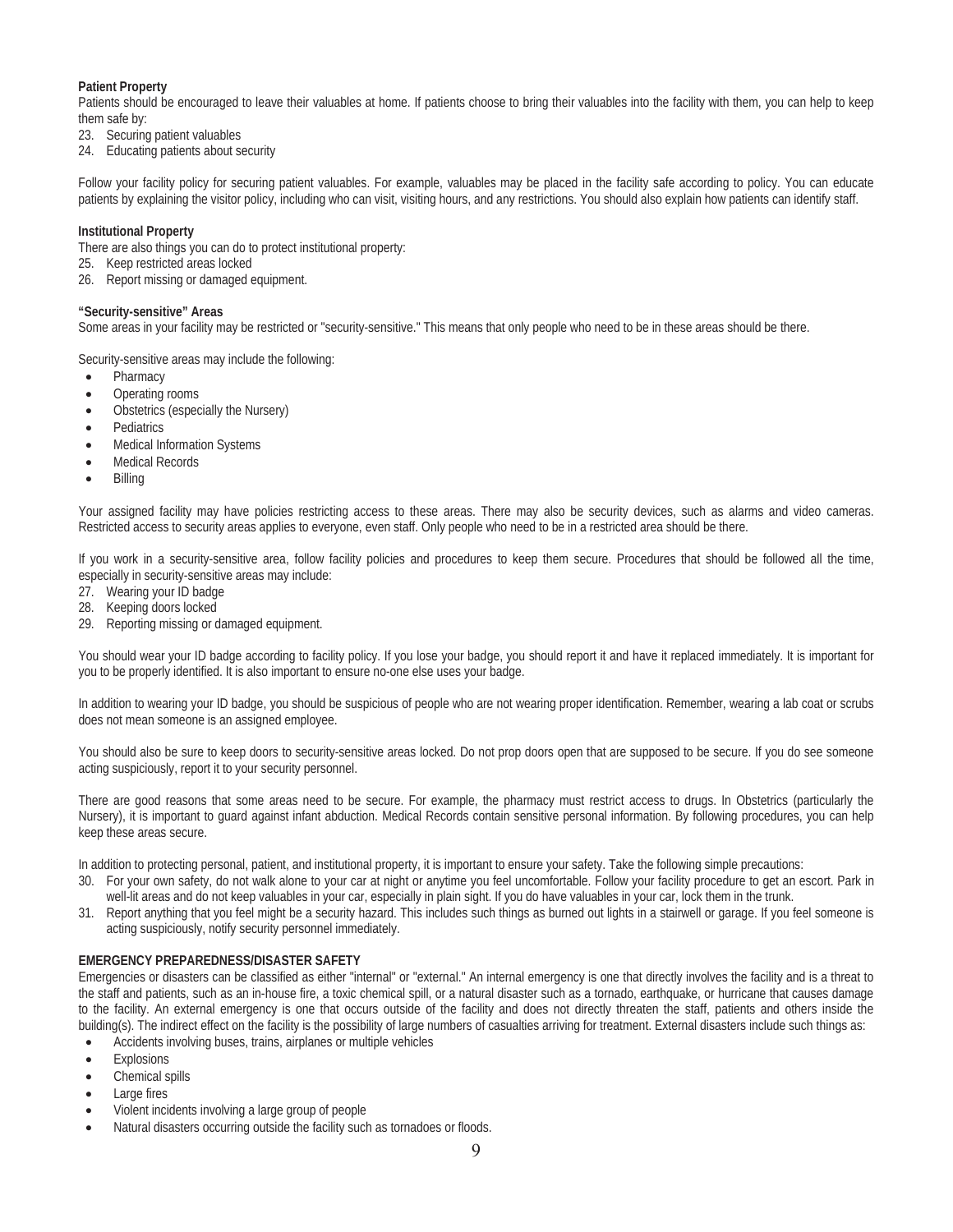All organizations must have an emergency management plan or disaster plan so that patient care can continue if a disaster occurs. Hospital disaster/emergency management plans must:

- Address both external and internal disasters
- Include general activities that will occur no matter what the emergency situation
- Allow specific responses to the types of disasters the facility might face
- Include a plan for evacuation of the hospital if all or part of the facility is damaged or non-functional.

When there is an emergency situation that could affect many workers, a hospital's hospital wide-notification system will be activated to let you know what is going on and the location. The notification will direct you to take action according to the type of emergency.

#### **Evacuation**

Hospital evacuation is an entirely different process than that recommended for schools and factories. Leaving the hospital is the very last resort, while in other establishments the objective is to clear the building as quickly as possible.

Familiarity with several types of evacuation is a necessity in any hospital. There are four types of evacuation. Each may be a separate and complete operation, or all four may have to be used in successive stages if circumstances so require.

- 32. **Partial Evacuation:** This is removing one or more patients from a dangerous room or ward. When the patients are removed, an attempt must be made to subdue the fire with the extinguisher and hose line. If this is impossible, the door must be closed and the threshold sealed with a wet towel or blanket. If the fire continues to grow, then the next step is to proceed with the horizontal or vertical evacuation.
- 33. **Horizontal Evacuation:** This type of evacuation takes place when fire or heavy smoke from a single room or ward threatens to spread to the adjoining area. All patients should be moved laterally by bed, cart, wheelchair, gurney, blanket or other conveyance to the nearest and safest protected area. Patients in immediate danger should be moved first, including those who might be separated from safety if the fire enters the corridor. Next to move (and contrary to some opinion) should be the ambulatory patient. Helpless people never cause panic. Those who are ambulatory should be preinstructed to line up outside their rooms, form a chain by holding hands and follow the lead person into a safe area. The rooms should be checked for stragglers and all windows and doors closed. When horizontal evacuation is ordered, the personnel in the receiving area should assist in the removal of the patients if needed.
- 34. **Vertical Evacuation:** This is the downward movement of patients to a safe area. This may be one or two floors below, or it may be down and out of the building. If the movement is out of the building, it should be an area far enough from the building to be safe and also to be out of the way of the fire department. In most cases, this movement will be preceded by a horizontal movement to a safe stairwell. The priority for movement is the same for a horizontal movement.
- 35. **Total Evacuation:** This means vacating all floors to a place of safety. The cause would be possible conflagration or an enemy air attack warning, or dense smoke and fumes. A place of safety might mean the basement, or even leaving the building, or even leaving the city. Using all stairways and safe elevators would be necessary. It would require the help of everyone available. This action must be undertaken floor by floor with enough trained help above and below to keep traffic moving quickly and properly by stair and elevator.

Untrained or unassigned personnel should report to the workforce pool under the direction of personnel. Remember this, more good work could be accomplished and less panic created by the work of two dozen competent people than by 300 anxious but untrained volunteers.

There should be carrying teams to get the patients downstairs and fire escapes. These practically trained people should be called loaders, movers, and carriers. It would certainly be much more orderly arrangement than for a single team to tackle all three phases.

#### **Emergency Removal**

In a hospital fire, the first duty of the personnel is to remove the patient(s) who are in immediate danger. This may require moving one person or many. If eight out of twenty-five are helpless as acknowledged, then it seems sensible to assume that the proper time to learn removal techniques would be before rather than during the fire.

Three considerations may be dominant factors in emergency patient handling:

- 36. The nature of the emergency
- 37. The weight and condition of the patient
- 38. The strength and adaptability of the rescuer

Of all the possible equipment for evacuation, the BLANKET is more important than any other. It can be used to smother a fire, drag a patient from the room, made into a stretcher with or without poles, used for carrying in halls, on stairs, or fire escapes. Eight or ten infants can be carried easily and safely in a blanket.

There should be no uncertainty in bed fires. The rule is to get the patient on the floor. In oxygen ten fire: **FIRST SHUT OFF THE OXYGEN, THEN GET THE PATIENT ON THE FLOOR.** In both situations, if you throw a blanket on the floor, you can use it to smother a fire or as a drag. The fear of handling people who are on fire is undeserved. Bodies do not burn, they cook. So really all you have to contend with is the night clothing and the hair, once you free the patient from the bed.

Personnel working in orthopedics should carry a small sharp pocket knife. Do not depend on the pair of scissors on the desk; someone else may need them, too. Remove the small pair in your pocket because they may severely injure you or the patient you are moving. If there is any question of responsibility in removing someone from traction, just remember that there is always a chance of recovering from an aggravated fracture, but never from cremation or asphyxiation.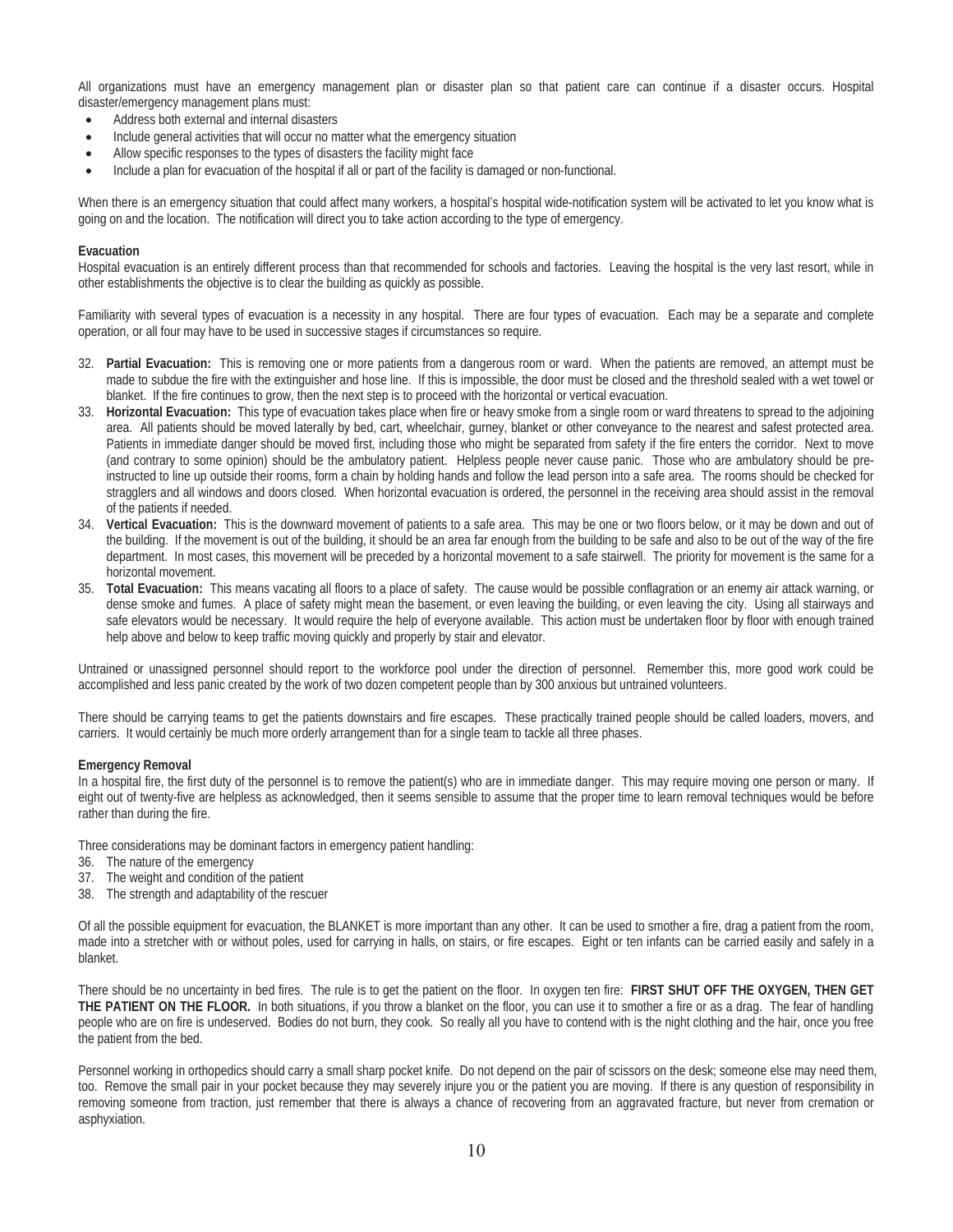In case of fire, do not be surprised to find the patient on the floor. He/she will get out of the bed if he/she can. If the patient is supposed to be in the room and you cannot see or feel him, look under the bed, or in the closets or elsewhere.

#### **Earthquake/Disaster Preparedness**

- 39. Attempt to familiarize yourself with the facility/unit earthquake preparedness plan. You can reduce injuries to co-workers and patients and lessen the possibility of panic after the disaster has occurred by planning for all eventualities.
- 40. At least two persons in each unit or on each floor should assume leadership roles after the disaster has occurred it is the facility's responsibility to be sure they are properly trained.
- 41. Understand how to protect yourself (and patients if possible) during an earthquake: Get under a desk or table or stand in a doorway away from the glass. Do not leave the building during the quake.
- 42. Attempt to locate and have available for immediate use, the telephone numbers and alternative means of communication with public safety agencies. When given a chance, participate in drills; take advantage of the opportunity to prepare for possible disasters.
- 43. In medication rooms, patient rooms, clean and dirty utility rooms, be aware of high or top-heavy shelves, cabinets, machinery or any other equipment that could fall during a tremor. Heavy objects should not be on top shelves but stored in lower places.
- 44. Be aware of the possible necessity to shut off lights, gas, and water.
- 45. Attempt to locate several alternate routes of evacuation in the various parts of the unit and or facility, should you need to leave your work area because it is unsafe.
- 46. Consider the possibility that you may not be able to leave the premises and attempt to locate supplies on hand that may be needed.
- 47. Assist physically compromised patients and co-workers who are unable to leave the building without the aid of another person.
- 48. Attempt to locate areas of the facility that may be suitable as shelter areas should assigned employee and patients are required to stay there after the disaster.
- 49. Be sure the fire extinguishers are kept in good working order and that you know how to use them.
- 50. If your building is windowless, consider alternative means of ventilation and lighting if the power is off.
- 51. Attempt to locate contingency plans for continued operation of the hospital based on total and/or partial shut downs due to building/utility/communication/transportation failures. Try to identify key personnel, communication systems, utilities and other support needs for 24 hours, 72 hours, one week and one month, if available.
- 52. Organize Interdisciplinary Team and patients for whom they are responsible and determine what steps are to be taken in accordance with the hospital's earthquake plans.
- 53. Immediately check for injuries among fellow workers and render first aid as needed. Seriously injured persons should not be moved unless they are in danger of further injury. Be sure your entire area is checked for injured.
- 54. In the event of fatalities, cover bodies and notify the coroner. They should not be moved.
- 55. Check for fires and fire hazards, especially for gas leaks and damaged electrical wiring.
- 56. See that these are turned off at main vales and switches if required. Check for building damage and move patients to safe areas.
- 57. Do not use elevators or to run into the street.
- 58. Flashlights should be used if power is off, since sparks from a match or light switch could ignite leaking gas.
- 59. Immediately clean up dangerous materials that may have spilled.
- 60. Limit use "land line" and mobile telephones for outside calls except in genuine emergencies. Use battery-powered radios for damage reports and information from public safety agencies.
- 61. Check closets and storage areas very carefully, watching for falling objects.
- 62. After a major earthquake prepare for aftershocks which will be occurring and may cause more damage.
- 63. Check that all telephones are correctly "on hook" so the system does not indicate "busy" to incoming or internal calls.

# **ELECTRICAL SAFETY**

Much of the work to support patient care depends on electrical devices. A few basic reminders will help you to maintain a safe work place.

- All outlets are "grounded" outlets, accepting three-prong plugs. Never try to introduce another kind of plug into the outlets.
- Water and electricity a bad mix. Never try to plug something in, or run an appliance, if water is in the area. Clean up the water first. Electricity passes easily through water and can cause serious harm to you and others around.
- If you notice an electrical hazard, contact your supervisor immediately.

# **CHEMICAL SAFETY/HAZARDOUS COMMUNICATIONS**

A variety of chemicals are used to support patient care, including things as simple as cleaning agents or complicated medications such as chemotherapy drugs. It is your legally protected right to know about these chemicals.

# **Understanding the Material Safety Data Sheet (MSDS)**

The Hazard Communication Standard is also known as the Workers' Right-to-Know standard. You have the right to know about the chemical hazards in your workplace. The MSDS and manufacturer's product label(s) are a fast and easy way to obtain information about how to work safely with a specific product.

A hazardous substance is one, which causes physical or related health hazards, may be found on Lists issued by the State of California such as: "List of Regulated Substances," "Pesticide 200 Ingredients" and/or "The Safe Drinking Water and Toxic Enforcement Act of 1986" also popularly known as "Proposition 65."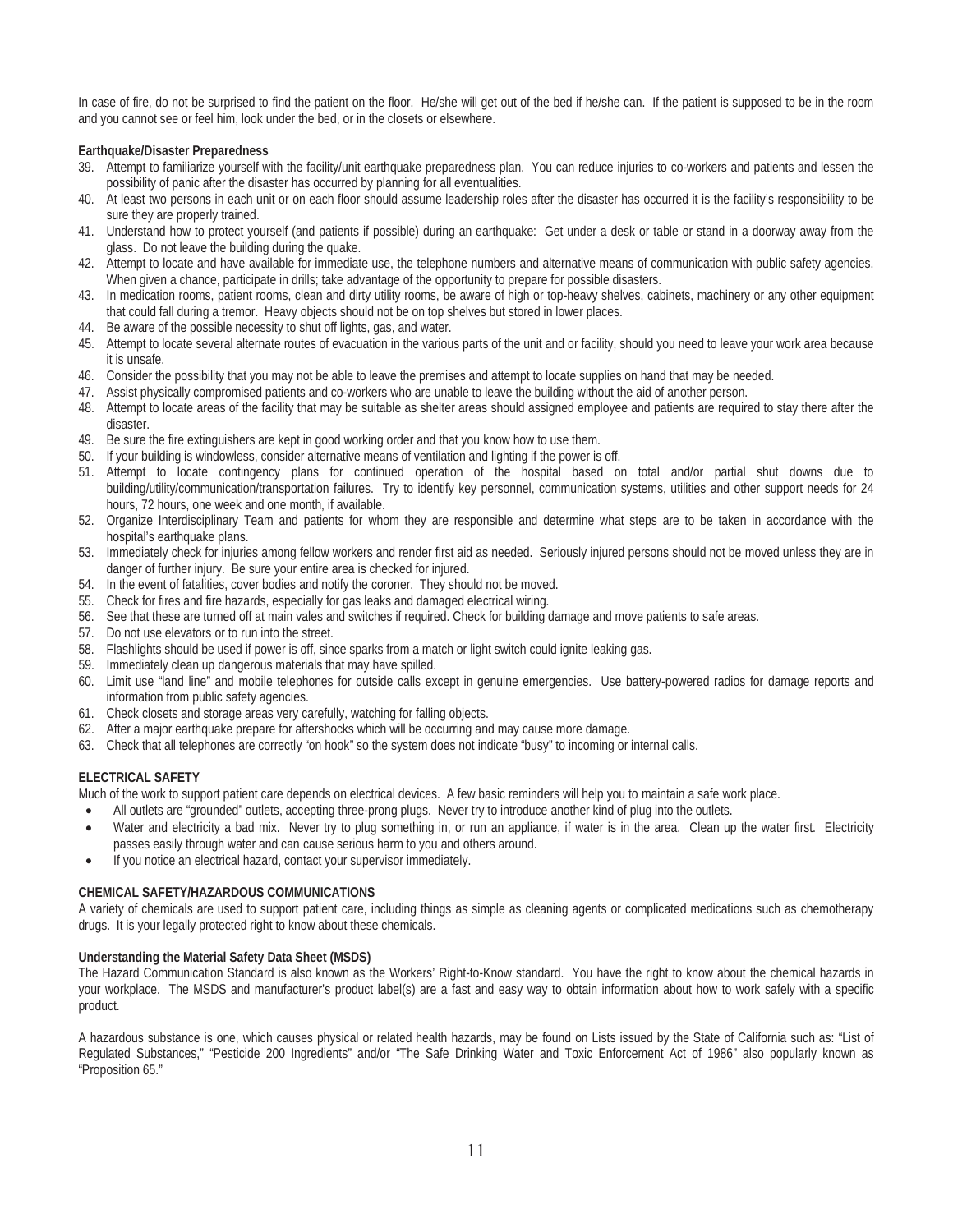#### **Information within the MSDS**

- 1. **Identification of product:** You will find the product name, manufacturer's name, address, telephone and emergency number.
- 2. **Hazardous ingredients:** Lists of all the ingredients in the product.
- 3. **Physical data:** Provides information on how to work with the chemical and describes the physical characteristics.
- 4. **Fire and Explosion Hazard data:** Specifies if the material may present a fire or explosive hazard and under what conditions the hazard exists.
- 5. **Health hazard data:** Identifies the symptoms related to overexposure (nausea, vomiting, and dizziness).
- 6. **Reactivity Data:** Describes what materials will react with the chemical you're using.
- 7. **Spill/leak procedures:** Addresses how to respond to an accidental spill or leak.
- 8. **Control measures and special precautions:** Specifies the type of PPE that you should wear when handling the product.
- 9. **Handling and storage precautions:** Describes how to store and handle materials safely.

The following are examples of some important information one may find on an MSDS.

#### **Physical Hazards**

The coverage of physical properties associated with the specific material may include the following information:

- 1. **Compressed gas:** such as high-pressure oxygen and nitrous oxide cylinders.
- 2. **Explosive:** a substance that can explode under certain conditions of release.
- 3. **Flammable or combustible:** a substance that burns easily such as alcohol.
- 4. **Organic peroxide:** a derivative of hydrogen peroxide.
- 5. **Pyrophoric:** ignites spontaneously in air under certain conditions.
- 6. **Unstable:** a reactive substance.
- 7. **Water reactive:** such as strong acids and bases when mixed with water.

#### **Health Hazards**

Disseminated as hazardous to your health are chemical substances. Both liquids and solids may be identified on an MSDS and are indicated as:

- 1. **Carcinogens:** these cause cancer, reproductive toxicity in males or females, reproductive toxins can result in fetus damage.
- 2. **Toxic:** a substance that acts as a poison.
- 3. **Irritants:** these may cause irritation to any body part.
- 4. **Corrosives:** these can cause damage to body tissue.
- 5. **Sensitive:** these can cause an allergic reaction.
- 6. **Hepatoxin**: this is a liver poison.
- 7. **Nephrotoxin:** this is a kidney poison.
- 8. **Neurotoxin:** this is a nerve poison.
- 9. **Hematopoietic System:** Act on the system resulting in blood poisoning.
- 10. **Substance compounds:** damaging to lungs, skin, eyes or mucous membranes upon contact.

#### **Acute and Chronic Exposure**

Acute exposure is a short-term exposure to a substance and can cause dermatitis, headaches, or rashes. Chronic exposure is a long-term exposure and can cause cancer or permanently damage a biological system.

#### **Routes of Entry**

- 1. Through inhalation (painting, stripping floors, anesthesia gas waste).
- 2. Through absorption (handling formaldehyde and glutaraldehyde).
- 3. Through ingestion (this can occur if you handle poisonous chemicals and do not wash your hands before eating, smoking or applying cosmetics. This can also occur if containers are not properly handled, labeled, sealed).
- 4. Injection (accidental needle sticks).

#### **Your responsibilities when handling hazardous materials**

- 1. Read the label and MSDS of new chemicals you are handling.
- 2. Follow warnings and precautions
- 3. Use appropriate PPE
- 4. Learn emergency procedures for the chemicals with which you work.
- 5. Act in a sensible manner, be a safe and responsible worker.
- 6. Never use hazardous material substances you're not trained to use
- 7. Never place a chemical substance into an unlabeled container.
- 8. Never mix substances without asking your supervisor first.
- 9. Always ask your supervisor if you have a question about any substance.

#### **Handling Hazardous Materials**

**Infectious waste:** Separate infectious waste from other waste as soon as the material becomes a waste

**Blood or body fluids:** Minimize your risk by containing, removing, and disinfecting all blood or body fluid spills as quickly and effectively as possible.

**Wear PPE:** PPE stands for "Personal Protective Equipment." A PPE is an item you use for safety when working with chemicals. Some examples of PPE are utility gloves, safety glasses, goggles, gowns, ventilators and masks PPE is listed on the MSDS (Material Safety Data Sheet) for all the chemicals you handle. The PPE necessary for each substance are determined by the ways the substance can harm you.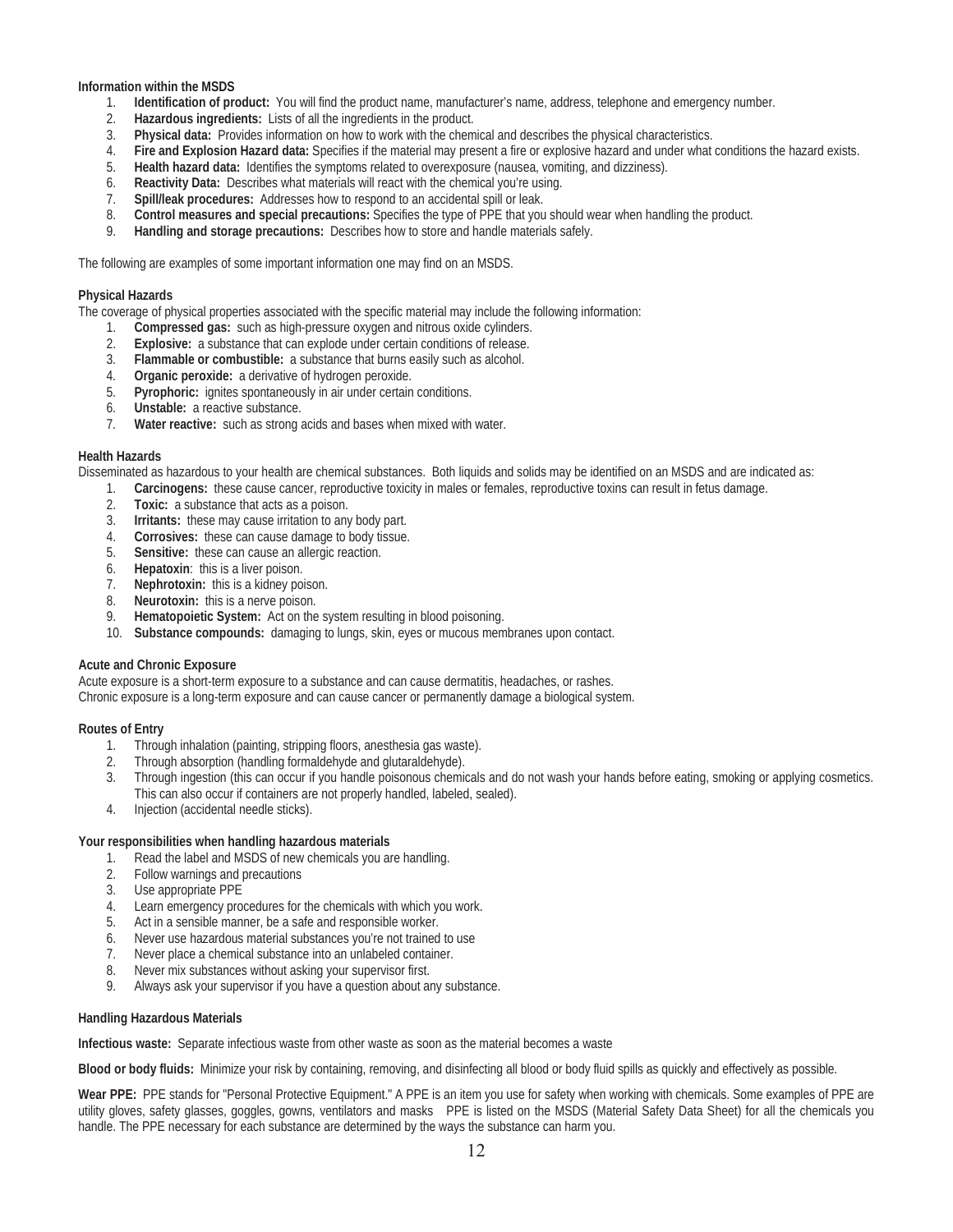There are three ways that a chemical substance may harm you:

- $\bullet$  Breathing the chemical
- Having physical contact with the chemical
- $\bullet$  Swallowing the chemical

# **Breathing the chemical**

The chemical may have toxic fumes that can injure your lungs if you breathe them. For example, cleaning materials, especially bleach, are toxic when inhaled.

Appropriate PPE for toxic fumes may include:

- Special mask
- **Ventilator**

Also, always use these products in a well-ventilated area. If you begin to feel dizzy or weak or have difficulty breathing when using a product, you need to leave the area immediately.

# **Having physical contact with the chemical**

The chemical may injure any part of the body that comes in contact with it. Your eyes are in danger from liquid splashing into them. Any exposed skin is also at risk.

Appropriate PPE to prevent physical contact may include:

- Goggles, safety glasses, or other eye protection **\* Gown** Gown
- Gloves **X** Mask

Also, flushing with water is usually the most immediate treatment for any accidental splashing of solutions in your eyes or on your skin.

# **Swallowing the chemical**

Some chemicals are dangerous if swallowed. To prevent swallowing a solution that may have splashed on your fingers, always wash your hands thoroughly after coming in contact with anything that should not be swallowed.

Appropriate PPE to prevent swallowing may include:

- Mask (that covers your nose and mouth to prevent the solution from being splashed onto your lips)
- Gloves (to protect against hand to mouth transfer).

Also, if you should accidentally swallow a harmful chemical, tell your supervisor immediately. You will probably be sent to the assigned employee Health Nurse or your Emergency Department.

# JOINT COMMISSION EDUCATION

The Joint Commission emphasizes prevention - identifying problems and correcting them before anything happens. The organization has definitions that you need to know the following terms:

- Error
- Sentinel Event
- Near Miss
- **Hazardous Condition**

# **Error**

An Error is an unintended act of either omission or commission or an act that does not achieve its intended outcome. In other words, an Error is:

- $\bullet$  Something done by accident
- Something that should have been done but was not
- Something that was done that did not have the expected result.

An example of an Error is a patient's blood pressure not being measured when it should have been.

#### **Sentinel Event**

A Sentinel Event is an unexpected occurrence **which actually happened** and which either resulted in death or serious physical or psychological injury or carried a significant risk thereof. Serious injury specifically includes loss of limb or function.

An example of a Sentinel Event is the wrong dose of medication being given to an infant, causing death.

Certain types of events are reported to The Joint Commission under their Sentinel Event policy, whether they actually or potentially resulted in death or serious injury. These events are:

- Rape
- Patient suicide
- Infant abduction or discharge to the wrong family
- Hemolytic transfusion reaction involving administration of blood or blood products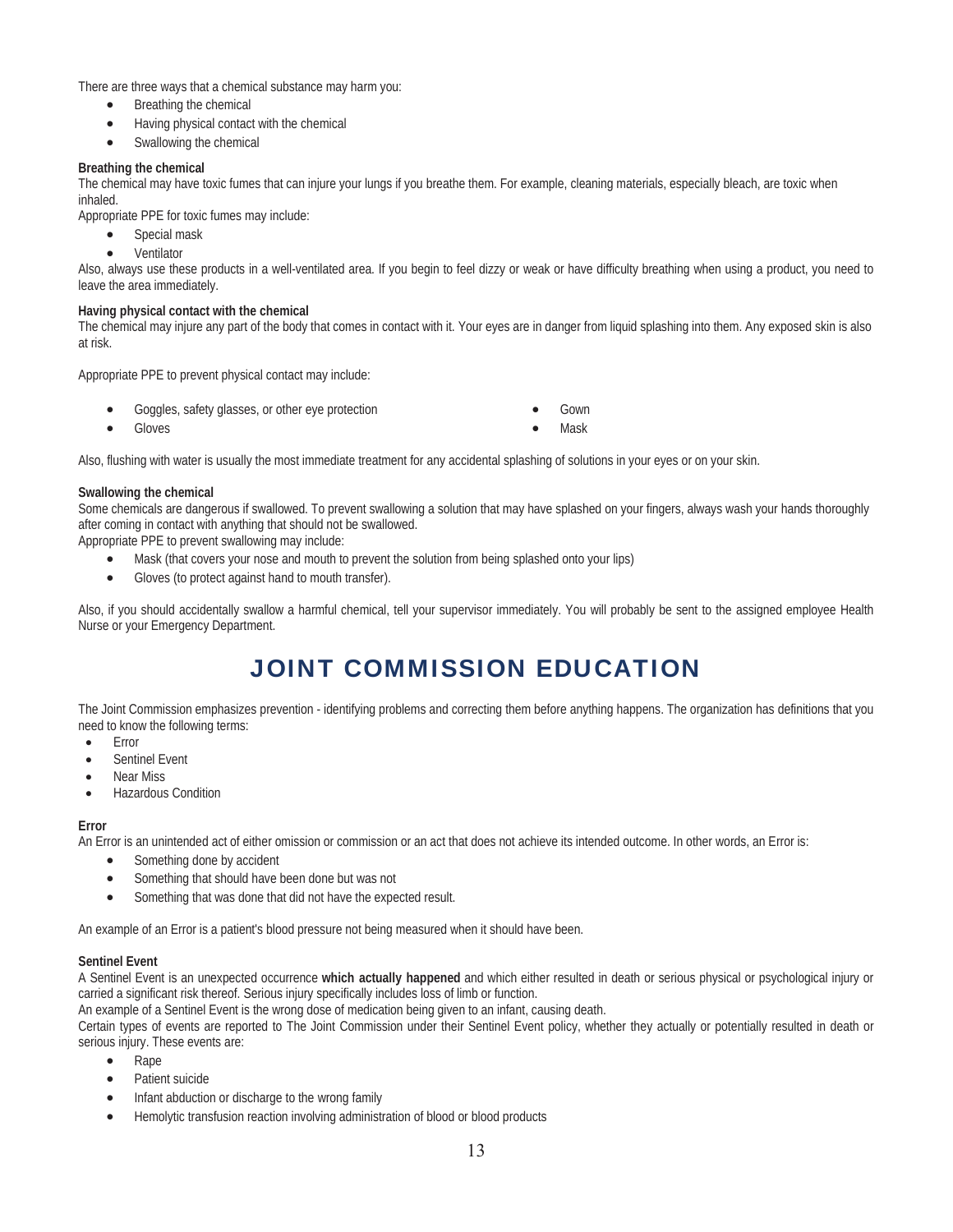• Surgery on the wrong patient or wrong body part.

# **Near Miss**

This term is used to describe any process variation which could have led to a Sentinel Event, but the Sentinel Event did not actually happen because of some kind of intervention. A recurrence of the process variation carries a significant chance of a serious adverse outcome.

Here is an example of a Near Miss. By mistake, a patient is handed a medication to which she is allergic, and which could lead to death or serious illness. Fortunately, she recognizes the medication is different from what she is usually given, questions staff about it, and ultimately receives the correct medication, instead. In this case, the process variation is that the patient is not wearing a wristband listing her allergies and that the information about her allergies is not available to staff anywhere else.

## **Hazardous Condition**

This refers to any set of circumstances (other than the disease or condition for which the patient is being treated) which significantly increases the likelihood of a serious adverse outcome.

In other words, a Hazardous Condition is:

- Something that could cause the patient harm
- Something other than the patient's disease or condition.

An example of a Hazardous Condition is a power outage and simultaneous failure of the back-up generator that shuts down life-support systems for some patients, meaning staff must manually ventilate affected patients until power is restored.

All hospitals must have a plan to identify risks to patient safety. They must also have policies for reporting and investigating sentinel events, near misses, and hazardous conditions.

# ANNUAL NATIONAL PATIENT SAFETY GOALS

The National Patient Safety Goals are derived primarily from informal recommendations made in the Joint Commission's safety newsletter, Sentinel Event Alert. The Sentinel Event database, which contains de-identified aggregate information on sentinel events reported to the Joint Commission, is the primary, but not the sole, source of information from which the Alerts, as well as the National Patient Safety Goals, are derived.

# **1. Improve the accuracy of patient identification**

Use at least two patient identifiers (neither to be the patient's room number) whenever administering medications or blood products; taking a blood sample and other specimens for clinical testing, or providing any other treatments or procedures. For example, use the patient's name and date of birth*.*

#### **2. Improve the effectiveness of communication among caregivers**

- For verbal or telephone orders or for reporting critical test results over the telephone, verify the complete order or test result by having the person receiving the order or test result "read-back" the complete order or test result.
- Standardize a list of abbreviations, acronyms, and symbols that are not to be used throughout the organization.
- x Measure, assess and, if appropriate, take action to improve the timeliness of reporting, and the timeliness of receipt by the responsible licensed caregiver, of critical test results and values.
- Implement a standardized approach to "hand off" communications, including an opportunity to ask and respond to questions.

# **3. Improve the safety of using medications**

- Have on hand a small supply of the medicines that are used in the hospital
- Create a list of medicines with names that look alike or sound alike and update the list every year. This will prevent errors involving the interchange of these drugs.
- Label all medications, medication containers (e.g., syringes, medicine cups, basins), or other solutions on and off the sterile field in perioperative and other procedural settings.
- Take extra care with patients who take medicines to thin their blood.

#### **4. Prevent infection**

- Comply with current Centers for Disease Control and Prevention (CDC) hand hygiene guidelines
- Report death or injury to patients from infections that happen in the hospital.

#### **5. Check patient medicines**

- Find out what medicines each patient is taking. Make sure that it is OK for the patient to take any medicines with their current medicines.
- Give a list of the patient's medicines to the patient's next caregiver. Give this same list to the patient before they leave the hospital.

#### **6. Prevent patients from falling**

Find out which patients are most likely to fall. For example, is the patient taking any medicines that might make them weak, dizzy or sleepy? Take action to prevent falls for these patients.

# **7. Help patients to be involved in their care**

Tell each patient and their family how to report their complaints about safety.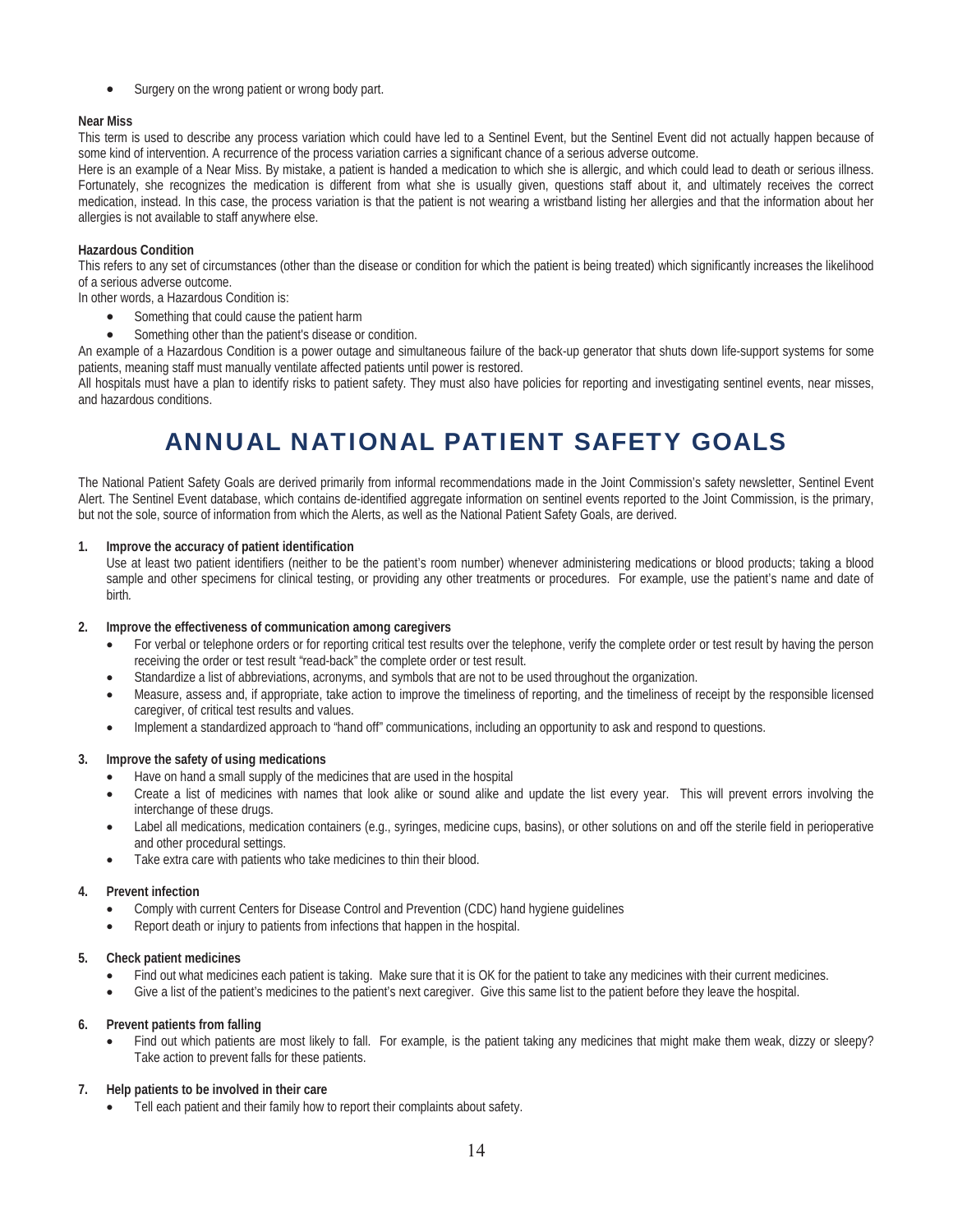# **8. Identify patient safety risks**

Find out which patients are most likely to try to kill themselves.

#### **9. Watch patients closely for changes in their health and respond quickly if they need help**

• Create ways to get help from specially trained staff when a patient's health appears to get worse.

#### **10. Prevent errors in surgery**

- Create steps for staff to follow so that all documents needed for surgery are on hand before surgery starts.
- Mark the part of the body where the surgery will be done. Involve the patient in doing this.

#### **DO-NOT-USE LIST**

Joint Commission has created a list of abbreviations, acronyms, symbols, and dose designations that are not to be used throughout the organization. The Do-Not-Use list applies to all orders and medication-related documentation and information that is handwritten or computer entered as free text

| <b>DO NOT USE</b>                          | <b>WHY</b>                                     | <b>USE INSTEAD</b>         |
|--------------------------------------------|------------------------------------------------|----------------------------|
| $U$ (unit)                                 | Mistaken for "0" (zero), the number "4" (four) | Write "unit"               |
|                                            | or "cc"                                        |                            |
|                                            |                                                |                            |
|                                            |                                                |                            |
| <b>IU</b> (International Unit)             | Mistaken for IV (intravenous) or the number    | Write "International Unit" |
|                                            | 10 (ten)                                       |                            |
|                                            |                                                |                            |
|                                            |                                                |                            |
| Q.D., Q.D., q.d., qd (daily)               | Mistaken for each other. Period after the O    | Write "daily"              |
| D.O.D., QOD, g.o.d., god (every other day) | mistaken for "I" and the "O" mistaken for "I"  | Write "every other day"    |
| Trailing zero (X.0 mg)*                    | Decimal point is missed                        | Write X mg                 |
| Lack of leading zero (.X mg)               |                                                | Write 0.X mg               |
| <b>MS</b>                                  | Can mean morphine sulfate or magnesium         | Write "morphine sulfate"   |
| MSO <sub>4</sub> and MgSO <sub>4</sub>     | sulfate. Confused for one another.             | Write "magnesium sulfate"  |

#### **INFECTION CONTROL: UNIVERSAL PRECAUTIONS AND BLOODBORNE PATHOGENS**

Mission Search strives to educate assigned employees on nosocomial infections and their method of transmission and to provide education on work practices; engineering control and personal protective equipment prevent the spread of nosocomial infections.

#### **Nosocomial Infections**

Nosocomial infections are infections which are a result of treatment in a hospital or a healthcare service unit, but secondary to the patient's original condition. Infections are considered nosocomial if they first appear 48 hours or more after hospital admission or within 30 days after discharge. This type of infection is also known as a hospital-acquired infection.

Nosocomial infections are even more alarming in the 21st century as antibiotic resistance spreads. Reasons why nosocomial infections are so common include:

- Hospitals house large numbers of people who are sick and whose immune systems are often weakened.
- Increased use of outpatient treatment means that people who are in the hospital are sicker on average;
- Medical staff move from patient to patient, providing a way for pathogens to spread;
- Many medical procedures bypass the body's natural protective barriers;
- Routine use of antimicrobial agents in hospitals creates selection pressure for the emergence of resistant strains

#### **The Spread of Germs**

Germs can be spread through 4 different modes of transmission

- 1. **Airborne transmission:** Occurs by dissemination of either airborne droplet nuclei (small-particle residue of evaporated droplets containing microorganisms that remain suspended in the air for long periods of time) or dust particles containing the infectious agent. Microorganisms transmitted by airborne transmission include *Mycobacterium tuberculosis* and the rubeola and varicella viruses.
- 2. **Droplet transmission:** Contact of the mucous membrane of the nose, mouth or eye with infectious articles can be produced by coughing, sneezing, talking or procedures such as bronchoscopy or suctioning. Droplet transmission requires close contact between the source and the susceptible person because particles remain airborne briefly and can travel. Microorganisms transmitted by droplet transmission include the common cold and flu.
- 3. **Bloodborne transmission:** Germs can live in the bloodstream and in other body fluids that contain blood components. A person's skin prevents germs from entering into the body, but if the skin is broken because of a cut, it is possible for the infected blood of another individual to enter. Mucous membranes, found in the mouth, vagina, or rectum may also allow germs to spread through contact with blood and secretions containing blood. Unprotected sexual contact can lead to this method of transmission.
- 4. **Direct Contact Method:** Infectious agents can spread directly or indirectly from one infected person to another, often on contaminated hands. The best protection is proper hand washing (Please see Centers for Disease Control and Prevention Hand Hygiene Guideline for more information on proper hand washing).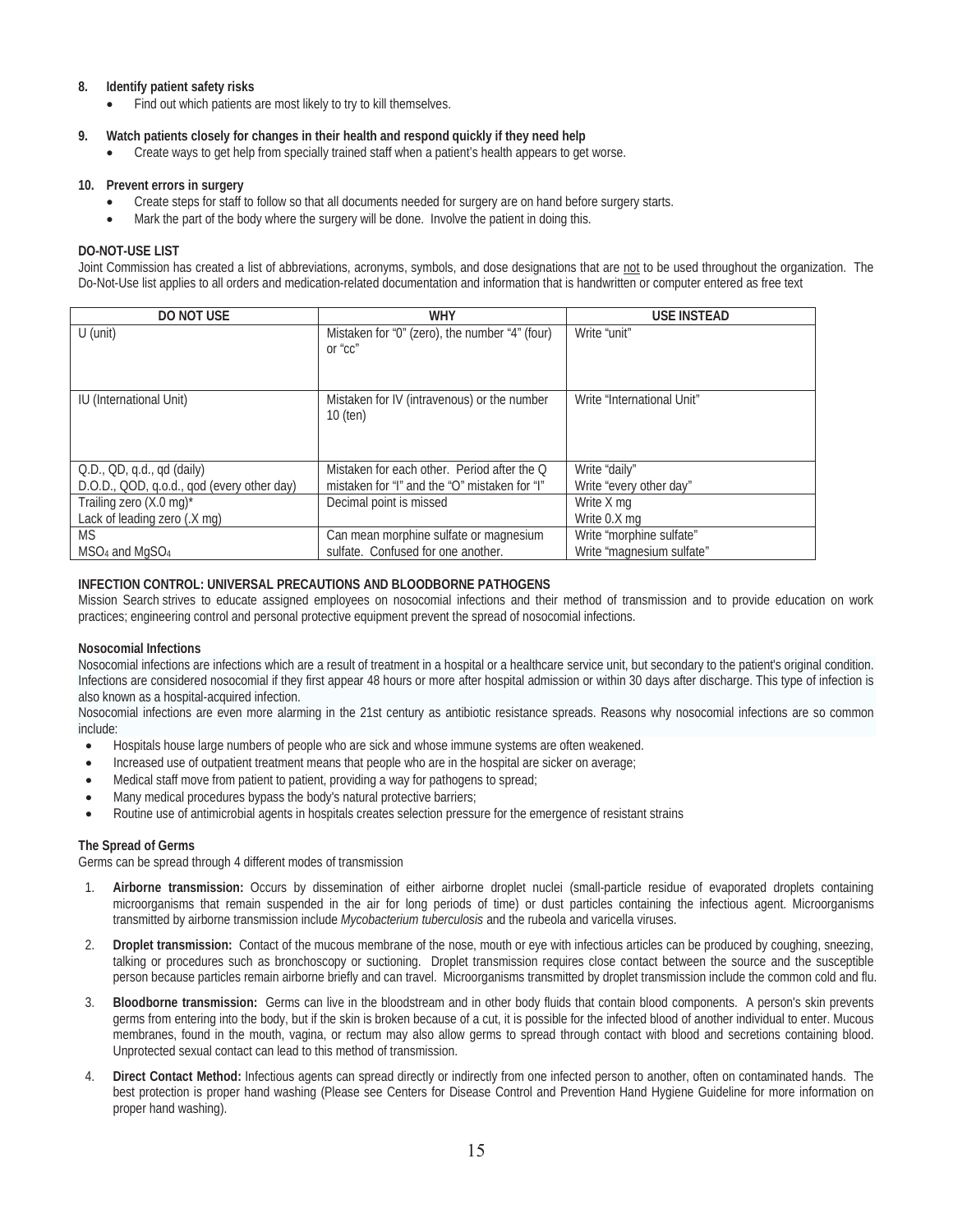# **General Prevention**

General steps to follow to prevent the spread of germs are:

- Following the Infection Control policies of your facility
- Identifying the people, patients, and staff, who are most at risk
- Washing your hands
- Staying healthy by getting plenty of rest, eating properly, and exercising
- Getting vaccinated against flu and hepatitis B
- Washing your hands
- Following the standard recommended precautions with everyone
- NOT coming to work if you are sick.

## **CDC HAND HYGIENE GUIDELINES**

Improved adherence to proper hand hygiene has been shown to terminate outbreaks in health care facilities, to reduce transmission of antimicrobial resistant organisms and reduce overall infection rates.

The Centers for Disease Control (CDC) has released the following guidelines to improve adherence to hand hygiene in health care settings.

The six steps in routine hand washing are:

- 1. Wet hands thoroughly under running water. Warm or hot water is best.
- 2. Lather with soap from a dispenser<br>3. Wash hands thoroughly, for 15 sec
- Wash hands thoroughly, for 15 seconds, using friction. Be sure to include the backs, palms, wrists, between fingers, and under fingernails.
- 4. Rinse hands thoroughly under running water.
- 5. Leave the water running and use a paper towel or an air dryer to dry hands thoroughly.

The four steps to round alcohol hand rubs are:

- 1. Pour the alcohol hand rub in the palm of one hand
- 2. Rub both hands together
- 3. Rub all parts of the wrist, hand, and fingers
- 4. Rub until completely dry

#### **STANDARD PRECAUTIONS**

Standard Precautions combine the major elements of Universal Precautions and Body Substance Isolation. Standard Precautions call for the use of gloves and other personal protective equipment to guard against anticipated or accidental contact with any body fluid, secretion, or excretion.

Personal Protective equipment is to be utilized when there is a break in the skin or when working around mucus membranes. All assigned employee shall follow Standard Precautions in order to minimize and/or eliminate exposure to blood borne pathogens and communicable diseases. All body substances shall be treated as a potential source of infection and all facilities shall provide an adequate supply of Personal Protective Equipment in appropriate sizes to ensure all personnel have access when required.

At a minimum, all assigned employee should follow these basic practices:

#### **2. Hand protection**

Protect your hands by wearing latex/hypoallergenic gloves (the correct size) when:

- Emptying a Foley catheter
- Emptying a bedpan
- Starting an IV
- Dealing with trauma in the emergency room
- Pricking the finger for blood glucose
- Handling blood specimens
- Drawing arterial or venous blood
- Cleaning biomedical equipment.

#### **3. Body protection**

Wear gown, mask, and goggles to cover any part of your body that could be splashed or sprayed (or otherwise come in contact with) the blood and/or body fluids of another person (for example, when caring for a trauma patient in the Emergency Department or when assisting in a procedure where exposure is possible).

- **4. General protection** 
	- Dispose of all materials containing blood in the proper waste containers.
	- Use a barrier device instead of performing direct mouth-to-mouth ventilations during CPR.
	- Avoid contact with blood from needles by using safety devices provided by your facility.
	- Never recap a needle (if you miss, you could jab your finger).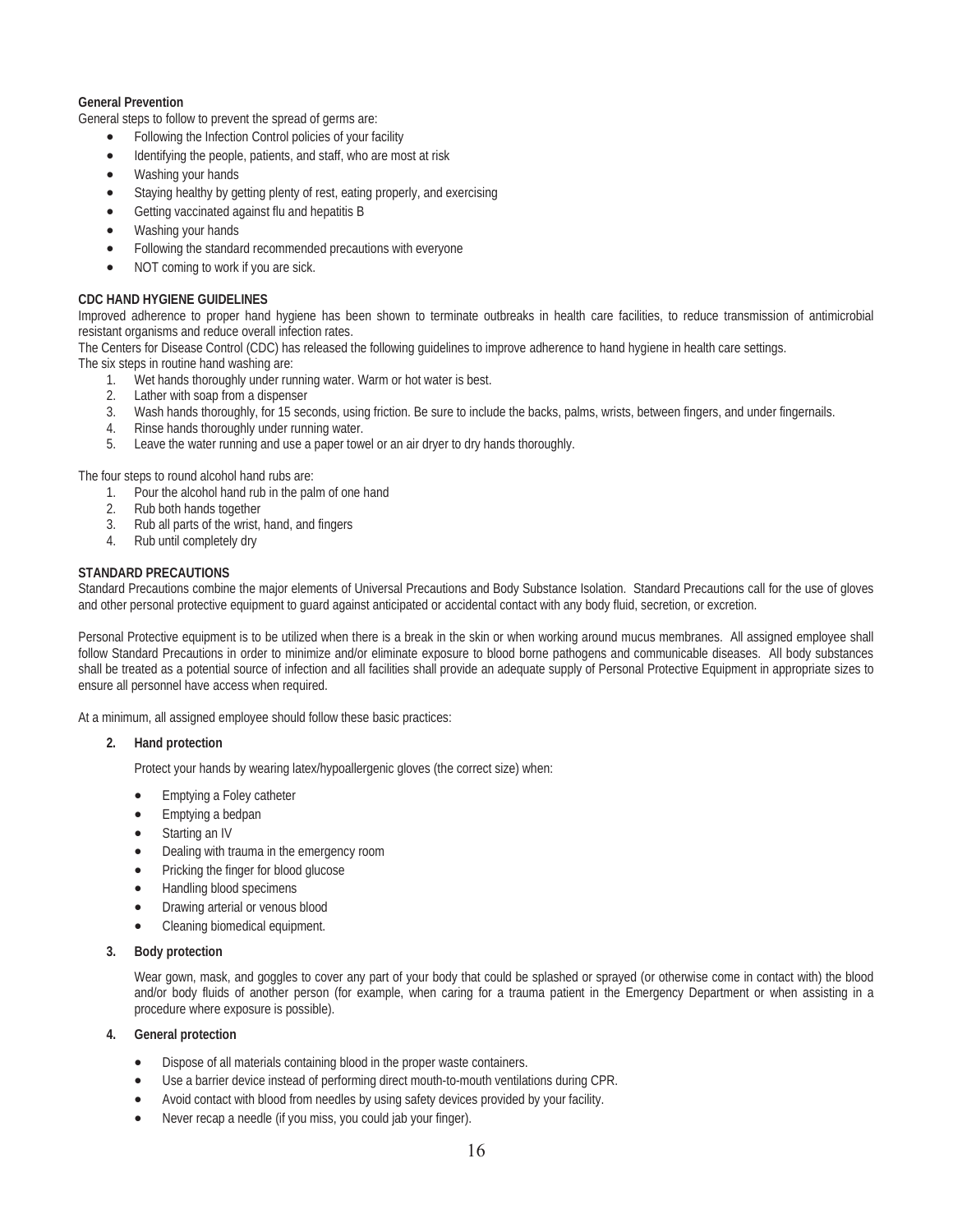- Dispose of all sharps (needles, blades, IV catheters) in the proper disposal box.
- Wash your hands after removing gloves.
- Do not eat, drink, and apply make-up or contact lenses in areas where exposure to body fluids is possible.

## **Post Exposure and Follow up Plan**

An exposure incident to bloodborne pathogens involves specific eye, mouth, mucous membrane, or parenteral contact with blood or other potentially infectious materials that result from the performance of an assigned employee 's duties. All assigned employee involved in direct patient care should be familiar with appropriate decontamination procedures, Mission Search shall make immediately available a confidential medical evaluation and follow-up the exposed individual. Post-exposure follow-up shall be:

- Made available at no cost to the assigned employee
- Performed by or under the supervision of a licensed healthcare professional who has a copy of all relevant information related to the incident.
- Made available at a reasonable time and place.

Mission Search's post-exposure and follow-up, shall include the following:

- x Documentation of the route(s) of exposure, and the circumstances under which an exposure incident occurred.
- Identification and documentation of the source individual
- Collection and testing of blood for HIV and HBV serological status
- Post-exposure prophylaxis, as recommended by the U.S. Public Health Service
- Counseling
- x Evaluation of reported illness

The company maintains confidential medical records for each assigned employee with occupational exposure. Records are kept for the duration of employment plus thirty (30) years. Each record shall contain the assigned employee 's name, social security number, hepatitis B vaccine history, and a record of all post-exposure follow-up.

#### **BLOODBORNE PATHOGENS**

The Occupational Safety and Health Administration (OSHA) has a Standard which was developed to protect the healthcare worker. The Bloodborne Pathogen Standard addresses the potential exposure of healthcare workers to blood and body fluids in the work environment. Bloodborne pathogens are Hepatitis B, C, and Human Immunodeficiency Virus (HIV).

#### **Hepatitis**

Hepatitis is a serious disease of the liver, an organ necessary for life. Hepatitis B and C, the two most serious kinds of hepatitis, are similar kinds of liver infection that are caused by different viruses. Methods of blood-borne transmission of both Hepatitis B and C include:

- Blood splashes from minor cuts and nosebleeds
- Procedures that involve blood (especially in health care)
- Hemodialysis (using kidney machines)
- Sharing personal items like nail clippers, razors, and toothbrushes
- Sharing needles for intravenous drug use

To prevent the spread of Hepatitis:

- Follow Standard Precautions.
- Receive the Hepatitis B vaccine at no cost, if you are not already immune to the virus.
- Maintain good personal hygiene habits.

#### **Human Immunodeficiency Virus (HIV)**

HIV is the virus that causes AIDS, A. condition in which the immune system begins to fail, leading to life-threatening opportunistic infections. Once this virus enters and infects the body, the person is said to be "HIV Positive." However, the person may be infected with the virus for up to 10 years or more before developing AIDS. The routes of transmission for HIV are:

- Sexual route: Acquired through unprotected sexual relations, wherein infected sexual secretions of one partner come into contact with the genital, oral or rectal mucous membranes of another
- Blood/blood product route: Accounts for infections in intravenous drug users, hemophiliacs and recipients of blood transfusions and other blood products.
- Mother-to-child: Occurs in utero during pregnancy and intrapartum at childbirth.

To prevent the spread of HIV:

- **Follow Standard Precautions**
- Wear protective equipment
- Abstain from sex or sex-related activities when the HIV status of your partner is doubtful or not known.
- If you are HIV infected and pregnant, take appropriate medication to reduce the chances of passing the virus to your unborn child.
- If you are HIV infected, DO NOT breastfeed.
- NEVER share needles, including needles used for tattoos, body piercing, or injecting steroids.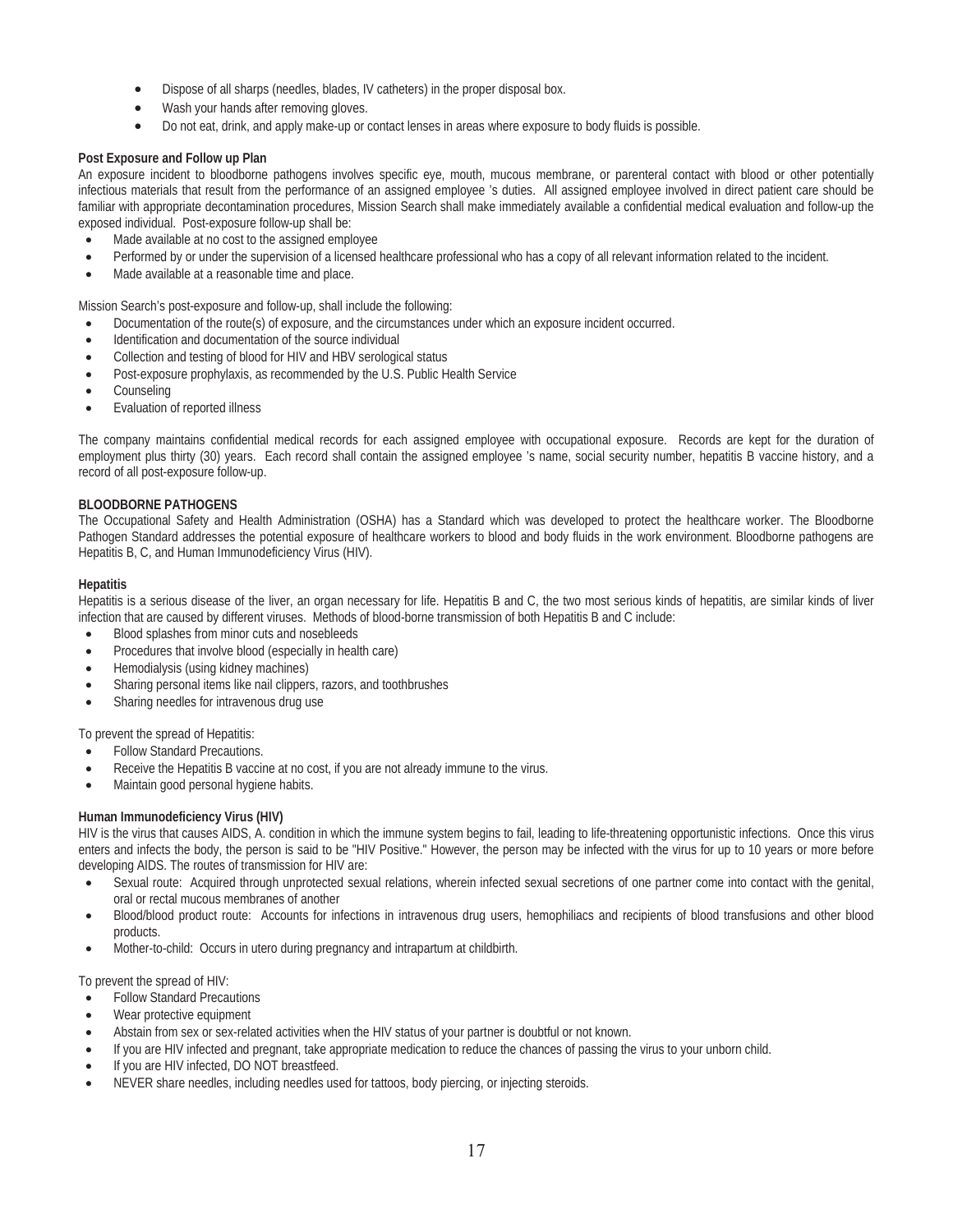# **Tuberculosis**

Tuberculosis is a common and deadly infectious disease caused mainly BY *Mycobacterium tuberculosis*. Tuberculosis most commonly attacks the lungs (but can also affect the central nervous system, the lymphatic system, the circulatory system, the genitourinary system, bones, joints and even the skin. Tuberculosis is curable, but it involves taking medication for a very long time. TB is caused by airborne bacteria and spreads through coughing, sneezing, talking, laughing, and breathing.

Healthcare professionals and persons exposed to TB need to have a Purified Protein Derivative (PPD) skin test or a chest X-ray. Positive test results indicate the person is infected with TB but may not have TB disease. He or she may be given preventive therapy to kill germs that are not doing any damage now, but could break out later.

To protect yourself and others from contracting tuberculosis, follow your facility's recommended Special Precautions in addition to Standard Precautions. Special Precautions for the treatment of TB patients:

- Place TB patients in private rooms.
- x Ventilate rooms directly to the outside if possible, to prevent the circulation of TB germs to other areas of the facility.
- Wear a special "fit-tested" mask (and receive training in how to wear it correctly) when entering the room and while in the room.
- Explain to patients and visitors how to use special masks.
- Keep patients in their rooms as much as possible.
- Encourage patients to cough or sneeze directly into tissues and to dispose of them.
- Have patients wear masks when being transported to other areas of the hospital

# MEDICATION SAFETY AND DOCUMENTATION

#### **What are medication errors?**

Medication errors are errors involving drugs that cause or could cause, harm to a patient. They may be errors in prescribing, dispensing or administering, and they include both errors that reach the patient as well as those errors that do not reach the patient. They can occur in any patient care area or the pharmacy.

#### **What are common sources of medication errors?**

- Lack of knowledge about drugs: with so many new drugs being developed each year, it's never been more important to understand what each drug can do and how to use it properly.
- Lack of patient information: Ensuring medication safety means it's important to know key information about each patient, including his/her age, weight, clinical status, known drug allergies and use of other medications (herbs, supplement, vitamins, other holistic remedies) and the potential for interactions.
- Poor communication: Problems can result from things such as:
	- o Not using standardized abbreviations
	- o Handwriting that's hard to read
	- o Verbal miscues (for example, mispronouncing a drug's name)
	- o Unclear decimal points
- Storage and stocking of drugs: For example, the risk of someone picking up the wrong drug is higher when the two drugs are similarly packaged (but are very different).
- Equipment used to administer drugs: Variations in the design of IVs and infusion pumps can cause confusion. Poor maintenance and not understanding how to program automated equipment also increases the risk of medication errors.
- Patient identifications: A good system to identify patients, such as armbands, may be in place. However, the system must be utilized (i.e. the armbands must be checked) in order for it to work
- Distractions: Ringing telephones, too much conversation, and interruptions can cause even the most careful healthcare worker to lose concentration.

#### **How can medication errors be prevented?**

Contrary to popular belief, most medication errors are not due to a careless individual act but are related more directly to some system failure or inefficiency. Medication errors can be prevented if everyone in the organization:

- Works together across departments, including physicians, pharmacists, nurses, support staff and administrators
- Focuses on systems, which means improving procedures to help prevent mistakes.
- Takes blame away from assigned employee and looks at the process(es) that led to the error
- x Helps patients understand their medications, follow their treatment plans, and take an active role in their care at every step of the way.
- Uses benchmarks to compare challenges and successes of other healthcare organizations with their own.
- Reports errors voluntarily so that a root-cause analysis can be done. A root-cause analysis is a step-by-step method to understand what went wrong and why. It allows us to make improvements in a system and monitor changes to see how well they are working.

#### **Medication Administration and safety**

- Administered by a licensed nurse upon written order by a staff physician
- Pour medications immediately before administration. No pre-pouring!
- Always check patient ID band and Medication Sheet. Two forms of identification must be used.
- Patients must take all medications in the presence of the administering nurse.
- Medications can be given a  $\frac{1}{2}$  hour before or a  $\frac{1}{2}$  hour after the scheduled time.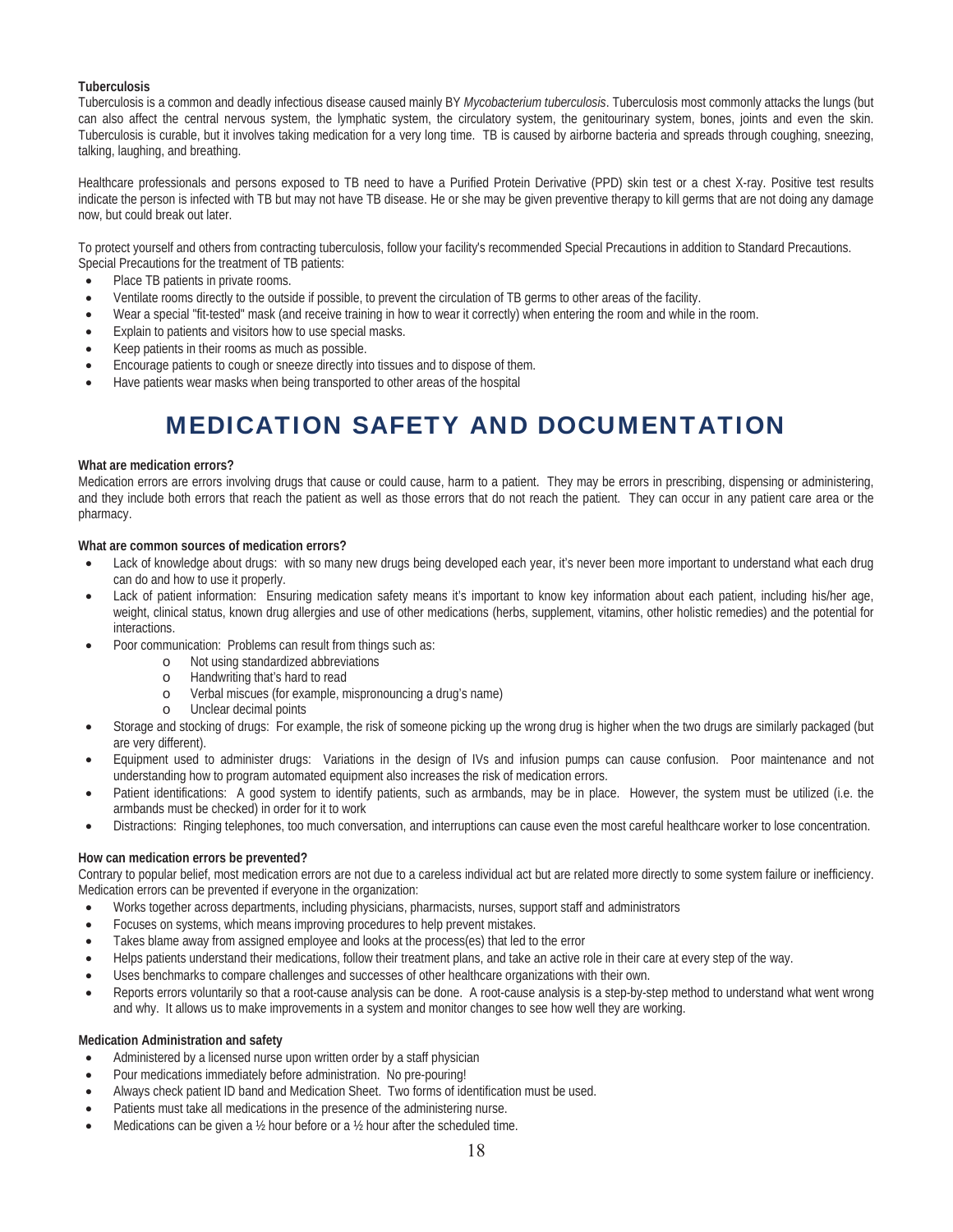Double check all insulin, chemotherapy agents, anticoagulants and PCA narcotics with another licensed nurse.

# **Medication Documentation**

- Document the time the medication was given on the Medication Administration Record (MAR)
- x Include injection site for all injectables
- Chart on the Nurses' Notes and MAR all PRN medications and the results
- When the patient is discharged, place all unused medications in a labeled bag and return to the pharmacy.
- Document the medication at the time it is administered- No pre-charting!

#### **Narcotics**

- Two nurses must witness and sign any narcotic wasted.
- Every narcotic must be signed for on the narcotic sheet
- The narcotic count must be correct before you leave at the end of the shift. Discrepancies must be brought to the immediate attention of the unit manager/supervisor.

#### **Intravenous - IV**

- Nurse may monitor or discontinue IV therapy
- IV certified LVNs may start and superimpose IV fluids through a peripheral line
- Only an RN can add or regulate IV medications
- IV tubing is to be labeled at the time of initial use with the date, time and expiration date
- All IV tubing is to be changed every 72 hours, except TPN tubing, which is changed every 24 hours
- IV sites must be assessed every 2 hours

# **Why is clinical documentation so important?**

- Communication
- Quality of care issues
- Compliance: reimbursement verification
- Fulfills federal, state, regulatory and accreditation requirements
- Supports if Standard of Care was met
- Memories fade, aids in defense in lawsuits when present
- May be used as teaching tools

## **Basic charting tips**

- Use a pen, black in is preferred
- Print legibly
- Date, time and sign all entries
- Don't use white out or obliterate entries
- Use approved abbreviations
- Record objective information- be clear and concise

#### **Good Documentation Habits**

- Use language patient understands for discharge instructions and patient education material
- Documentation of actions, conversations with the patient, family members, physicians
- Documentation of safety precautions reviewed with the patient and/or family
- Description of unusual incidents
- Documentation of contacts with the provider
- Contemporaneous, chronological
- Do not editorialize, criticize, add 'hearsay'
- Avoid blaming another person or department
- Complete all boxes / forms accurately
- Do not leave open lines on records between documentation entries
- x Verification informed consent was obtained
- Instructions given to patient/verbalization of understanding
- Do not alter entries

# **Alteration of Records**

- Medical records should never be 'edited' after the fact
- Never document in anticipation of an event
- Never chart for someone else
- Exceptions:
	- o Code situations
	- o Supervisor starting an IV per your request
- x You may be personally assessed for penalties related to falsification of documentation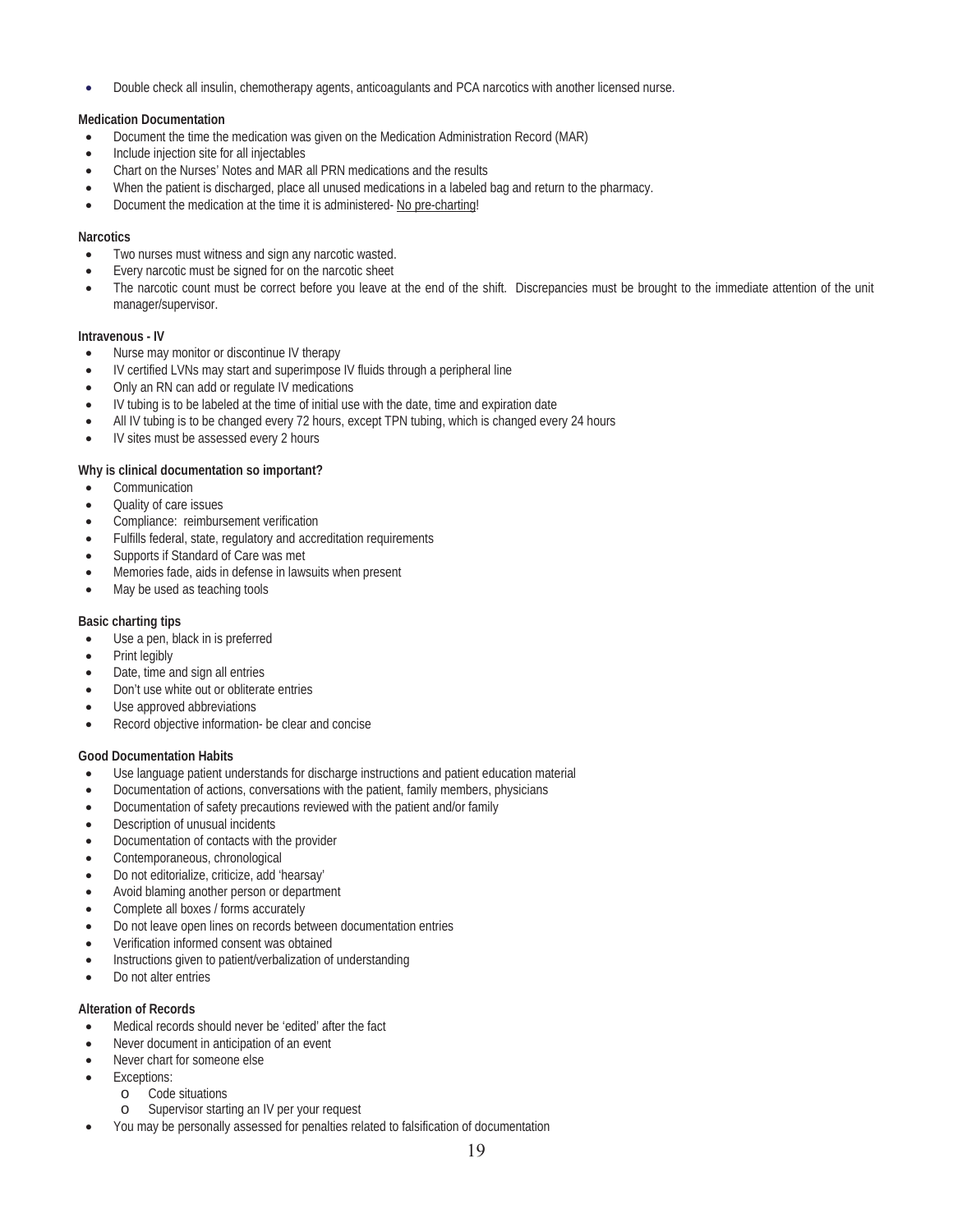Alterations in a record can make the case indefensible

# **Late Entries**

- Late entries are placing additional information in the medical record when pertinent information was missed or not written in a timely manner.
- x A general guideline of when late entries can be added is within 7 days. Consult your Supervisor or Risk Manager for guidance if necessary.
- Should not be used if there has been adverse outcome to patient or there is known litigation
- Must have a 'home' notation should specify the date and time. See below.
- Example:
	- o 4/20/07 1600: Late Entry for 4/19/07 at 0800: Patient also complained of pain at base of neck and bleeding from nose. Dr. Jones notified, CT of head ordered along with CBC & diff, INR.

## **Corrections**

Draw single line through entry, initial; write the correct information. Review your hospital's policy for corrections. Sign and date the entry.

**Example:** 

4/19/07 0800: Pt found on floor in room LN hallway; BP:165/66

VS: 36.8-136-20

Dr. Jones notified. Orders for MRI obtained

# SUSPECTED ABUSE: IDENTIFICATION, TREATMENT AND REPORTING

#### **Elder/Adult Abuse**

Abuse means the willful infliction of injury, unreasonable confinement, intimidation, or cruel punishment with resulting physical harm or pain or mental anguish or the willful deprivation by a caretaker or one's self of goods or services which are necessary to avoid physical harm, mental anguish, or mental illness.

#### **Signs and Symptoms of Elder/Adult Abuse**

- Patient or family member states that abuse is happening in the home
- x Explanation for injuries is inconsistent with the injury
- Family or caregiver attempts to conceal injury
- Indications that someone is exploiting patient's finances or property
- Delay in seeking treatment
- Multiple bruises or injuries in various stages of healing
- Human bite marks
- Burns especially on back or buttocks
- Bruises in the shape of a hand or fingers
- Patient's behavior changes in the presence of the family or caregiver

## **Child Abuse**

With a child (under 18 years of age), abuse includes:

- x Mental or emotional injury that results in an observable and material impairment in the child's growth, development, or psychological functioning;
- x Causing or permitting the child to be in a situation in which the child sustains a mental or emotional injury that results in an observable and material impairment.
- x Physical injury that results in substantial harm to the child or the genuine threat of substantial harm from physical injury to the child
- x Failure to make a reasonable effort to prevent an action by another person that results in substantial harm to the child;
- Sexual contact, sexual intercourse, or sexual conduct;
- Failure to make a reasonable effort to prevent sexual contact, sexual intercourse, or sexual conduct.

#### **Signs and Symptoms of Child Abuse**

- Burns on the soles of the feet (from forced standing in hot places)
- Burns on buttocks, thighs, hands or feet (from submersion in hot water)
- Explanation for injury does not match developmental stage (for example, caregiver explains a broken leg by saying the patient fell, but the patient is too young to stand up)
- Evidence of sexually transmitted disease
- Bruising or tearing around the genital area

#### **Neglect**

With an adult, neglect means failure to provide the goods or services, which are necessary to avoid physical harm, mental anguish, or mental illness. With a child, neglect includes leaving the child in a situation where the child would be exposed to a substantial risk of harm, i.e., and failure to seek or follow through with medical care, failure to provide food, clothing, or shelter.

# **Signs and Symptoms of Elder/Adult Neglect, Including Self-Neglect**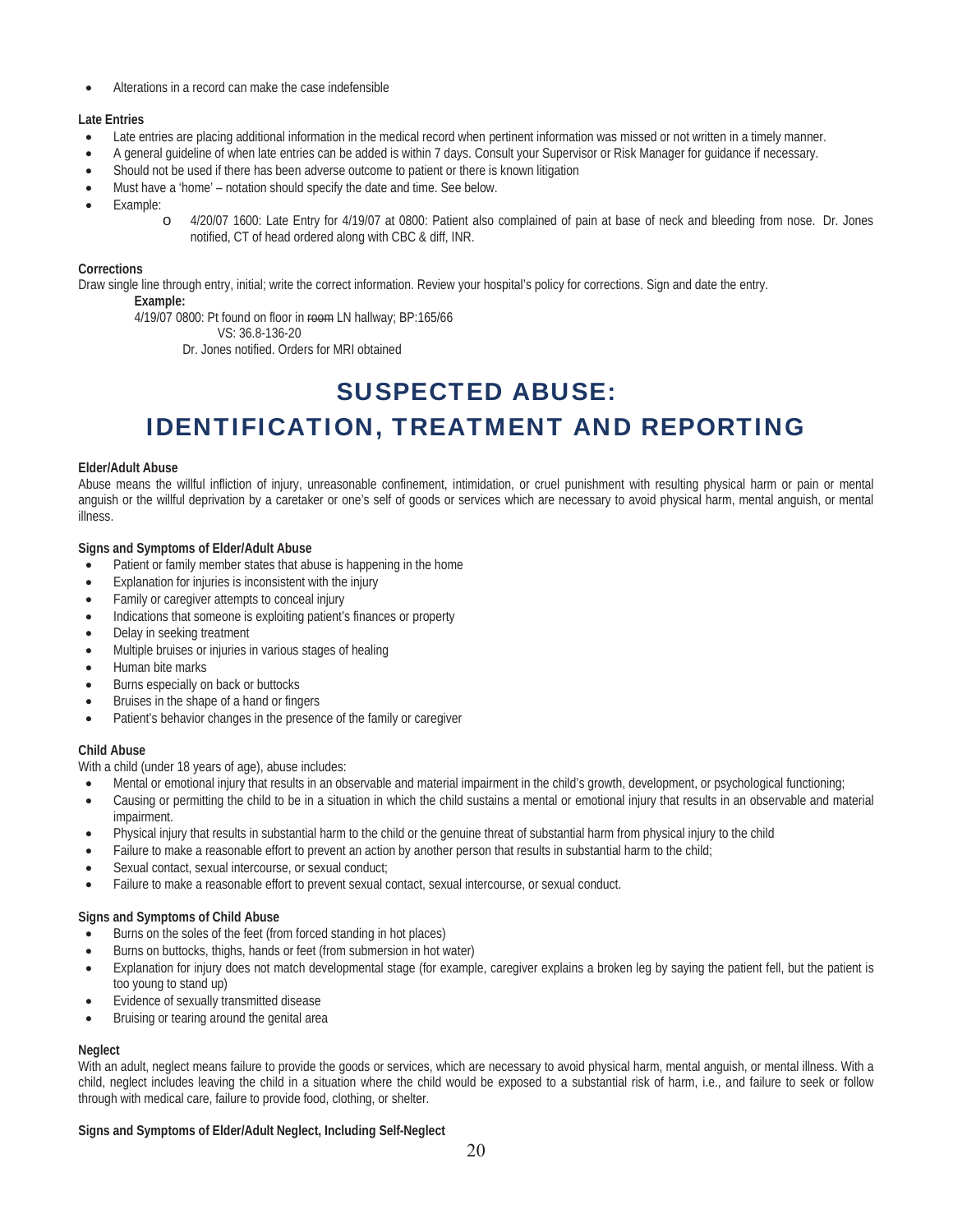- **Malnutrition**
- Dirty, unkempt
- Unattended medical conditions
- Alcohol or substance abuse by caretakers

# **Signs and Symptoms of Child Neglect**

- Chronic truancy (caregivers do not send child to school)
- Failure to thrive (unexplained weight loss)
- Unexplained delay in development
- Accidental injuries that suggest poor supervision.

# **Spousal/Partner Violence**

Spousal/partner violence involves the situation where a victim has been involved in an intimate, romantic or spousal relationship with the perpetrator. It encompasses violence against both men and women and includes violence in same-sex relationships. It consists of a pattern of behaviors that establish power over another adult

# **Signs and Symptoms of Spousal/Partner Violence**

Signs and symptoms of spousal/partner violence can include the usual signs and symptoms of abuse and neglect. Violence in a relationship may not result in physical evidence. For example, the abuser may deny the victim the ability to communicate with friends or relatives. The abuser may abandon the victim in a dangerous place, refuse help when sick or injured or prohibit access to money or other necessities.

# **Exploitation**

The illegal or improper act or process or a caretaker using the resources of an elderly or disabled person for monetary or personal benefit, profit, or gain.

- The treatment team may identify possible history of abuse, neglect, or exploitation
- Any staff member suspecting child and or adult abuse and neglect is required to report suspicions according to local law and the rules and regulations of the state's Department of Human Services (DHS) or appropriate agency. If clarification is necessary concerning the criteria for reporting to Adult Protective Supervisor will occur without disclosing the identity of the patient and family.
- The report to DHS may be made orally or in writing. It shall include:
	- a) The name, age, and address of the person
	- b) The name address of the person responsible for care
	- c) The nature and extent of the person's condition
	- d) The basis of the reporter's knowledge
	- e) Any other relevant information
	- f) Documentation shall occur in the appropriate section of the patient record.
- If circumstances allow, the reporting procedure will be discussed with the patient and family involved, before the report is made. Consent will be obtained if deemed appropriate by the treatment team.
- Outside agency personnel requesting information about the family should be referred to the patient's physician or other appropriate staff.
- Any act of omission is reportable. A reportable suspicion includes child victims or abuse shall be documented in the appropriate section of the medical record.
- Symptoms resulting from abuse will be addressed by the patient's treatment team.
- x Documentation of physical marking should include photographic documentation (with appropriate patient identification) and must be included in the appropriate portion of the patient's medical record.
- Any other evidentiary material of abuse released by the patient will be included in the appropriate portion of the patient's medical record.
- Adult patients shall be given information regarding legal counsel
- Physical injuries requiring medical attention will be treated as deemed necessary by the patient's physician.

#### **Abuse Reporting**

All healthcare practitioners are mandated reporters. Social workers are not on site 24 hours/day, so practitioners need to know appropriate procedures to take when abuse is suspected. Failure to report child, spousal or elder abuse or neglect is a misdemeanor punishable by up to six months in jail and a \$1,000 fine. The law requires that the suspected abuse be reported immediately by telephone and followed up with a written report within 26 hours. To recognize these situations, it is important to know signs and symptoms of abuse.

Suspected abuse, neglect and exploitation should be reported directly to the Nurse Manager/Nurse Director/Charge Nurse and should include:

- a) A description of the incident
- b) To whom the incident happened
- c) When the incident occurred
- d) Where the incident occurred
- e) Who was responsible for the neglect/abuse?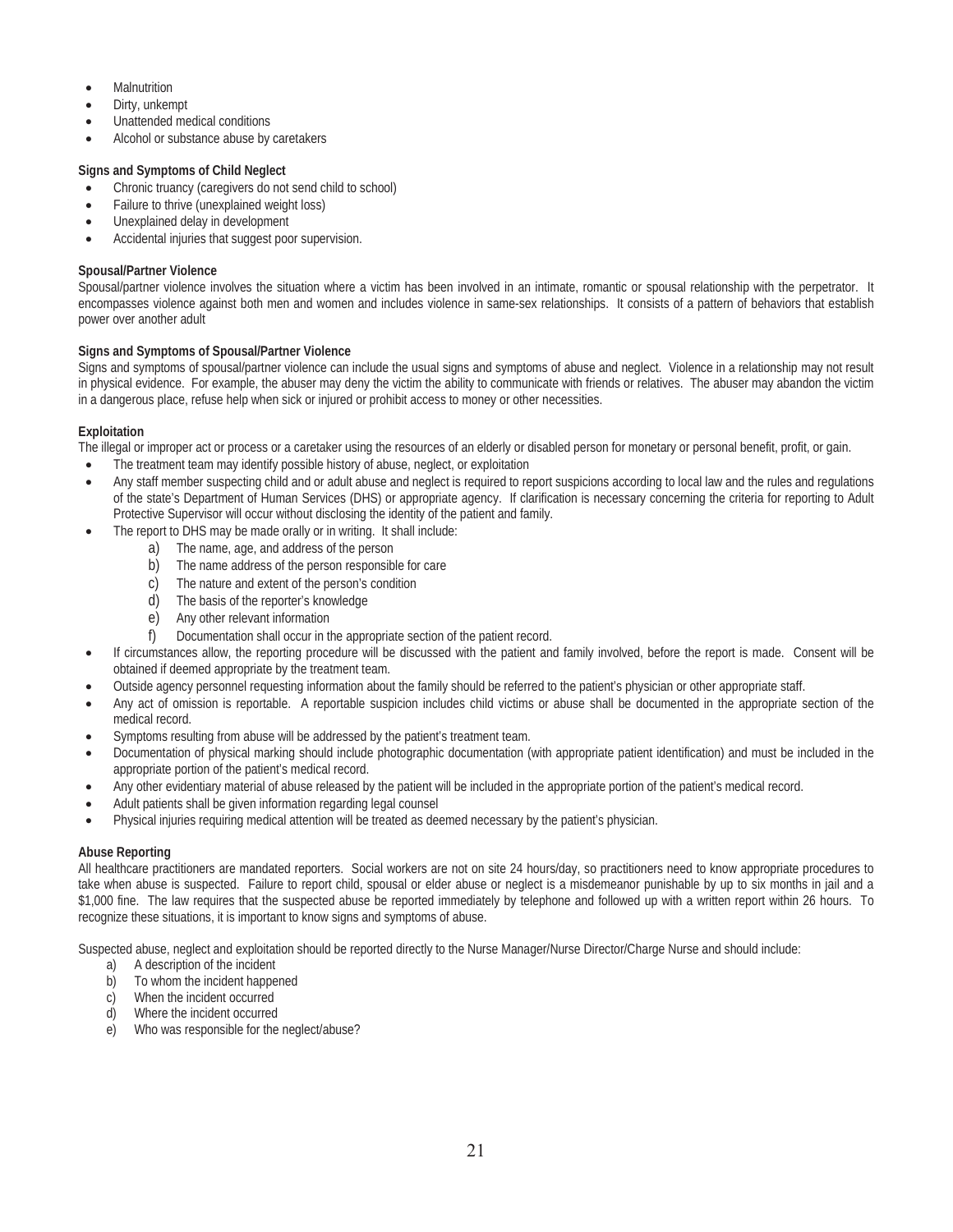# NURSING ESSENTIALS

#### **RESTRAINTS**

It is the policy of Mission Search that the patient has the right to be free from any physical or chemical restraints unless it is necessary for patient's safety or safety of others. Restrictive devices/restraints will be applied when the safeties of the patient and others are in jeopardy when less restrictive measures have proved inadequate. Restraints shall not be used in a manner that causes undue. The assigned employee must provide safety for patients and assigned employee, and prevent injuries.

#### **Behavior Modification Restraint:**

Behavior modification restraint means the use of a physical or mechanical devise to involuntarily restrain the movement of the whole or a portion of a patient's body for the reason of controlling his/her physical activities in order to protect him/her of others from injury (such as the use of 5-point restraints to keep a patient from injury or soft times to keep a confused patient from self-injury). The following are not behavior modification restraint:

- 1. Safety Restraint
- 2. The use of side rails or, in the case of infants, the use of a safety net to keep patients from falling out of bed
- 3. Handcuffs applied by peace officers
- 4. Isolation for control of communicable disease.

Behavior modification restraints shall only be used when alternative methods are not sufficient to protect the patient or prevent injury.

There are two types of behavior modification restraint: psychiatric behavior modification restraint ("psychiatric restraint" used hereunder). A psychiatric restraint is used for patient signs of acute mental illness who appear to be a danger to themselves or others. A medical restraint is used for patients whose primary diagnosis is medical and for whom psychiatric hospitalization is not indicated.

Of limbs, and attention should be given to the patient's needs including hydration, elimination, and nutrition. A report of the clinical assessment shall be recorded in the medical record. All restraints shall be released at least every two hours.

#### **Medical Restraint with Permission of Patient/Family:**

When other forms of medical restraint are to be imposed (for example, to restraint a confused patient from pulling at naso-gastric tube or intravenous line), a separate consent should be obtained when possible. In the case of a minor, consent should be obtained from the parents or guardian. N the case of a confused or comatose adult, consent may be obtained from the immediate family or conservator.

Steps to follow:

- 1. A physician's order is required.
- 2. In addition to usual nursing evaluation and care, the patient's needs, including hygiene, elimination and nutrition, shall be assessed at least every two hours.
- 3. Supports shall be released at least every two hours.

#### **Medical Restraint without Permission:**

It is not always possible to get the consent of the patient, family or conservator for the imposition of medical restraint. In such cases, the following procedures should be used:

Steps to follow:

- 1. An assessment of the patient, either by a physician or a registered nurse, is required before instituting medical restraint. The assessment shall consider the use of less restrictive means to protect the patient and shall be documented in the medical record.
- 2. Medical restraint shall be imposed upon the order of a licensed independent practitioner. In an emergency, a registered nurse may initiate the use of a medical restraint (without consent). The emergency implementation shall continue beyond one hour only with a physician's order. Verbal orders may be accepted.
- 3. All physician orders for medical restraint shall be time-limited. PRN orders shall not be given or accepted. Upon expiration of the time-limited order, a physician must review and renew the order.
- 4. Devised to be used may include soft ties, Posey vests, mittens, etc. Hard leather restraints shall not be used for medical restraint.
- 5. Any patient in medical restraint (without consent) shall be observed at intervals not greater than fifteen minutes. The exact time interval of observation may be more frequent and shall be determined by the clinical condition of the patient. Staff shall document these observations in the medical record at the end of each shift or more frequently as the condition of the patient or findings of the observation dictate.
- 6. Each patient in restraint shall be assessed by an appropriate clinical staff member at least every two hours. At the time of the patient assessment, the clinical staff member shall comment on the patient's clinical condition, circulation, the condition of limbs and attention should be given to the patient's needs including hydration, elimination, and nutrition. A report of the clinical assessment shall be recorded in the medical record.

#### **Safety Restraint**

There are two types of safety restraint: adaptive support and patient protection.

- 1. Adaptive Support: Adaptive support is the use of mechanisms or devices intended to permit a patient to achieve maximum normative bodily functioning (such as the use of orthopedic appliances, braces, splints to prevent contracture or devices intended to give postural support.
- 2. Patient Protection: In the context of the policy, "patient protection" means the use of mechanisms intended to compensate for a specific physical deficit or prevent safety incidents not related to cognitive dysfunction (such as the use of bedrail with a safety net to keep the patient from falling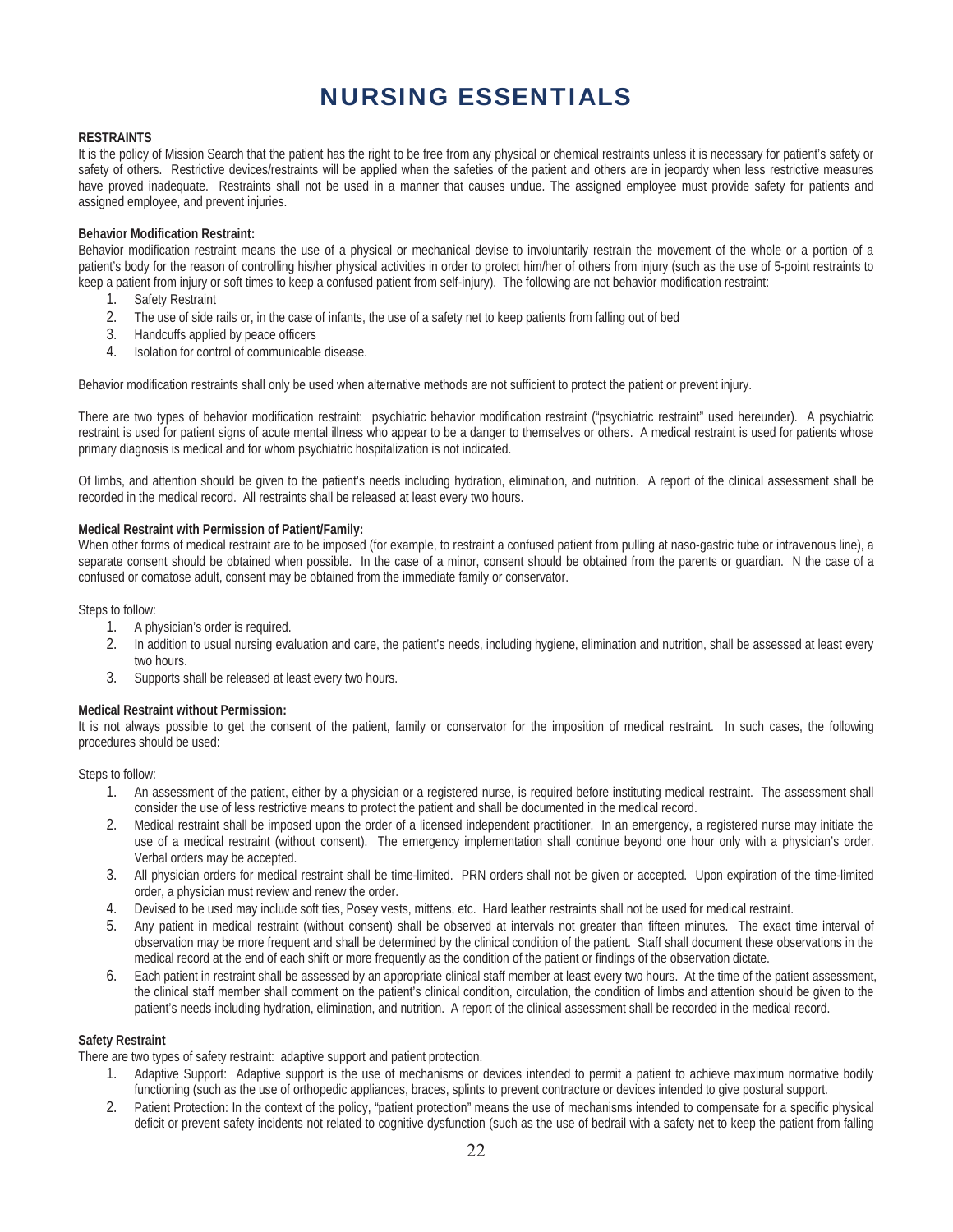out of bed during sleep.). [NOTE: Side rails alone are not considered restraint. This is a protective measure taken to keep all hospital patients from falling out of bed].

Steps to follow:

- 1. A physician's order is required. PRN orders may be used.
- 2. In addition to usual nursing evaluation and care, the patient's needs, including hygiene, elimination and nutrition, shall be assessed at least two hours.
- 3. Supports shall be released at least every two hours.

## **Routine Treatment Immobilization**

Routine treatment immobilization means the use of mechanisms employed during medical, diagnostic or surgical procedures that are considered a regular part of such procedures (such as body restraint during general anesthesia, board immobilization of the site of intravenous therapy, immobilization during magnetic resonance imaging, etc). The patient's consent for the procedure includes or implements consent for necessary positioning and support. No separate order is required for such immobilization. Documentation of the immobilization is part of the documentation of the procedure itself.

#### **General Restraint Guidelines**

- 1. **Restraints shall not be ordered on a PRN basis:** Restraints shall be only employed on the written order of a physician after personal evaluation of the patient's physical and mental status. When the physician is not immediately available to assist the patient and make a determination regarding his/her need to be restrained, restrain can be made by a registered nurse (RN) after careful assessment of the patient. All registered nurses shall be authorized to initiate or terminate the use of restraints as permitted by individual facility policy.
- 2. **Evaluation of Patient:** All patients using restraints shall be evaluated ongoing for continued use and need of restraints and shall be closely monitored, with the maximum time between observations being two hours.
- 3. **Responsibilities of the Physician:** The physician shall assess the patient to ascertain the restraint is justified. After consideration of the alternatives to restraint, an order for restraints must be written on the order sheet and should include:
	- Type of restraint
	- The starting and ending times
	- Indications for use
	- Level/frequency of evaluation. Verbal orders must be signed within 24 hours of implication.
- 4. **Responsibilities of Nursing:** Documentation in the medical record shall include:
	- a) Time and type of restraint applied, noting skin condition and color
	- b) Reason for application of restraints
	- c) Time restraints are released/removed
	- d) Needs of the patient are addressed: ADLs hygiene, fluids, and elimination
	- e) Prior alternatives considered and lack of effectiveness
	- f) Functional assessment
- 5. **Monitoring of Patients in Restraints:** All patients in restraints of any kind shall be closely monitored, with the maximum time between observations being two hours. Monitoring shall include the condition of the skin, observations that support adequate circulation, and observation for bruises, abrasions, and lacerations.
- 6. **Application of Restraints:** Restraints must be carefully selected to be of appropriate size for the patient. Restraints are to be secured to the bed frame, if the patient is in bed; never to the side rails. Use restraints will be discontinued as soon as feasible.
	- When using wrist and ankle restraints, a finger's width of space must be maintained between the skin of the wrist/ankle and the restraining device.
	- Vest Restraints are to be applied with the crossing ties in the back, as per manufacturer's directions. The patient must be able to expand their chest wall without hindrance maximally.
	- Soft leather restraints shall be used only for severely combative individuals.
	- Mittens are placed on the hand with the palm on the smooth side of the mitt. Mittens shall be removed every two hours to prevent contracture and the assess circulation

#### **END OF LIFE CARE**

As with all patient care, end of life care must emphasize comfort, relief of pain and distress, with provision of physical and emotional support. The patient and family as desired must be included in making decisions based on their personal beliefs and values. Many people do not consider their personal definitions regarding the meaning and purpose of life until crisis, illness, and/or suffering force the awareness of life as a finite experience. Staff will act with awareness of the psychological and spiritual aspects of support and care, participating in an interdisciplinary team that "affirms life and regards dying as a normal process," allowing the patient to die with dignity, while supporting the family during the final illness and their bereavement.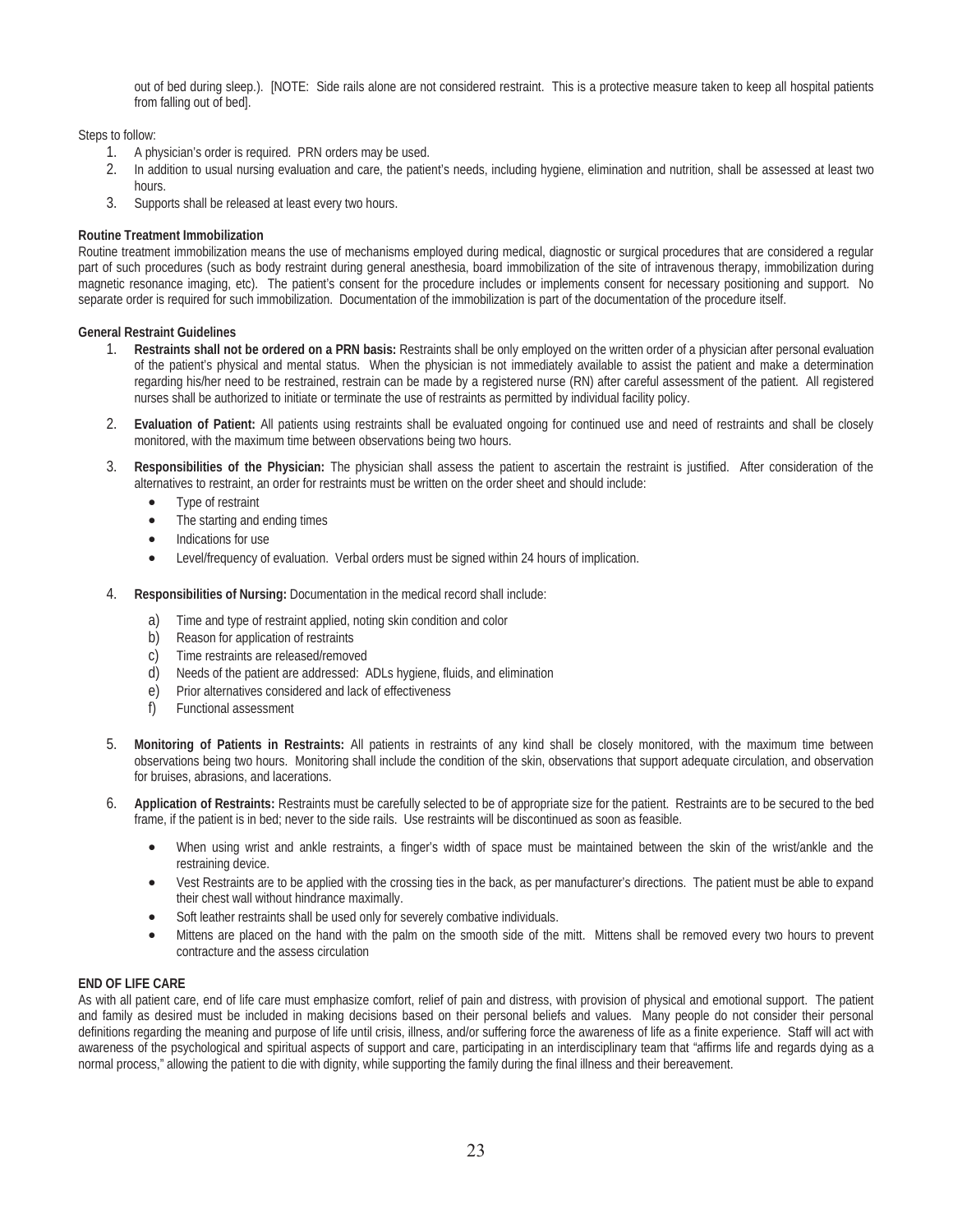# **EMERGENCY CODES**

In all cases, you should know what your department-specific responsibilities are. Each hospital has a disaster plan designed to direct how to carry out patient care during an internal and external disaster. Always be prepared to respond to the following situations: Actual colors associated with specific emergency situations may vary from one facility to another.

- Code Red: Fire
- Code Blue: Life Threatening situation
- Code White: Life threatening situation for pediatrics
- Code Pink: Infant abduction
- Code Purple: Child Abduction
- Code Orange: Hazardous Materials Spill
- Code Gray: Potential or real violence occurring in the facility
- Code Yellow: Bomb threat
- Code Silver: Person with weapon or hostage situation

#### **What is my role in a disaster?**

If you are on duty when a disaster strikes, you have certain duties to perform:

- Contact your Supervisor to find out where to report, or if you should continue your work assignment. Use pay phones if personal calls are necessary.
- Wear your photo identification badge at all times. Your photo ID will get you through Police roadblocks

#### **Communication**

The backup communication system includes use of pay phones, use of FAX machines, the distribution of 2-way radios to all patient care areas; and the use of runners in a disaster.

#### **Supplies and Equipment**

Backup supplies and equipment are available for disasters.

#### **AGE-SPECIFIC EDUCATION**

As people age, they continue to experience physical and emotional changes. These changes are the result of the many experiences and influences, including the genes we inherit and the lifestyles we choose. This review will outline the common changes that occur with age. It will provide some tips for helping you to remain sensitive to our patients.

#### **Early Older Adulthood (60-75 years)**

The average American lives to be 77.2 years old. Most adults will live well into early older adulthood. People in early older adulthood usually have at least one chronic disease. High blood pressure, arthritis, heart disease and cancer are the most common. Most people in this age group will need eyeglasses to read. Many will suffer from the loss of hearing associated with old age. Most women have gone through menopause. Many in this group require daily mediations.

People in this age group are beginning to lose friends and loved ones to the inevitable process of death and dying. Hospitalization may cause fear as patients confront their mortality. Other concerns relate to limited income since many have retired. Fear of permanent disability may be a worry for hospitalized patients in early older adulthood. Arthritis is common in this age group. Older adults often experience both chronic and acute pain. Consistent use of the pain scale will help older adults evaluate their pain.

You can help to create an environment that is friendly to aging patients. Adjust lighting to help patients better navigate the hospital environment. Provide extra time for learning to help older adults retain the information presented. Use verbal as well as written instruction to help them learn. Make sure the telephone is within reach, the call light is close by and that the room is clutter-free to promote safety and independence.

#### **Middle Older Adulthood (75-85 years)**

The average 75-year-old has three chronic conditions and takes about five medications a day. Many in this group feel their body is "wearing out." Almost all need glasses to see. Most have reduced hearing. Hospitalization can be frightening in particular ways for this group. Many have been struggling to live independently, and most do not want to be placed in a nursing home. As a result of these fears, patients may make health decisions that are not in their best interest, like ignoring signs of disease, because they are afraid of the consequences.

People in this group are vulnerable to depression which may not be obvious to you. Assessment should include an evaluation of coping skills. Providing spiritual and social services can be especially helpful for this age group since it can take time to get someone to open up about these issues.

Many patients in this group, like those in the previous group, live with arthritis pain. They may not talk about this pain unless you specifically ask about joint or muscle aches. Good pain management will help them participate in physical activities like walking and physical therapy.

#### **Late Older Adulthood (85 plus years)**

With age the number and severity of disabilities increases. Chronic diseases progressively get more severe, and many patients are diagnosed with new illnesses. Most in this group are frail and increasingly dependent on other people to assist them with their daily tasks. Older adults fear changes to their routine, a hospitalization can be particularly stressful.

Care for adults at this stage in life should focus on improving or maintaining function. Allow the patient to express needs and then tailor the care environment to meet those needs. Maintaining a user-friendly environment will promote independence.

Some older adults may not report pain due to fear of losing independence. Others have been living with arthritis and other pain so long that they no longer express their discomfort verbally. Look for nonverbal signs of pain including confusion, inability to ambulate, grimacing, and decreased range of motion.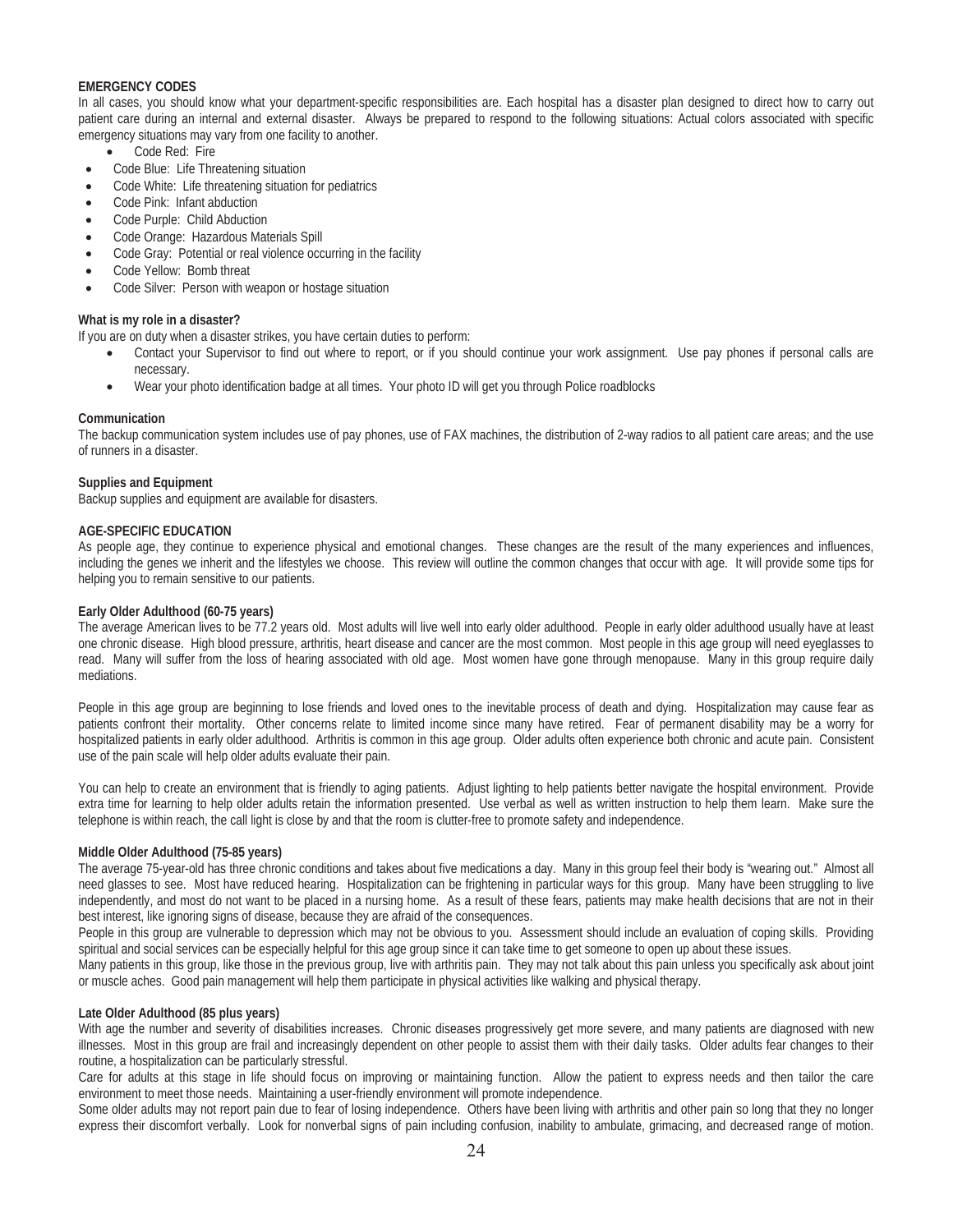Adults in this age group have decreased cough ability and decreased swallowing skills. Aspiration precautions should be used with all frail older adults. In this age group, skin becomes thin. Patients become at risk for skin tears and pressure ulcers.

People of any age can become confused while hospitalized, but the likelihood is greater for older patients. Memory loss is not necessarily a part of the aging process. So if you speak with someone who seems to be losing memory, that patient should probably be evaluated for underlying illness. In many cases, we can find a cause and a solution. Confusion that is normal at admission may develop into delirium. This condition may indicate an underlying illness, such as infection, that needs to be treated. Frequent reminders about time, date, season and weather may help older adults regain a sense of security and confidence.

Patients who have lived this long have experienced many losses. Life review is common in this group. Many will enjoy telling you about "how it used to be." Reviewing the past can help people achieve closure. Pastoral care and social work can assist patients beginning this profound and affecting final journey.

#### **EMERGENCY TREATMENT OF PATIENTS (EMTALA)**

Federal law requires that a facility take care of any patients who need emergency care, regardless of their ability to pay for care. Unless the patient is pregnant and in labor, a facility can transfer the patient to a more appropriate hospital once the patient has been stabilized and once the facility has verified that the next facility has room.

You should be aware that if someone asks you about getting emergency treatment for any condition, you should refer that person to the Emergency Department or call the House Supervisor. It is against the law to send a patient away who seeks treatment for an emergency condition. **If you are working in ER, please make sure you receive the education module on EMTALA from your assigned client facility supervisor.**

#### **THE HIPPA PRIVACY RULE**

A patient's right of privacy and confidentiality is protected by law. No one, including spouses, friends, or attorneys, is permitted to review the patient's medical record without prior written authorization, except as required by law (court order or subpoena) or other regulation.

- x Only information that is pertinent to a patient's treatment may be disclosed to other practitioners. Only authorized hospital personnel have access to medical records. All requests for medical information must be referred to the Health Information Management department.
- All assigned employees are required to sign a confidentiality statement upon employment.

To decrease the risk of uninvolved persons overhearing or seeing confidential patient information:

- Confine discussion of patient care information to the patient care areas
- x Keep computer ID/passwords confidential. Unauthorized use of ID/passwords may be subject to disciplinary action.
- Exit computer programs and log off before leaving the work station.

#### **What is HIPAA?**

The HIPAA Privacy Rule is a Federal Law that went into effect on April 14, 2003. The law protects the confidentiality of our patients' protected health information or PHI. Protection of patient privacy and confidentiality is also required by the Center for Medicaid Services, certain client facilities, and the Joint Commission.

Healthcare has a tradition of privacy. People have kept patient information private as far back as the fourth century BC with the Hippocratic Oath. However, with the advanced communications technologies in use today, safeguarding the privacy of patient information is more of a challenge. The HIPAA Privacy Rule reflects these new concerns.

The HIPAA law is complex. Protecting patients' healthcare information involves two considerations: Privacy and Security. There are differences between the two that you should know.

"Privacy" is concerned with the disclosure of information about a patient to the patient directly, or to those to whom we reasonably believe the information can be disclosed if it is consistent with good healthcare professional practices. (See HIPAA Privacy.)

"Security" is concerned with the processes, procedures, and technologies that we use to make sure that the people who are viewing or changing the information are really the ones who are authorized to do so. (See HIPAA Security.)

#### **What information is protected?**

All patients (including celebrities and our own assigned employee) have the right to privacy, and this extends to their personal health information, referred to in the HIPAA Privacy Rule as "Protected Health Information," or PHI.

#### **What type of information is protected?**

- Paper records
- Computerized information
- Oral communication

#### **What are examples of PHI?**

- Face sheets
- Results of exam/evaluation
- **\*** Test results
- Treatment and appointment information
- Patient bills
- Photographs
- Paper records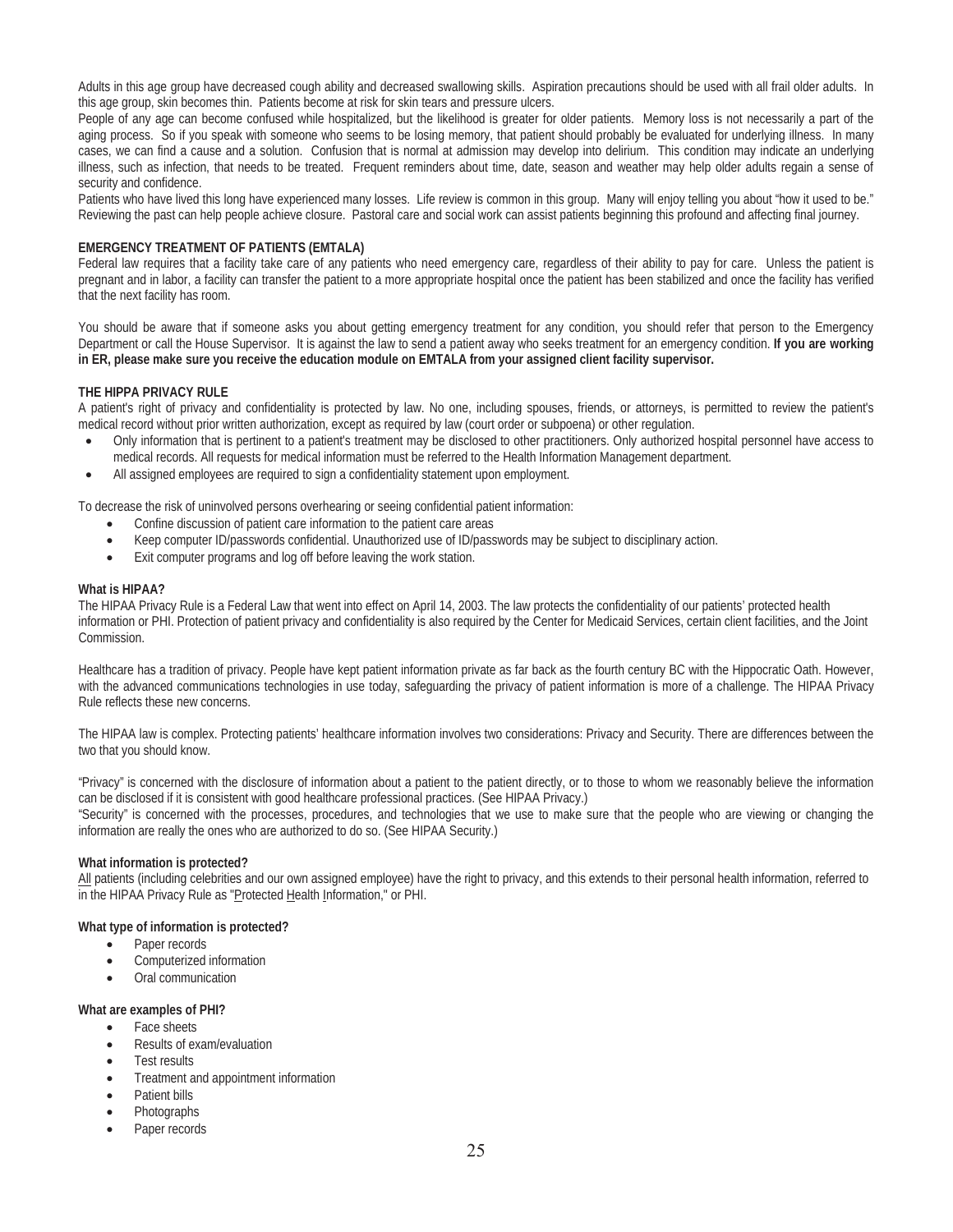Computerized patient records and information

# **Releasing Patient Health Information (PHI)**

# **What information can be released only with the Patient's approval?**

As a general rule, Medical Records can only be released to outside parties with the patient's approval, or if there is a law requiring release. (See following section, below.) Again, as a general rule, this information can be released to outside parties only by the Health Information Management Department (Medical Records), or in some cases, the Records Custodian of each department.

## **Who are the Records Custodians?**

Each department or unit that maintains PHI has a "records custodian" to approve access to PHI, for purposes other than routine treatment, payment or operations purposes. Records Custodians may include department leaders and supervisors, unit secretaries, or other persons designated by department leaders

## **What are the Authorization Requirements?**

A written authorization, signed by the patient or legal representative, must be obtained for any release of information except when the release is required by law, or when the information is used for the routine purpose of treatment, payment, or operations. For example, we are permitted to share our patients' PHI with other providers such as physicians to treat the patient, or we may submit PHI to insurance companies to obtain payment, all without patient authorization.

# **What about releasing Patient's Protected Health Information (PHI) verbally in discussions with friends and family?**

When the patient is present and has the capacity to make his or her decisions, we may disclose PHI to friends and families, if one of the following conditions is met:

- We obtain the oral agreement of the patient or legal representative;
- We provide the patient with an opportunity to object to the disclosure, and the patient does not object;
- We infer from the circumstances that the patient does not object to the disclosure. For example, when a friend has brought the patient to the emergency room for treatment.

When the patient is not present, or when the patient is incapacitated due to an emergency, it is okay to make the disclosure if our decision is consistent with good health care professional practices. For example, when a patient is brought to the emergency room, we may inform relatives and others involved in the patient's care that the patient has suffered a heart attack and we may provide updates on the patient's progress and prognosis when the patient is unable to make decisions about such disclosures.

Whatever information we disclose to the patient's friends or families should be directly relevant to that person's involvement. For example, a neighbor picking up a patient can be told that the patient is unsteady on his feet; however, the neighbor should not be told that a tumor was removed.

#### **How is Protected Health Information handled for Minors?**

If a patient is a minor (under 18 years of age), the patient's parents or guardian may receive or direct use and disclosure of PHI on behalf of the patient, except for "Emancipated Minors."

Emancipated Minors are children who have been released from the control of parents or guardians, and may control their own PHI, in the same manner as an adult:

- Anyone who is not yet 18 years old but is legally married or who is a parent.
- Anyone who is not yet 18 years old, but has been legally married and is now divorced, or a widow or widower.
- Anyone who is not yet 18 years old but is maintaining his or her own residence and is self-supporting. A reasonable effort to contact parents must be made.
- Anyone who is not yet 18 years old, and is pregnant.

**Minors Who Are Not Emancipated:** Any minor (under 18 years of age) may without parents' consent, approval, or notification have the right, in the same manner as an adult, to protect their health information for the voluntary treatment of:

- Alcohol or drug abuse
- Testing and treatment for sexually transmitted disease

#### **BODY MECHANICS**

With the use of proper body mechanics and ergonomics (the undersigning of the work place to fit the worker), most injuries are preventable. The following prevention points, when adhered to, will promote safety.

#### **Lifting**

- Assess the situation and plan how to accomplish it before beginning.
- Use the muscles of the legs, hips and arms the strongest in the body. Keep a neutral spine.
- Bend knees and hips avoid bending at the waist, and lift with your legs, not you back
- x Keep feet at shoulder width to provide a broad base of support.
- Make sure the object is close to you, do not-over reach, and carry the load close to you.
- x Avoid lifting higher than your waist.
- Push and don't pull.
- Ask for help.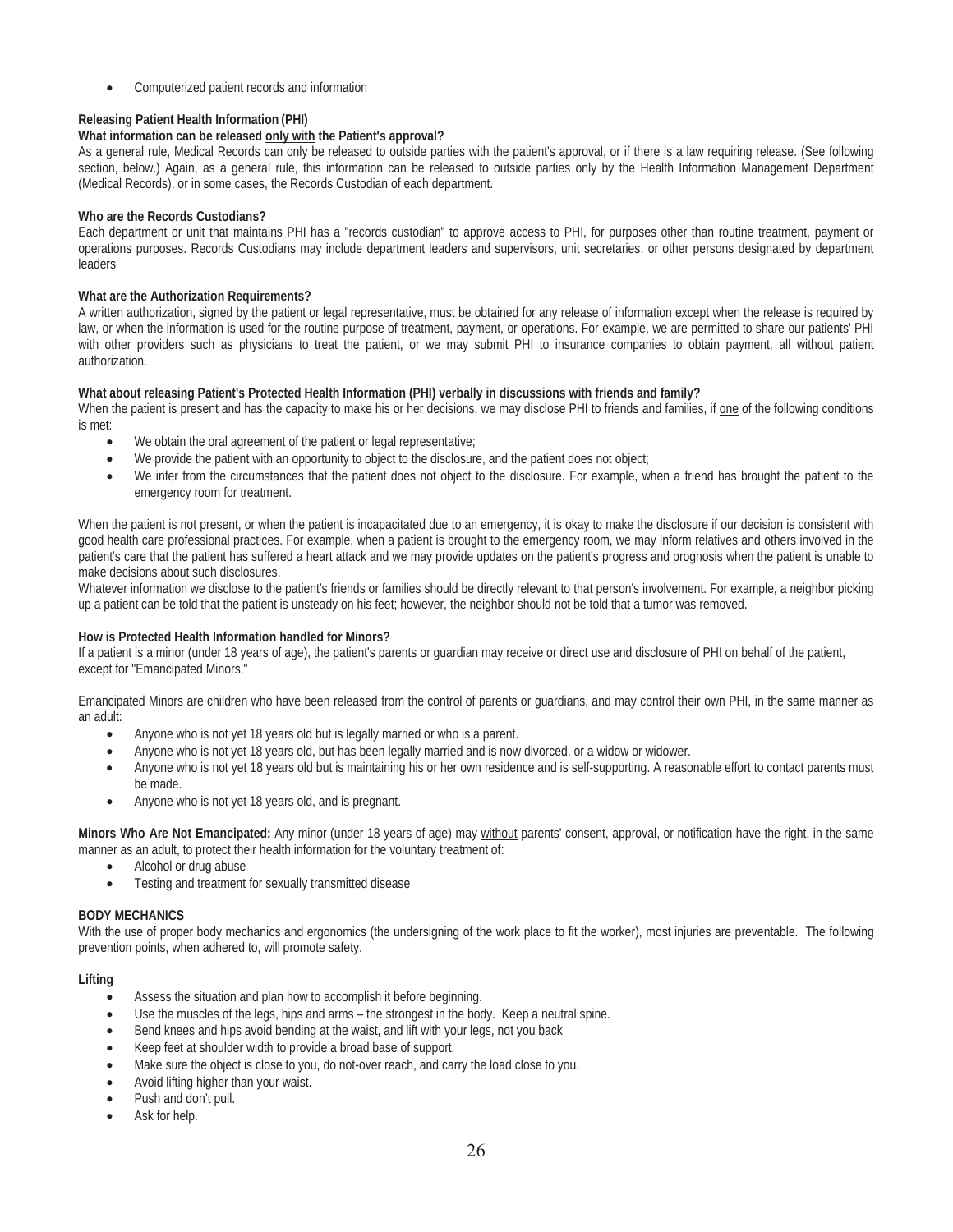#### **Sitting**

- Use chairs that provide support to the back, particularly the lower back.
- Both feet should be able to rest flat on the floor.
- Avoid slouching, walk around and stretch occasionally, or change position often to avoid strain.
- Avoid twisting and over-reaching
- Position yourself directly in front of your work and make sure your work is at eye-level to avoid neck strain.

#### **Standing**

- Stand close to your work area with your back erect, chin in, pelvis tucked under and knees slightly flexed.
- Maintain broad bas with your feet and ensure even weight bearing.
- Avoid prolonged positions and slouching stretch occasionally.

## **Back Care and Points for Prevention**

- Use good posture at all times and proper body mechanics.
- Change position frequently.
- Exercise regularly and eat a well-balanced diet to control your weight.
- Ensure enough rest at night.
- Practices stress reduction techniques, such as yoga and relaxation.
- Ask for help in lifting or moving heavy objects.
- x Keep work area safe clean up spills, wet floor signs; ensure no loose equipment, boxes or flooring, no loose power cables, close drawers. Notify appropriate personnel immediately, such as maintenance.
- Wear shoes with non-skid soles.
- Walk and don't run.
- Report any accidents to staff patients or visitors to supervisor immediately.
- x Monitor safety of patients closely.
- Ensure breaks are applied to wheelchair or bed when moving patients.
- Adjust the height of the bed or table waist / mid-to-upper thigh level when moving patient.
- Maintain ergonomics at all times.

# **UNDERSTANDING CULTURAL DIVERSITY**

Ineffective culturally diverse relations can lead to prejudice, discrimination, and racism.

All three are due to a combination of factors.

- The lack of understanding of culturally diverse groups other than one's own.
- Stereotyping of members of culturally diverse groups without consideration of individuals within the group.
- Judging culturally diverse groups according to standards or values of one's own group.
- Assigning negative attributes to the members of other culturally diverse groups.
- View of the quality and experience of other groups as inferior to those of one's own group.

#### **Ethnocentrism**

Because culture influences people so strongly, including the way they feel, think, act, and judge, the world is not typical for people to subconsciously restrict their view of the world, to the point of inability to accept other cultures. This is called ethnocentrism.

Ethnocentrism can prevent one from accepting others and can lead to a clash of values, shaky interpersonal relationships and poor communication.

#### **Approaches to Minimize Conflict in a Cultural Setting**

- Deliver patient care that emphasizes the interrelationships among persons, cultures, health, and medicine.
- Facilitate the medical assigned employee/client's relationship through the development of special resources such as translators and multicultural workforce.
- Establish norms allowing family involvement in the healing process.
- Identify and increase knowledge about non-traditional community resources such as local herbalist or specialty stores.
- x Explain community health practices to clients and assess their level of acceptance.
- Include cultural diversity concept in the education of medical personnel and the orientation of hospital assigned employee.

# **Cross-Cultural Communications for Healthcare Workers**

In the business of healthcare, 90% of activities involve communication. Achieving effective communication is a challenge to managers even when the workforce is culturally homogenous. Communication is the exchange of meaning. Communication includes any behavior that another human being perceives and interprets. The meaning interpreted by the receiver may be different from the information being conveyed by the communicator. Translating meanings and behaviors, that is into meaning is based on a person's cultural background and is not the same for each person. The greater the differences in backgrounds between the sender and the receiver the greater the difference in meaning attached to particular words and behaviors. Cross-cultural communication occurs when a person from one culture sends a message to a person from another culture.

There are ways to increase the chances to accurately understanding people who speak a different language.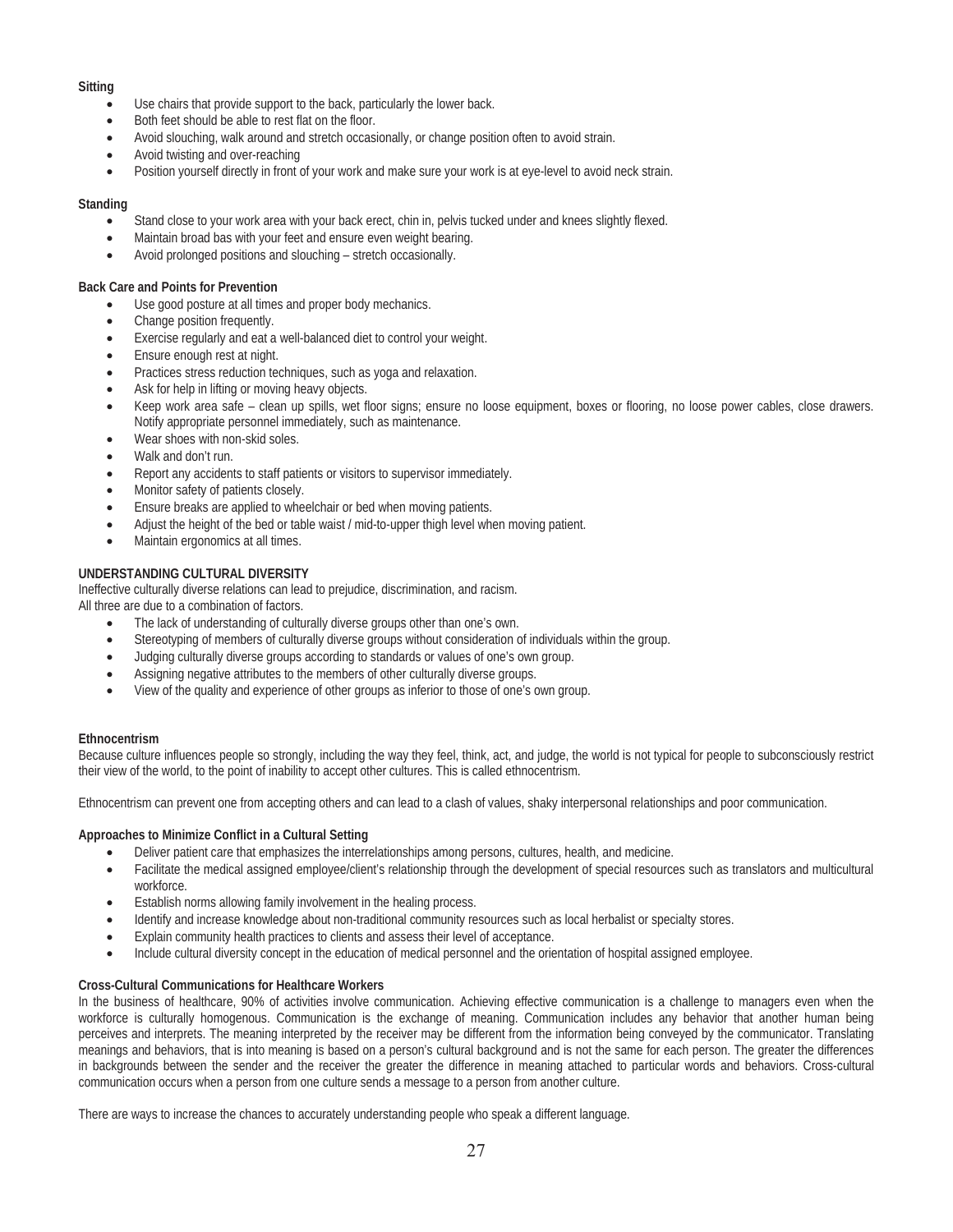# **Verbal Behavior**

- Speak clearly and slowly.
- Repeat each important idea.
- Use simple sentences
- Use active verbs.

#### **Non-Verbal Behavior**

- Visual restatements (use pictures, graphs, etc.)
- Gestures (use facial and hand gestures).
- Demonstration: Act out the themes
- Pause, more frequently

#### **Attribution**

- SILENCE: when there is silence, wait. Do not jump to fill in the silence. The other person is probably thinking.
- x INTELLIGENCE: Do not equate poor grammar and mispronunciation with lack of intelligence. It is a sign of second language use.
- DIFFERENCES: If unsure, assume differences rather than similarities.

#### **Comprehension**

- UNDERSTANDING: Do not assume that they understand. Assume that they do not
- CHECK: Have the people repeat their understanding
- BREAKS: Take more breaks, second language comprehension is exhausting.

# **Motivation**

- ENCOURAGEMENT: Verbally and non-verbally encourage and reinforce.
- x REINFORCEMENT: Do not embarrass speakers.

#### **Strategies to Communicate Effectively**

Strategies to overcome our natural parochial tendencies do exist. With care, the default option can be avoided. We can learn to understand and control our cultural conditioning. In facing foreign cultures, we can emphasize description rather than interpretation or evaluation and thus minimize self-fulfilling stereotypes and premature closure. We can recognize and use our stereotypes as quides rather than rejecting them as a simplification. Effective crosscultural communication pre-supposes the interplay or alternative realities. It rejects the actual or potential domination of one reality over another.

Miscommunication is a frequent problem in healthcare organizations. The most obvious case is when the patient and the hospital personnel do not speak the same language. Also, patients and staff's may operate on different beliefs, values, and clocks, causing confusion and resentment for all parties.

#### **Time**

When is the right time? People of different cultural background may give different answers to this question. Some people count time by a watch. They see time as money saved, spent, squandered. Others see only the rhythm or cycles of growth of people or things.

- Make allowances for the fact that differences about time can be legitimate cultural differences. Do not jump to conclusions that others are irresponsible. Do not assume that you are stupid or insensitive because you don't manage time the way they do.
- If you cannot adapt to the other person's sense of time, negotiate something that will work for both of you.
- Remember that culture runs deep. It is one thing to agree and another to create a habit. Changes here will take patience, persistence with others and yourself.

#### **Space**

How large space depends on your background and culture. Getting too close may make another think you are intrusive, aggressive, or pushy. Staying too far may give the impression that you are cold, impersonal, afraid or disinterested.

- Learn to be flexible
- Know that others may feel differently about space. Stay put and let the other people adjust to where they feel comfortable with you.

#### **Touching**

When people touch physically it means different things.

- I have power
- Hello/Goodbye
- I want you to understand
- I like you
- I want to congratulate

#### **Communicate**

When you communicate, be aware of:

- Tone of voice
- Body posture
- Breathing rate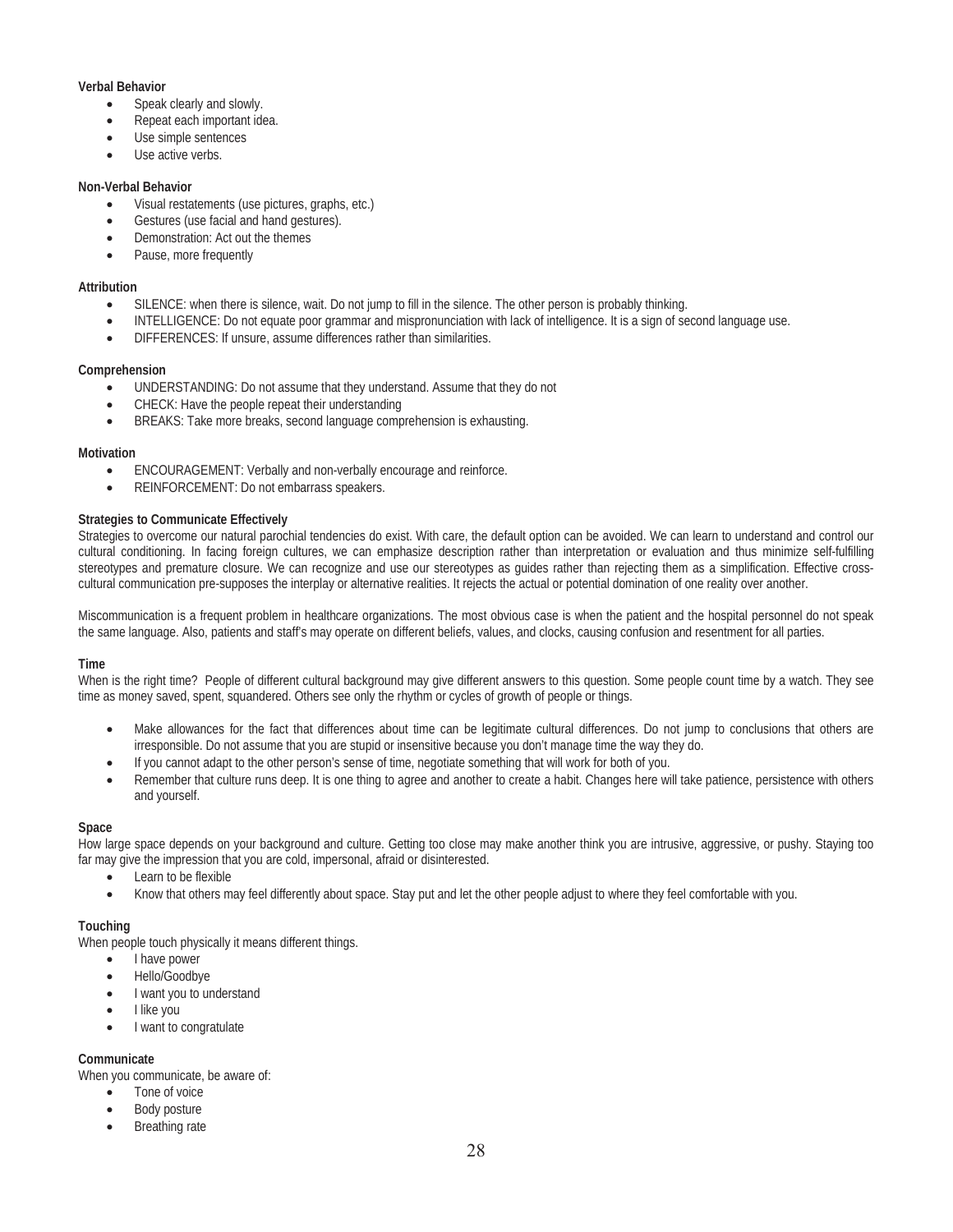- **Distance**
- Timing and pacing of speech patterns

# **DISCHARGE PLANNING**

This Fact Sheet discusses a hospital's responsibilities to assist with nursing home placement and right to challenge hospital discharge decisions. All of the information applies only to persons on Medicare, although there are similar rights under other health insurance programs.

# **What is hospital discharge planning?**

Hospital discharge planning is a service to assist patients in arranging the care needed following a hospital stay. Discharge planners help arrange services including home care, nursing home care, rehabilitative care, out-patient medical treatment and other help. Hospital discharge planning is usually handled by the hospital's Social Services Department.

If a patient needs help arranging nursing home care, ask the doctor to contact the Social Work Department. If a hospital discharge planner does not contact the patient within a short time, contact the Social Work Department directly for assistance.

Discharge planning services in Medicare-certified hospitals must meet the following standards:

- Hospitals must identify and evaluate persons who may need discharge planning assistance.
- The evaluation must be done on a timely basis and must determine the need for services after the hospital stay and the availability of these services.
- The results of the evaluation must be discussed with the patient or patient's representative.
- x If requested by the patient's physician, the hospital must help develop and implement a discharge plan for the patient.
- Discharge planning must be provided or supervised by a social worker, registered nurse or another appropriately qualified person.

If a patient needs nursing home care, the hospital's discharge planner should provide information about local nursing homes, and should help identify homes that have vacancies.

The hospital cannot force a patient to go to any particular nursing home or discharge a patient to a nursing home without the patient's legal representative's consent. If the hospital believes that a patient no longer needs hospital care and is refusing appropriate discharge, it must issue a notice to the patient of its determination. This notice can cause the patient to become responsible for payment of continuing hospitalization, subject to the patient's right to appeal. The notice and appeals rights are discussed below.

# **PATIENT RIGHTS AND RESPONSIBILITIES**

Mission Search assigned employee must uphold their role as advocates and recognize the consumer/patients' right to dignity, individual value systems, access to medical care and confidentiality. In being that advocate, nurses should be able to speak up to protect the health and safety of patients in their care without fear of retaliation.

#### **The Patient's Bill of Rights**

The Patients' Bill of Rights was conceived in 1998 by the U.S. Advisory Commission on Consumer Protection and Quality in the Health Care Industry. Its purpose is to promote healthcare quality and support the public as they navigate through the healthcare system. The seven areas of rights and responsibilities are:

- 1. **Information Disclosure:** Patients have the right to accurate and easily-understood information about their health plan, health care professionals, and healthcare facilities. If a patient speaks another language, has a physical or mental disability, or just don't understand something, assistance must be provided so that the patient can make informed health care decisions.
- 2. **Choice of Providers and Plans:** Patients have the right to a choice of health care providers who can provide high-quality health care when needed.
- 3. **Access to Emergency Services:** Patients who have severe pain, an injury, or sudden illness that convinces them that they are in danger, they have the right to be screened and stabilized using emergency services. These services should be provided whenever and wherever needed, without the need to wait for authorization and without any financial penalty.
- 4. **Participation in Treatment Decisions:** Patients have the right to know their treatment options and to take part in decisions about their care. Parents, guardians, family members, or others that a patient selects can represent them if they cannot make their own decisions.
- 5. **Respect and Non-discrimination:** Patients have a right to be considerate, respectful care from doctors, health plan representatives, and other healthcare providers without discrimination.
- 6. **Confidentiality of Health Information:** Patients have the right to talk privately with health care providers and to have their health care information protected. Patients also have the right to read and copy their own medical record. Patients have the right to ask that a doctor change their record if it is not accurate, relevant, or complete.
- 7. **Complaints and Appeals:** Patients have the right to a fair, fast, and objective review of any complaint they have against their health plan, doctors, hospitals or other healthcare personnel. This includes complaints about waiting times, operating hours, the actions of healthcare personnel, and the adequacy of healthcare facilities.

#### **The Six Ethical Principals of the Patient's Bill of Rights**

The Patients' Bill of Rights supports six basic principles of ethics:

1. **Autonomy:** Independence, self-direction, and freedom of choice. When patients choose a healthcare provider, a healthcare facility, or make decisions about treatment, they are exercising autonomy. The Patients' Bill of Rights supports autonomy by supporting the patients' right to the choice of plan and healthcare providers that ensures access to appropriate health care. It is the healthcare professional's duty to support patients' autonomy by ensuring that patients understand their treatment options.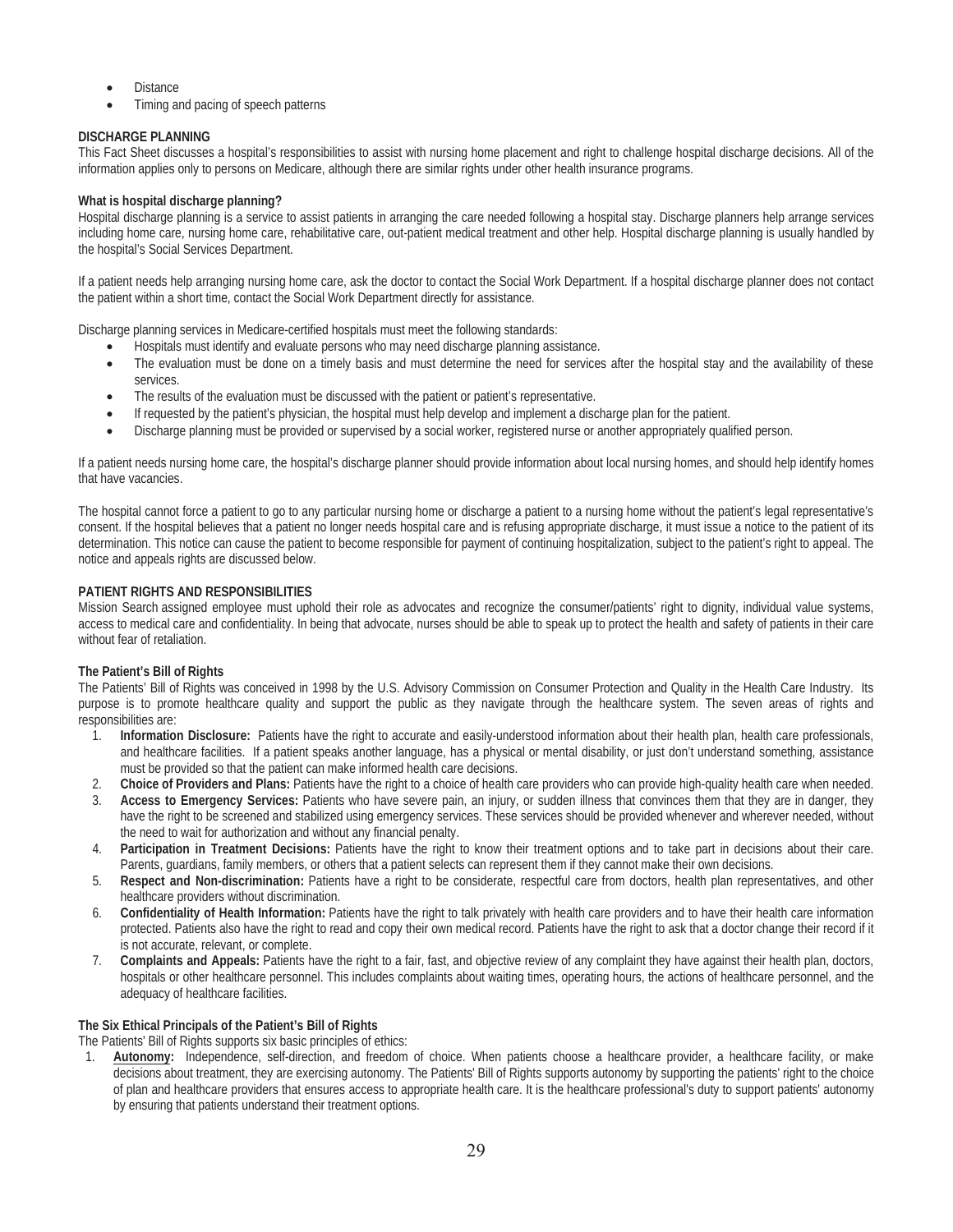- 2. **Beneficence:** Acts of charity or kindness. As a principle of ethical care, it means that treatment provided is for the good of the patient. The principle of beneficence means that patients should receive considerate and respectful care and have the opportunity to let healthcare workers know when they are not receiving the quality or value of care necessary. Healthcare professionals should assist patients to voice their concerns through a complaint procedure. The principle of beneficence indicates that healthcare providers must provide competent care so the patient is safe and is treated with respect.
- 3. **Confidentiality:** Private or secret. As a principle of ethical care, it means that information about patients and their care is protected and shared only with those who have the right or the need to know. The patient also has a right to know how information about him/her will be used by others, and who will receive that information. The principle respects that patients have the right to know about their treatment and to review their own records.
- 4. **Fidelity:** Faithfulness, as in a pledge or duty. As a principle of ethics, it means healthcare workers have a duty to be patients' advocates and to protect patients' rights. Fidelity is demonstrated by upholding the Patients' Bill of rights.
- 5. **Veracity:** Truthfulness. As a principle of ethics, it means supporting both information disclosure and the right to make treatment decisions as described in the Patients' Bill of Rights. Correct and truthful information helps patients to make informed choices.
- 6. **Justice:** Impartiality or fairness. As a principle of ethics, it means that all patients and their families are treated the same, without favoritism or discrimination based on race, color, gender, economic status, social status, or any other personal trait. All people have the right to fair and unbiased treatment.

#### **Informed Consent**

Informed consent is a process in which consent is obtained for a treatment or health care service when the patient knows about and understands the treatment, including its implications, benefits and risks, and the alternatives. The patient must know they have the right to accept or refuse the treatment or service.

Before undergoing treatment, patients must give consent. Some patients may not be capable of giving consent because of age, mental competence, or other possible factors. As such, a designated guardian (such as a parent, relative, friend or caregiver) represents that patient. Healthcare workers must ensure that the consent is "informed" and signed by either the patient or the guardian.

#### **Advance Directives**

Advance Directives: Documents written in advance of serious illness or injury which state choices for medical treatment or names someone to make treatment decisions on behalf of that individual should he/she become unable to make or communicate such decisions. Advance directives promote an individual's control over his/her own healthcare decisions. All patients entering the healthcare system must be given the opportunity to complete an advance directive document which will define the patients' preferences in end-of-life decisions or at any time that they are unable to convey their own wishes regarding healthcare. Advance directives are voluntary and are supported by the Patient's Bill of Rights Dependent upon state law; there may be two or more types of advance directives: the living will and the durable state of attorney/healthcare surrogate, as examples.

Living Will: A "Living Will" is a document that gives direction about the medical care, and limitations of medical care, desired by the patient when he or she is either in a permanent vegetative state with no hope of recovery or has an imminently terminal condition AND is unable to make his or her needs known.

**Healthcare Surrogates/Durable State of Attorney:** A document which names someone to make medical care dictions for another, should that person become unable to make them for themselves. This document may include instructions about treatments and individual may or may not want, should he/she become seriously ill or injured.

#### **Guidelines**

Written information regarding advance directives may be available to anyone and is most often administered through the admission department, Social Work department, Pastoral Care department, Medical Records department. It is the responsibility of the registered nurse to assure this documentation is available in the medical record.

Any competent patient may sign a living will or durable power of attorney for healthcare. Witnesses to a living will may not be:

- Related to the patient by blood or marriage
- The patient's physician or assigned employee of the physician
- An assigned employee of the hospital if the assigned employee is providing direct care to the patient or is involved in the hospital's financial affairs
- Be a patient of the hospital
- Have a claim against the hospital

Witnesses to a durable power of attorney for healthcare may not be:

- The person appointed as agent in the document
- A provider of health or residential care
- The operator of a community care facility
- An assigned employee or operator of a healthcare facility

Each adult (or their representative), who registers as an inpatient, should be asked if they have a living will and durable power of attorney for healthcare. If the patient has a living will and durable power of attorney for healthcare, it shall be noted on the appropriate form and be made part of the medical record.

If a patient decides to revoke a written advance directive, the appropriate department should be notified by the patient's physician or staff nurse. Said department shall explicitly mark the advance directive as being revoked and should clearly document the date of the revocation. A patient may revoke an advance directive at any time, regardless of the patient's mental state of competency.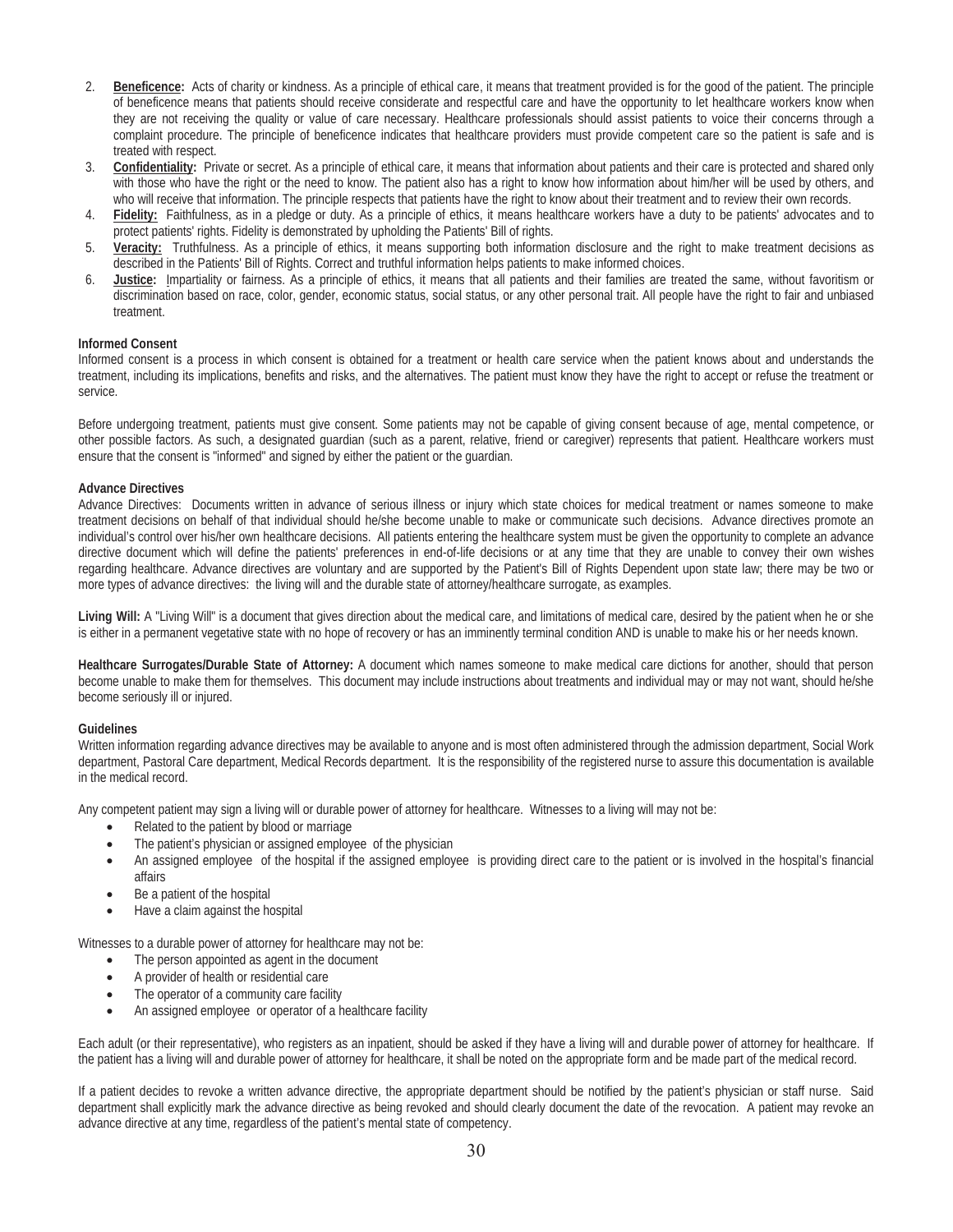#### **UTILITY MANAGEMENT**

Utilities are basic building services. They include:

- Electricity: Emergency Electrical Service is supplied from a hospital's emergency powerhouse generators. When normal service fails, the generators support essential building systems, fire safety systems and pre-designated medical equipment. Most hospitals have an Uninterruptible Power Supply (UPS) System. If permits power sensitive equipment to function normally during transitions in power supply.
- Water: Water is needed for drinking, cooking, bathing, cleaning, flushing the toilet, steam production, heating and cooling systems and cooling some clinical equipment.
- Sewer: The Sewer Service allows for waste disposal from the facility.
- Natural gas: Hospitals use natural gas as the primary fuel for the boilers to make steam and hot water. Natural gas also supports food service and lab processes. The hospital may have a backup diesel fuel supply to fire the boilers if the natural gas supply fails.
- Piped Medical gases: Medical gases include oxygen, nitrogen, nitrous oxide and carbon dioxide. They are supplied from the hospital medical gas storage systems. Medical Gases are distributed to specific outlets throughout the hospital. Medical Air is also distributed via special outlets throughout the hospital.
- Heating, Ventilation and Air Conditioning Systems (HVAC): The functions of HVAC include heating to support room comfort, ventilation to support air quality and infection control and cooling to support human comfort and in some locations, equipment function.
- Fire Protection System: Fire protection systems are operated and maintained by the Hospital's Physical Plant and Maintenance Departments. Smoke detection systems are designated to operate at all times. Fire sprinklers turn on when a defined temperature is reached. Fire alarms are triggered by either the smoke detection of fire sprinkler systems. They produce audible alarms and visual strobe signals.
- Pneumatic tube systems
- **Telephones**
- Computers

#### **Code White: Utility Failure**

The purpose of a Code White is to alert the employees to a hospital-wide failure of one or more of the above utility systems. All departments and units have Utility Failure Plans that identify what action you need to take in the event of one or more utility failures. Make sure you know the location of the Utility Failure Plan and contact the hospital Safety management, Department Manager or Safety Coordinator if you have any questions.

#### **PATIENT EDUCATION**

Patient/family teaching has been recognized as an essential activity fundamental to every nursing, medical and allied specialty. The growing awareness that individuals can be more responsible and participate in their own health is prompting the providers, policymakers, regulatory agencies and payers to strengthen patient and family education in every phase of patient care.

Patient and family education is interactive and appropriate to the patient's age and length of stay. It includes, but is not limited to:

- Helping the patient adopt or function more independently
- Information about access to additional resources
- When and how to obtain further treatment
- Safe and effective use of medication and medical equipment
- Potential drug-food interaction
- Nutrition information/counseling on modified diets as appropriate
- Rehabilitative techniques, including activity and assistive devices
- Maintenance of good standards for personal hygiene and grooming, including brushing teeth, bathing, caring for hair and nails and using the toilet
- Information on patient/family responsibilities for the patient's health care need (e.g. self-care, signs and symptoms to report, etc.) including the knowledge and skills to carry out these responsibilities.

#### **How is Patient/Family Education Implemented?**

- Patient teaching is based on assessed learning need
- Assessment includes consideration of cultural and religious practices
- Barriers to learning are identified
- Age-appropriate teaching is matched with developmental stage
- Education is provided by the appropriate health care professionals (Pharm D, MD, RN, LCSW, RD, RCP, RT, OT, SLP and other disciplines involved in the patient's care)
- Educational materials (video and print) utilized are medically current, instructionally correct, cost-effective and developmentally coordinated through the Patient Education Committee.

#### **The Nurse Role in Patient Education**

- **\*** Asses/re-assess patient including cultural and religious beliefs
- Identifies learning barriers
- Identifies learning need
- Provides in room orientation
- Plans for patient teaching in collaboration with patient/family and involves interdisciplinary team
- Demonstrates use of equipment, rehabilitative techniques, assistive devices
- x Explains treatment plan, verifies patient's knowledge about procedures
- x Explains medication in collaboration with clinical pharmacist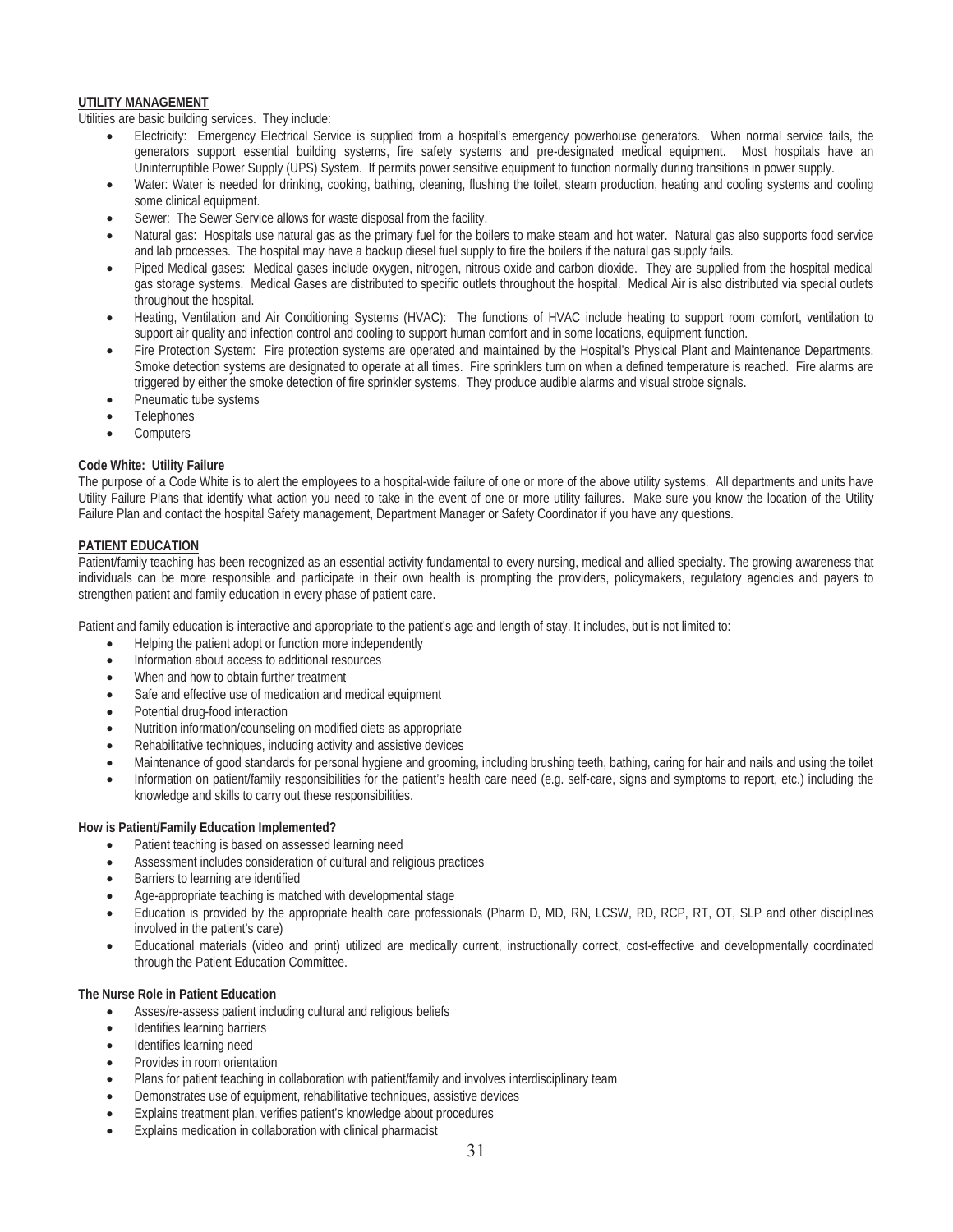- Teaches/demonstrates self-care, personal hygiene
- Provides discharge instructions such as:
- Follow up appointment with physician
- Danger signals and symptoms to report
- Medications, food-drug interactions
- Provides patient with education materials
- Self-care
- Activity, assistive devices
- Access to resources
- Pain Management
- Return to work and driving

# **MEDICAL EQUIPMENT MANAGEMENT**

The Safe Medical Devices Act, in an effort to monitor incidents involving equipment, requires all healthcare personnel to follow up on problems or incidents involving equipment promptly. If a piece of equipment does not function properly:

- Take it out of service and generate a work order generated for its repair.
- If the item has been involved in an incident causing serious illness or injury to anyone in our facility, the equipment should be isolated and saved for Risk Management to examine.
- Fill out an incident report.
- x Report the incident immediately to Risk Management. Risk Management staff will evaluate the incident for reporting to the FDA and manufacturer.

To provide quality patient care with the least amount of risk possible, all Facilities have developed an Equipment Management Program. The Facilities Management Department must inspect all equipment (clinical or non-clinical) before its initial use. "Equipment" is defined as all equipment, fixed or portable, that is used for the diagnosis, treatment, monitoring or care of patients, which could pose a physical and clinical risk to a patient and/or operator during use.

- All assigned employees who operate, monitor or maintain clinical equipment must be trained to do so safely.
- Assigned employees are required to be familiar with the clinical equipment inspection stickers affixed to each piece of equipment.
- x All equipment should have the facility's inspection sticker on it that indicates the equipment was inspected; the equipment passed the electrical safety test and how frequently the equipment is tested.

# **Clinical Equipment**

In order to provide quality patient care with the least amount of risk possible, the Facilities Management Department has developed a Clinical Equipment Management Program.

Clinical equipment is defined as all equipment, fixed or portable, that is used for the diagnosis, treatment, monitoring or care of patients, and which could pose a physical and clinical risk to a patient and operator during use.

The Facilities Management Department must inspect all equipment (clinical or non-clinical) before its initial use. Many different types of clinical equipment are used to help treat patients in your facility. Some of these are:

- **Ventilators**
- IV (Intravenous) pumps
- Glucose-testing monitors
- Cardiac monitors
- Enteral pumps
- Radiant warmers
- x Hypothermia blankets
- EKG (Electrocardiograph) machines
- x Electric beds

Clinical equipment can be an important part of a patient's treatment, but some things can go wrong. There are three types of risk factors, or potential problems, that can arise in the use of clinical equipment:

- 1. Malfunction
- 2. Improper use
- 3. Damage to equipment

It is important that you do not use any equipment that you have not been trained to use. You need to know the following information about any equipment you use:

- 1. How to operate it
- 2. The purpose of the equipment and the intended results
- 3. Monitoring and observation activities what to observe, frequency precautions, and adverse reactions
- 4. Contraindications warning signs
- 5. Troubleshooting including how to respond to alarms
- 6. Care and maintenance
- 7. Backup procedures and equipment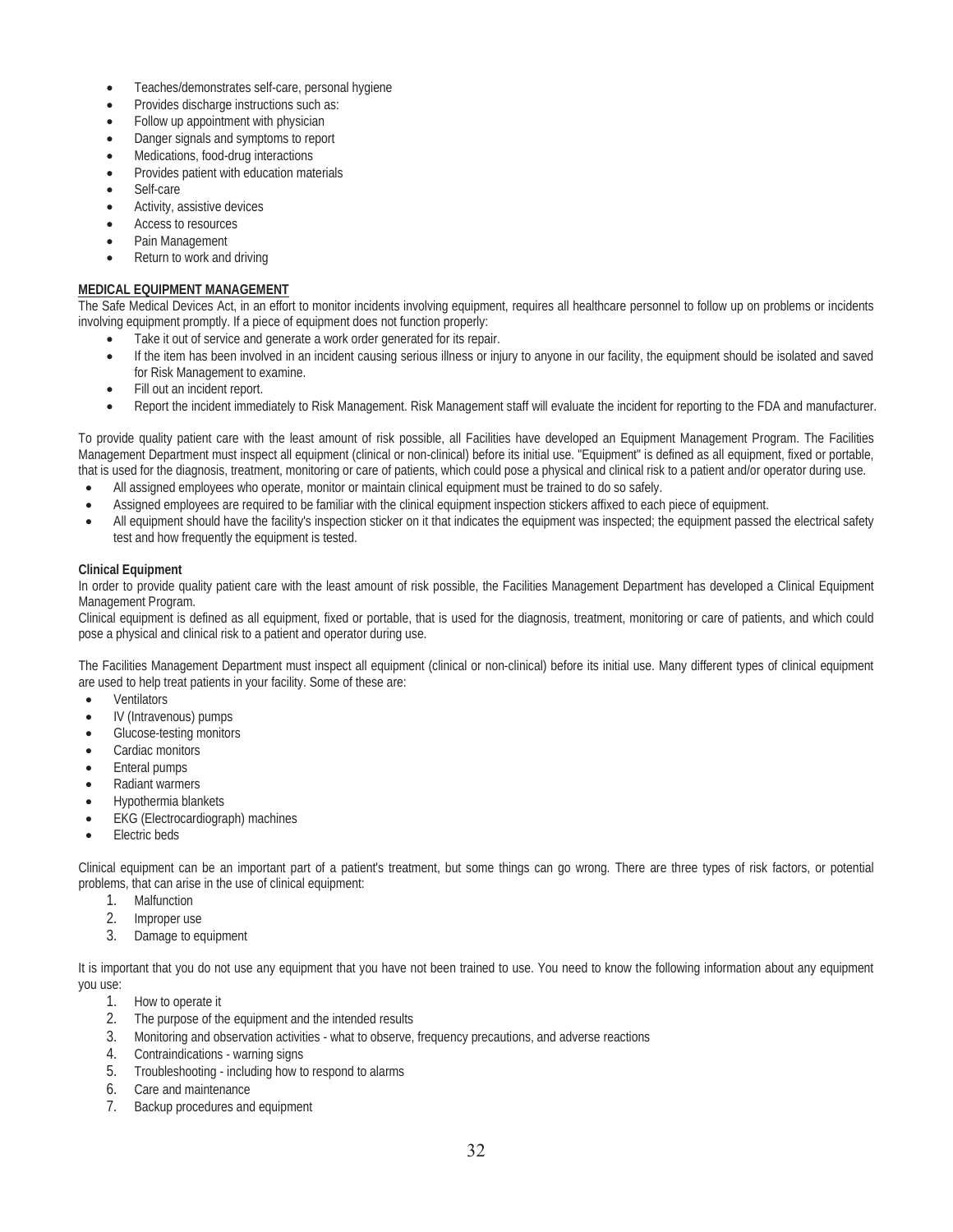In addition to proper training, there are other things you can do to help ensure that equipment functions properly and safely:

- 1. Teach patients and their families about any equipment, including how it works, its purpose, safety precautions, signs of problems, what to do if problems arise, and when to notify staff.
- 2. At the first sign of a malfunction, take equipment out of use. Label it so that others do not use it, and follow the policy of your facility for repair.
- 3. If equipment has a battery backup, keep it plugged in whenever possible so that it stays fully charged.
- 4. Remove equipment from rooms when it is no longer needed to prevent it from being damaged and to make it available for others to use. Follow the policy of your facility to prepare the equipment for use with another patient, including disinfecting, cleaning, re-inspecting, and recalibrating where required.
- 5. If any equipment is dropped, take it out of service immediately. Even though it may seem intact, there might have been damage to some components that could pose a safety hazard.
- 6. Cellular phones have been found to interfere with some electrical equipment. Your facility may have a policy that bans cell phones in the facility or within certain areas.

## **PAIN MANAGEMENT**

Pain management is a complex, subjective and highly unpleasant sensory or emotional experience caused by a physical, neurological or emotional response to noxious stimuli. Pain can be acute or chronic in nature. No two people experience or express their pain alike. The most reliable indicator of the existence and intensity of pain is the patient's testimony, and its measurement is considered the 5<sup>th</sup> vital sign. Many factors can influence the severity of pain, including the personal meaning of pain, additional anxiety, tension, depression, fatigue, and sleeplessness. Chronic pain is the most frequent cause of reduced quality of life. Untreated acute pain in hospitalized patients can cause longer hospital stays, delayed healing and fear and anxiety.

When you are providing care, moving, lifting a patient or performing procedures, ask the patient if they are having pain. Do not assume a patient is not in pain just because he or she doesn't speak up. Often, careful moving or re-positioning may help.

Patient pain level will be assessed using ETRMC's Universal Pain Assessment 10-point scale. Pain management includes main assessment, planning, intervention, reassessment of patient responses to pain management measures, and education of patient and family regarding pain management. Patient assessment, reassessment, and education must be documented in the medical record.

Pain control measures fall into two categories:

- 1. Pharmacological interventions
- 2. Non-pharmacological interventions

Pharmacological interventions are pain control methods that use medications. These include:

- 1. Opiates, such as morphine and codeine
- 2. Non-opiates, such as acetaminophen
- 3. Adjuvants, a variety of drug types that are usually used to supplement opiates or non-opiates.

Non-pharmacological interventions are alternative measures that do not use drugs. The methods that are selected will depend on the needs of the patient. Non-pharmacological pain management methods include:

- 1. Relaxation and distraction techniques
- 2. Physical interventions.
- 

**Relaxation and distraction techniques** These techniques work best if they are practiced before they are needed for pain relief. They include:

- Deep breathing (with focus on breathing techniques)
- Listening to music
- Guided imagery
- **Biofeedback**
- Hypnosis.

#### **Physical Interventions**

Physical interventions that can help in the treatment of pain include:

- Massage
- Exercise (especially for chronic pain)
- x Application of heat or cold (not longer than 20 minutes; be careful of extremes of heat or cold that could damage tissue)
- Acupuncture
- Position change
- TENS unit (trans-electrical nerve stimulation therapy).

A TENS unit controls pain by stimulating the nerves at the pain location and helping to block pain signals.

When using drugs to control pain, the best strategy is to use the **least strong** drug which still gives adequate pain relief. If the intervention does not relieve the pain, it may require:

- An increase in dosage
- An increase in frequency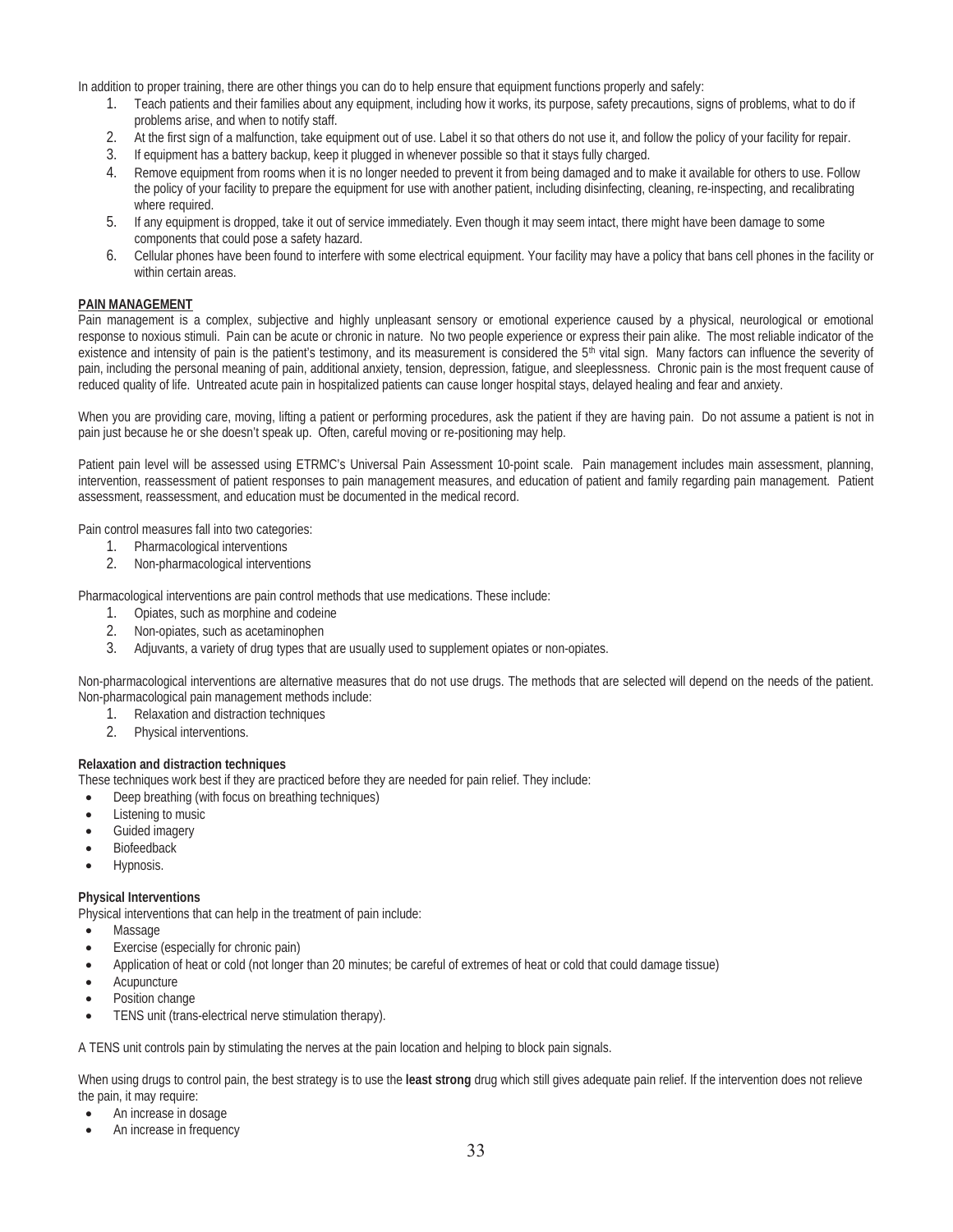An increase to the next level of drug.

Usually, pain control measures begin with non-opiates (non-narcotic) drugs. Non-opiates, such as acetaminophen (Tylenol) are generally available in both over-the-counter and prescription strengths. Non-opioids are usually taken orally or by suppository. The most common side effect of acetaminophen is hepatotoxicity (liver involvement). This is most common with an overdose.

Non-opiates also include NSAIDS (non-steroidal anti-inflammatories), such as Advil and Motrin. These may also be used in combination with opiates. The most common side effects of NSAIDS are:

- Gastric irritation
- Prolonged bleeding time.

The name, **opiates**, refers to drugs that are based on opium. They can be either natural or synthetic. Opiates are used for moderate to severe pain.

# **Pure Agonists**

One class of opiates, known as "pure agonists," which refers to their specific mechanism for pain relief, includes:

- **Morphine**
- Hydromorphone (Dilaudid)
- Fentanyl
- Codeine

Increased dosage of pure agonists provides increased analgesia (pain relief) and side effects. Side effects include:

- Euphoria
- **Sedation**
- Constipation
- **Nausea**
- **V**omiting
- **Itching**
- Urinary retention
- **Hypotension**
- Respiratory distress.

Over time, patients may develop a tolerance for opiates, meaning they require higher dosages to achieve the same pain relief. However, the usual reason for increasing dose is because of disease progression. Patients who have received opiates for a long period of time may experience withdrawal when the drug is stopped. This means that patients should not be taken off the drug suddenly but should gradually decrease the drug level over several days.

There are two important things to remember about opiates and other pain drugs:

- 1. Drug-seeking behavior is NOT a sign of addiction.
- 2. Drug-seeking behavior IS a sign of inadequate pain relief.

#### **Other opiates**

Other types of opiates, nalbuphine (Nubain) and butorphanol (Stadol), provide less analgesia, but also fewer side effects. There is also a limit to their effectiveness. After a point, higher doses do not increase analgesia. These drugs are sometimes used to reverse analgesia and side-effects caused by pure agonists.

#### **Administration of opiates**

Opiates can be given orally. As pain level increase, they are administered in other ways which deliver a higher level of pain relief:

- Sublingually (under the tongue)
- Buccally (placed in the cheek area if patient unable to swallow)
- Dermal patch (for continuous release)
- Intravenous (IV) by continuous infusion or intermittent dosage
- Patient-controlled analgesia (PCA) using intravenous delivery
- Intramuscular or subcutaneous injection
- Suppository.

#### **Adjuvants**

Other drugs that may help in pain control are called adjuvants. These include:

- Corticosteroids
- **Antidepressants**
- Local anesthetics
- Anticonvulsants.

# These drugs are used to:

- 1. Enhance the effectiveness of a primary analgesic
- 2. Limit the side effects of a primary analgesic (usually an opiate)
- 3. Treat concurrent symptoms that increase pain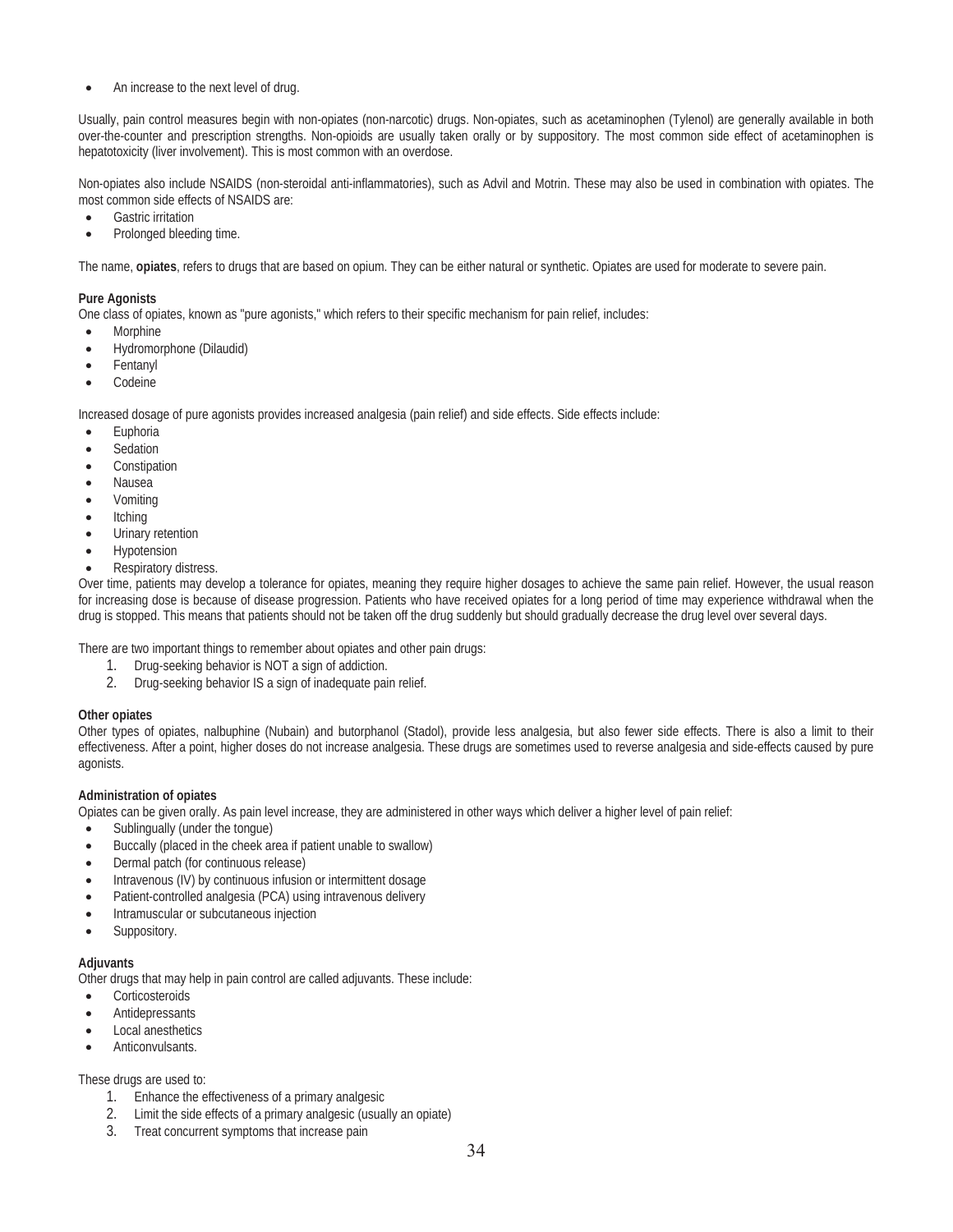4. Provide analgesia for certain types of pain that are not relieved by opiates.

# **RADIATION SAFETY**

Time, Distance and Shielding prevent unnecessary exposure to radiation. Spend only the needed time in the radiation area, keep your distance from the source of radiation and use proper shielding when radiation equipment is being used. To do this, routine testing and evaluation of equipment, procedures, personnel monitoring, and continuing education are critical. Those involved with Radiation need to attend an annual refresher course on Radiation Safety.

Always observe radiation warning signs

- Enter areas employing radioactive sources only for authorized and necessary purposes.
- Do not attempt to clean up spills on floors and countertops labeled "Caution: Radioactive Materials." These may be radioactive and require special clean-up procedures.

# **FALL PREVENTION**

Most facilities have developed a Fall Prevention Program to identify those patients who are at highest risk to fall, with the intent of reducing injuries.

A patient fall may also result in:

- Longer hospital stays
- Permanent injury
- **Disability**
- Death

There are things you can do to help prevent patient falls:

- x Orient patients to their surroundings.
- Show them how to use the call light and explain how and when to get assistance
- x Ensure good lighting in rooms and bathrooms
- x Keep beds at a low height
- Make sure path to bathroom is clear

You can also learn to recognize patients who are at risk for falls. These include:

- Infants and young children
- Older adults
- Sedated patients.

#### **Infants and young children**

These patients are immature, and they often do not understand what they should or should not do. Their motor skills are still developing, so they can fall easily. They are also full of curiosity.

#### **Older adults**

The majority of falls occur in patients over 65 with the highest number in the 80-89 age group. These patients may be unsteady on their feet. They may also have problems with hearing and eyesight.

#### **Sedated patients**

Patients who are sedated may not be able to understand instructions. They often cannot recognize dangers and may become confused.

- Patient education can also help prevent falls. Teach patients and their families about:
- The hospital environment
- Potential hazards
- Equipment being used.

In addition to patient falls, there are other types of injuries. These include injuries from misuse of equipment and burns from hot liquids. These injuries are less frequent than falls, but all have one thing in common: Most injuries can be prevented!

There are several things you can do to help prevent injuries:

- 1. Identify and correct safety hazards.
- 2. Take care in using equipment.
- 3. Follow the standard of care when doing procedures and treatments.

# **Identify and correct safety hazards**

- Slips, such as water on the floor, should be cleaned up.
- Trips, or obstacles, should be removed.
- Sharps, such as needles or glassware, should be properly disposed of.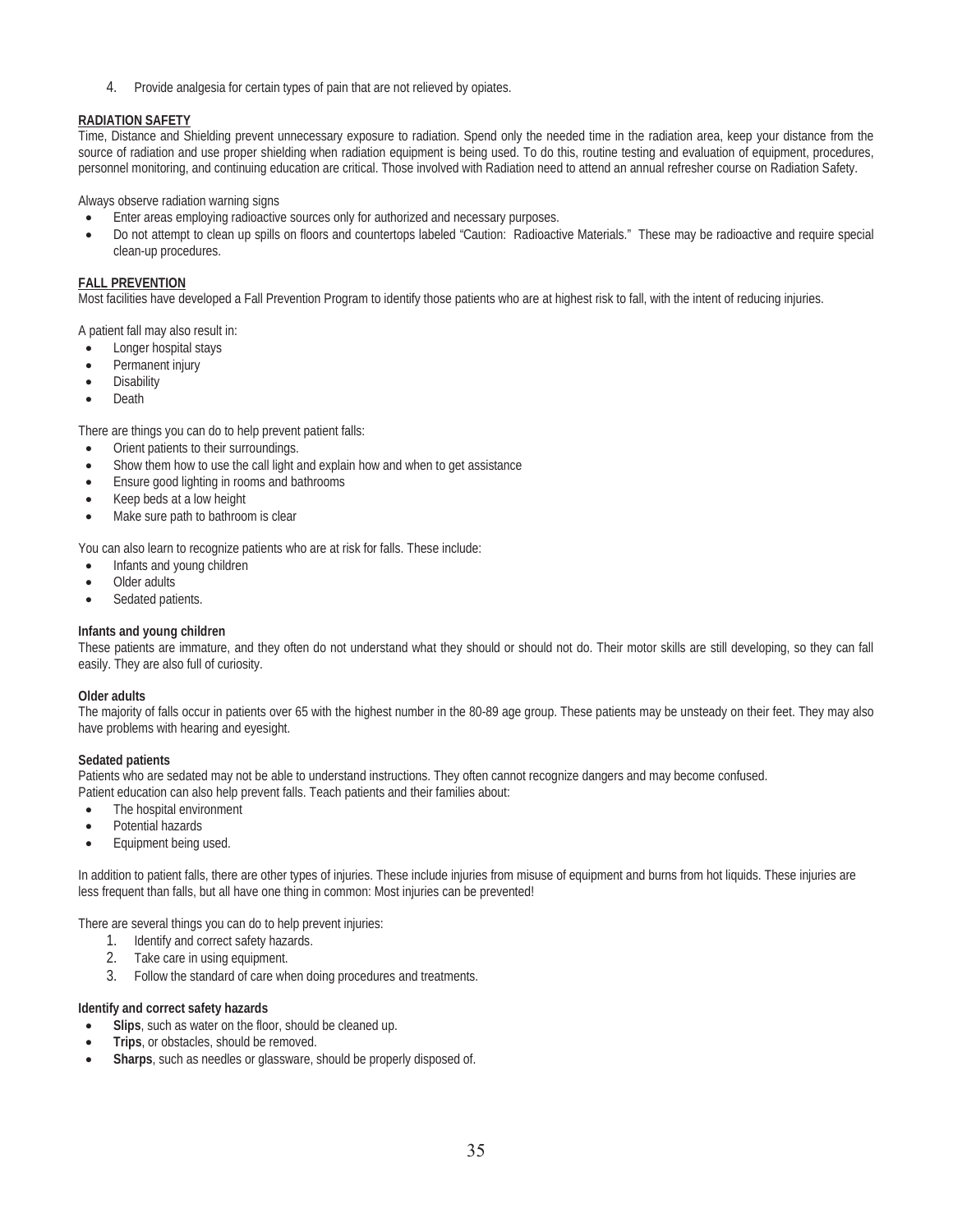# COMPLAINT RESOLUTION (ASSIGNED EMPLOYEE AND CUSTOMER)

A Customer Service Complaint is any complaint and concern from one of our valued customers regarding a situation or incident that results in dissatisfaction of that customer. The purpose of our complaint policy is to:

- To have a positive impact in improving customer service and satisfaction.
- To understand the causes that underlie a complaint and to focus on making changes to systems and processes to reduce the probability of a similar complaint in the future.
- To prevent potentially compensable events and to protect corporate financial resources potentially jeopardized by customer dissatisfaction.
- To analyze and trend data to identify opportunities for organizational performance improvement.
- All assigned employees and internal office staff are entitled to full and equal accommodations, advantages, facilities, privileges and services provided by the company.
- Mission Search accepts complaints from persons who believe that they have experienced a violation of their rights. The following guidelines shall be followed in resolving complaints.
- Complaints must be filed within 30 days of the alleged act.
- The complaint is the written document that describes the occurrence and why the person filing the complaint believes the action or incident was in violation of his/her rights.
- An individual seeking to file a complaint needs to contact Mission Search management. An intake interview or phone interview will be conducted with the complaining party.
- After a careful screening process, the complaint is investigated to determine if there is sufficient evidence to support the allegation. The complaint documentation must contain a claim which constitutes a violation of the complaining person's rights.
- x A complaint may be settled at any time after it is filed. Opportunities will be given to all parties involved to ask questions, provide information, and suggest witnesses in order to resolve the complaint.
- As the investigation proceeds, individuals will be interviewed and pertinent records and documents will be reviewed.
- The person filing the complaint must cooperate fully by providing accurate information and by supplying documents to support the allegations.
- All information gathered in the course of an investigation is subject to disclosure unless otherwise protected by the individual's right to privacy (e.g., medical records).
- If the complaint is substantiated, a reconciliation conference to settle the complaint will be scheduled. Settlement terms may require:
	- o Restoration of previously denied rights.
		- o Compensation of any out-of-pocket losses incurred by person filing complaint
		- o Correction of other harm(s) resulting from the violation(s).
		- o Modification of practices that adversely affect persons protected under law
		- o Other actions to eliminate the effects of violation of rights.

Our goal is always to provide you with a consistent level of service. If for any reason you are dissatisfied with our service or the service, we encourage you to contact the Mission Search Management to discuss the issue. Mission Search has processes in place to resolve complaints effectively and efficiently. If the resolution does not meet your expectation, we encourage you to call the Mission Search corporate office at (800) 410-2009. A corporate representative will work with you to resolve your concern. Any individual that has a concern about the quality and safety of patient care delivered by Mission Search healthcare professionals, which has not been addressed by Mission Search management, is encouraged to contact the Joint Commission at www.jointcommission.org or by calling the Office of Quality Monitoring at 630.792.5636. Mission Search demonstrates this commitment by taking no retaliatory or disciplinary action against assigned employee when they do report safety or quality of care concerns to the Joint Commission.

# HUMAN RESOURCES

#### **EMPLOYMENT APPLICATION PROCESS**

In keeping with our standard of excellence, Mission Search's initial application process and ongoing quality assurance initiatives are designed with the primary goal is to provide the highest quality of healthcare professionals possible. Our objectives include:

- To recruit and employ those professionals who are dedicated to quality care with proven skill histories.
- To provide a thorough orientation for each assigned employee so that he/she may perform his/her work safely and effectively.
- To promote consistent opportunities for assigned employee education, training, and staff development.
- To monitor the quality of assigned employee performance through regular evaluations
- To work closely with clients while modifying our service concepts to meet their needs.

Each applicant undergoes a stringent screening process to verify skills and commitment to service excellence.

# **Proof of Citizenship or Ability to Work as Required by Law**

Mission Search verifies eligibility to work in the United States. The U.S. Immigration and Naturalization Service require that assigned employee show proof of citizenship/eligibility to work by completing an Employment Eligibility Verification Form (I-9). Failure to produce the necessary proof according to the applicable laws will result in the postponement of employment.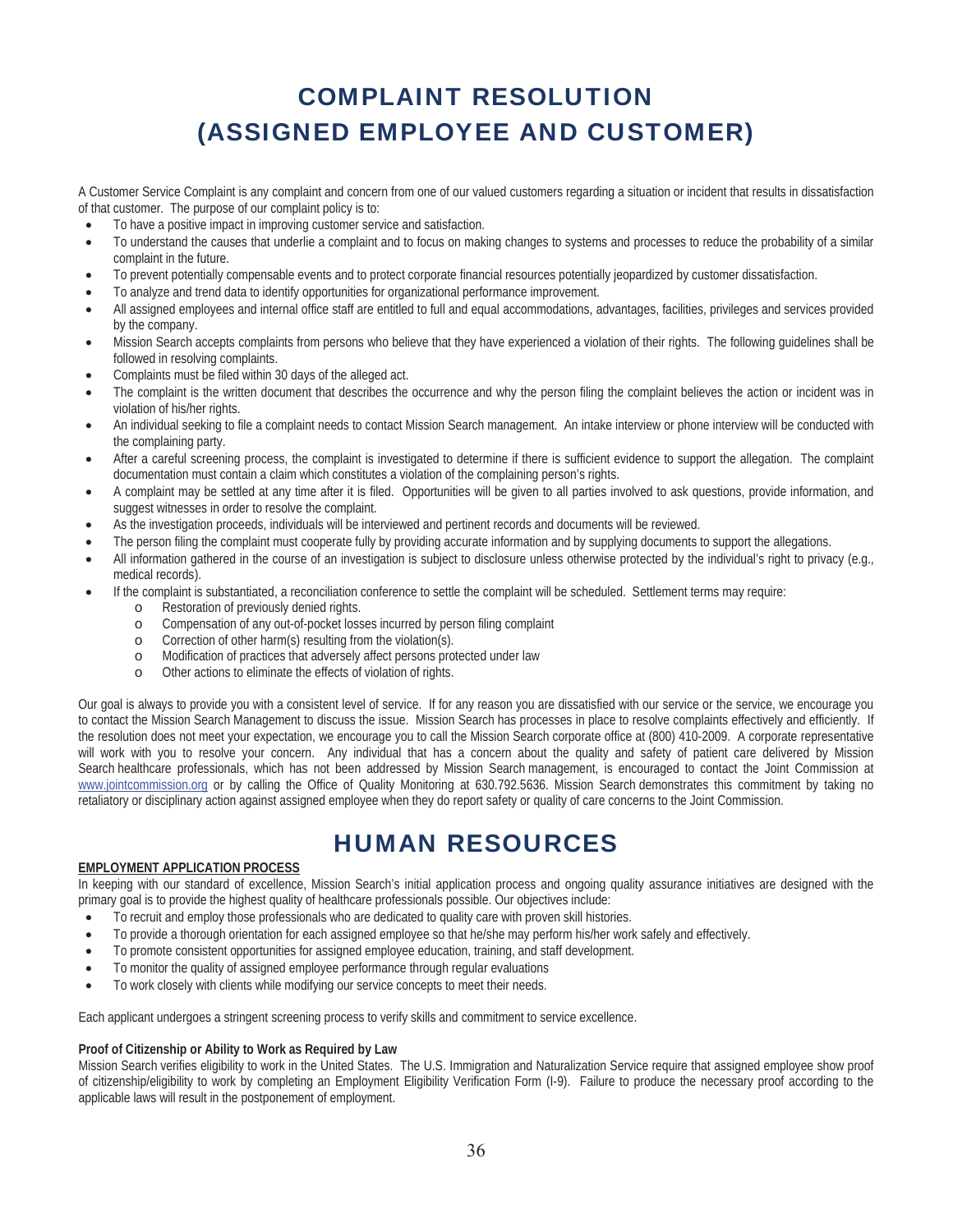# **CREDENTIALING**

#### **Background checks**

Mission Search may perform criminal background checks on applicants, which may include a felony and misdemeanor search in the state the applicant resides, and may also include states and counties of residence/employment for the previous seven years when specified in the written agreement between Mission Search and its clients. Criminal background checks can also be conducted post-employment based upon reasonable suspicion of criminal activity.

Also, Mission Search verifies that applicants are not included in the Office of Inspector General's (OIG) or the Excluded Parties List System (EPLS) databases of excluded providers.

#### **License/Certification/Education Verification**

Applicants may be required to provide valid, original professional licenses to practice their profession in the state of the assignment, Basic Cardiac Life Support (BCLS) certification, and any other professional certifications required for the practice of their specialty when specified in the written agreement between Mission Search and its clients. Mission Search conducts primary source verification of professional licenses in all states where the assigned employee may be working to verify issue date, expiration date, active status of the license and to determine if a license has ever been suspended, revoked, restricted, reprimanded, sanctioned or disciplined. Any disciplinary action on a professional license can be terms for non-employment with Mission Search and falsification of any documentation will render applicant completely ineligible for employment with Mission Search.

Positions that require a specific educational requirement and certification must have verification of both.

It is the assigned employee's responsibility to maintain a current valid license. Failure to do so will result from removal from duties and progressive discipline. Assigned employees are required to immediately notify Mission Search if a license or certification is suspended or revoked prior to assignment start date.

#### **Reference Checking**

Mission Search verifies at least one reference from previous employers or from clinical peers that may provide information related to the applicant's knowledge and applied job skill proficiency or confirm dates of employment.

#### **Pre-Employment Skills and Competency Assessment**

All applicants are required to complete a competency self-assessment for every unit and specialty to which they will be assigned. All current competency assessment tools are maintained in their personnel file.

#### **Health Screening**

Applicants may need to go through a screening process when specified in the written agreement between Mission Search and its clients, to demonstrate that they are free from communicable disease and are free from any health impairment that is of potential risk to the patient, caregiver, other assigned employee, or that may interfere with the performance of duties.

All applicants may need to provide:

- x **Clearance for Work:** are only required when specified in the written agreement between Mission Search and its clients. If required, the applicant will submit a written clearance for work conducted within the last twelve months prior to hire date. The Clearance for Work shall include whatever specifications are in the written agreement between Mission Search and its clients, which may or may not include a medical history, physical examination, laboratory work as indicated, and a written report to indicate that the assigned employee is physically and medically qualified to perform the duties to be assigned. In addition, annual physicals may be required thereafter.
- x **Tuberculosis Test:** is only required when specified in the written agreement between Mission Search and its clients. TB tests if required may need to be conducted within the last twelve months prior to hire date. The TB test may show a negative result. Applicants who test positive as a tuberculin reactor are required to submit documentation of a negative chest x-ray showing no abnormalities and provide proof of prophylactic antibiotic therapy. At least one clear chest x-ray is required for individuals following a positive skin test or documented history of positive skin test, repeat chest X rays thereafter may be required for those who present positive skin results, repeat chest x-rays are only required when specified in the written agreement between Mission Search and its clients. Applicants with positive TB results must also complete a TB questionnaire upon hire and annually thereafter when specified in the written agreement between Mission Search and its clients.
- x **Immunizations:** are only required when specified in the written agreement between Mission Search and its clients. If required the applicant will submit proof of exposure to or immunization to Rubella, Rubeola, Mumps (MMR), and Varicella Zoster.
- x **Drug Test\*:** is only required when specified in the written agreement between Mission Search and its clients. If required the applicant will submit a drug screen that may screen any or all of the following: amphetamines, barbiturates, benzodiazepines, cannabinoids, cocaine, meperidine, Methadone, Opiates, Phencyclidine, Propoxyphene
- x **Hepatitis B:** are only required when specified in the written agreement between Mission Search and its clients. Must provide proof of vaccination to Hepatitis B or sign waiver/declination. The assigned employee shall not receive the vaccination if they have previously received the Hepatitis B vaccination series or have antibody resting which reveals the assigned employee is immune or for whom the vaccine is contraindicated for medical reasons.

#### **All costs associated with health screening are the responsibility of the assigned employee.**

*\* Please note that random drug screening and drug screening for cause may occur at any time.*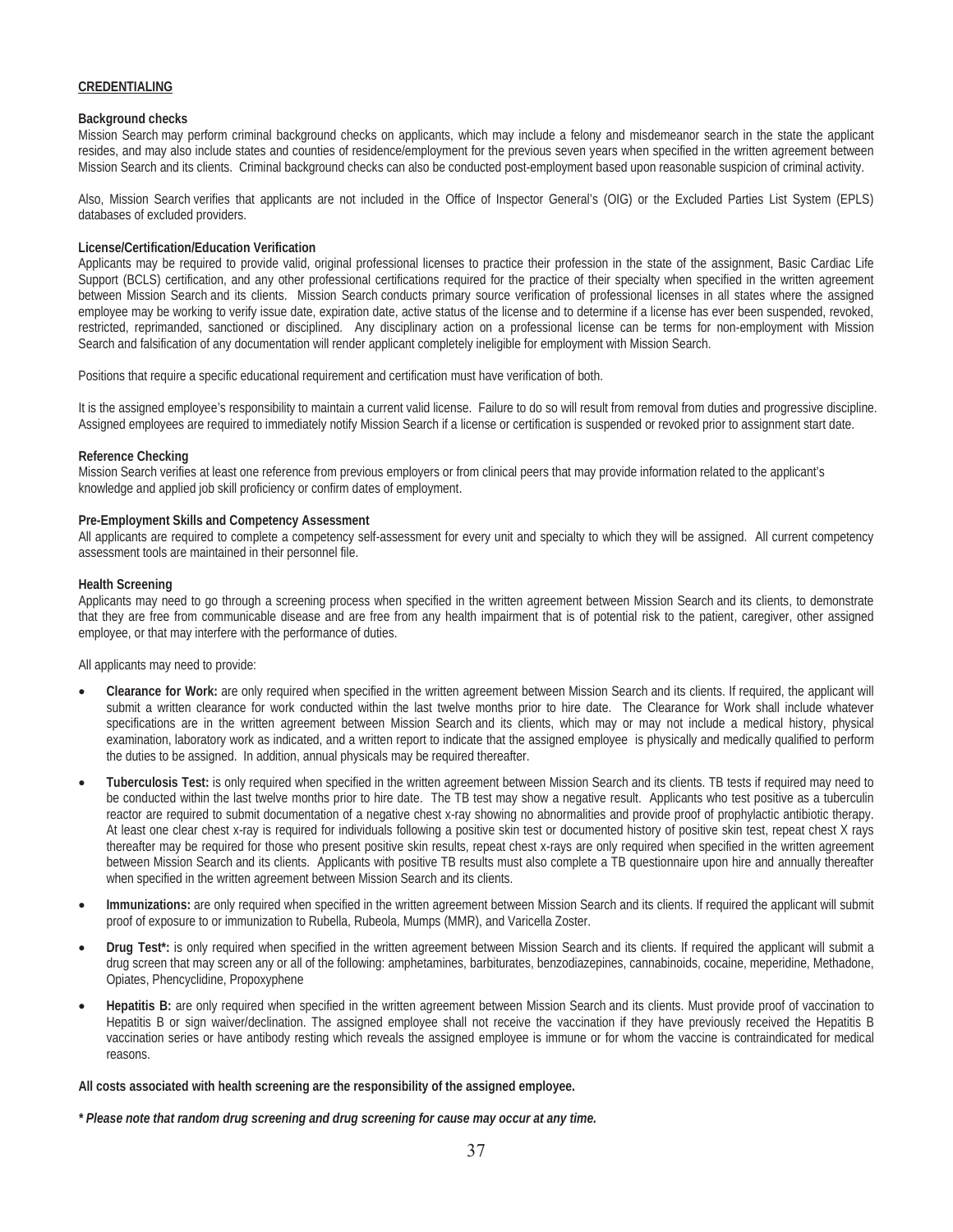# **Interview And Education**

Applicants whose qualifications are in question are interviewed by the Clinical Supervisory Committee "CSC." Interviews are designed to determine applicant's knowledge, competence, and skills in specified areas of expertise. Interviews are based on actual events and circumstances that applicants are likely to encounter in the work environment.

Applicants are also oriented to Mission Search's general policies and procedures, as well as specific administrative policies on overtime and scheduling. Orientation for select hospitals is also provided, as specified by select client hospitals.

Applicants are also oriented and asked to acknowledge their comprehension of a variety of topics, including, but not limited to:

- Medication: administration, safety, and prevention of errors
- Abuse: Child, elder, and reporting, SCAN
- Sexual and domestic violence, assault, rape
- Drugs in the workplace, workplace violence
- Safety: electrical, fire, environmental, safety signals
- Hazardous materials
- x Infection control and CDC Hand Guidelines
- OSHA and bloodborne pathogens
- Dress code and fingernail policy
- JCAHO education, National Patient Safety Goals, List of Abbreviations/Do-not-use
- Patient rights/advance directives
- Emergency preparedness
- End-of-life care
- Code situation policies
- Sentinel event policies and procedures
- **Restraints**
- Age-specific education
- **HIPAA**
- Pain Management
- **Body Mechanics**
- Documentation: of patient care, transcribing of physician orders
- Conscious Sedation
- Patient safety and education
- Fall prevention

The completion of orientation shall be documented and signed by the applicant. And the form will be retained in the assigned employee 's personnel record.

#### **Maintaining Credentialing Files**

All credentialing files are maintained by Mission Search Credentialing Department. The Credentialing Department monitors relevant requirements and expirations of any requirements. Requirements are kept current through daily alerts of soon-to-expire or expired requirements.

#### **Orientation**

Mission Search will provide all newly assigned employees with an Assigned Employee Handbook.

Some facilities require some form of orientation. The amount of time required for each facility varies. Some facilities require computer training classes and orientation before the assignment start date worked. The assigned Mission Search supervisor will explain required orientation to all assigned employees before assignment start date. Orientation time worked at the facility is pay rate (if any) is determined by the assigned client facility.

Some facilities require that their specific pre-employment orientation "packets" be completed by the prospective employee before the first shift is worked, and there is no pay for this required activity.

#### **The first time you visit a facility the following guidelines should be followed:**

- Report approximately one (1) hour early for orientation (it may vary for each facility).
- Carry photo ID for evidence of identity when reporting for assignment
- Take your specialty licenses and certifications with you
- Report to the appropriate supervisor
- It is expected that the assigned employee locates and complies with the facility policy and procedures manual, locate fire pulls, crash cart, med. room, linen cart, and appropriate exits before your shift starts.
- Always dress in proper attire when working at the facility. Orientation is only paid when facility staff has properly verified the time.

Occasionally, a Mission Search assigned employee may show up early as directed for orientation shift and no one is available for orientation. Please take it upon yourself to utilize this time to become familiar with the floor layout and the location of vital items you may need to function effectively on your shift. It will be to your advantage to know the location of the policy and procedures manual, fire pulls, crash cart, med. room, linen cart, and appropriate exits before the onset of your shift.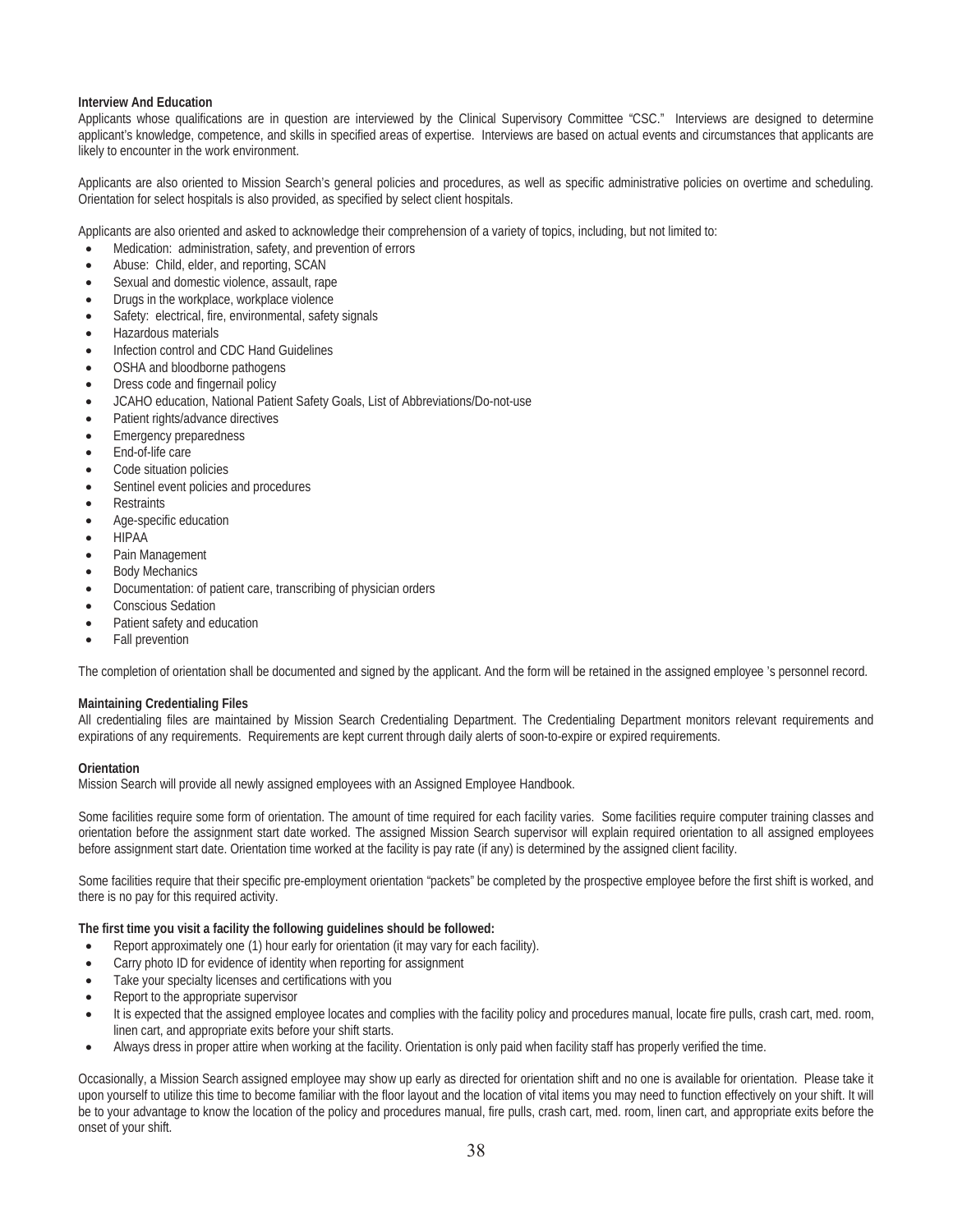#### **TIME-OFF BENEFITS**

Assigned Employees Time-Off Benefits will be as outlined in their Employment Agreement and most current Assignment Confirmation. Assigned Employees who resign their employment or whose employment is terminated by Mission Search are not eligible to utilize unused Time-Off Benefits nor will they be paid for any unused Time-Off Benefits for any reasons what so ever.

# PERFORMANCE IMPROVEMENT AND EDUCATION PROGRAM

The purpose of performance management is to enhance the knowledge, skills, and behaviors of all assigned employee. This is accomplished by providing a means of measuring assigned employees' effectiveness on the job; identifying areas of development where assigned employees are in need of training, growth, improvement and additional resources; maintaining a high level of motivation through feedback with management and establishing individual performance goals.

#### **Initial Assessment**

Assigned Mission Search supervisors must inform new hires of all the competencies that must be met before the assignment is offered and accepted. For the initial assessment, the competency self-assessments will serve as the baseline assessment. Review of errors on any exams will also serve as areas of improvement.

#### **Quarterly Assessments**

Mission Search is implementing a continuous, systematic and coordinated approach to measure and assess hospital's feedback on all assigned employees. The following assessments are utilized to ensure assigned employee performance and customer satisfaction:

The Clinical Supervisory Committee assesses assigned employees "CSC," once during their assignment or at least quarterly. Assessment focuses on professionalism, safety, patient care, compliance, assessment, planning, and documentation.

Any unsatisfactory scores will be reviewed and discussed with each assigned employee and methods for improvement will be recommended by the "CSC."

#### **Periodic Assessments**

The "CSC" conducts annual assessments of all staff. Quarterly performance evaluations are solicited via phone calls to review clinical performance based on client feedback. The "CSC" and assigned client facility evaluate the assigned employee job performance based on the functions and standards as outlined in the job descriptions. The "CSC" and assigned employee will identify strengths, accomplishments, and areas for improvement and development. All hospital reviews, including initial and random assessments, are also incorporated into the ninety-day and annual performance review. Assigned employees will also update their competency self-assessments at this time.

If Performance Improvement is required, written recommendations identifying the performance expected will be created and will be used to gain the assigned employee's commitment to perform to those expectations. The "CSC" will provide suggestions to assist the assigned employee in working toward the performance expectations established in this phase.

#### **Assigned employee Performance Review**

- Every healthcare professional employed by Mission Search, who is currently working and has worked in the last year, will have an annual performance evaluation carried out by Mission Search.
- Assigned employees are eligible for annual evaluations if the provider has worked a minimum of one 13-week assignment during the preceding year and are active during the current year.
- Mission Search will attempt to obtain feedback from client representatives regarding clinical staff competence and ongoing performance of the assigned employee. Unfortunately, some clients will not cooperate with Mission Search in this regard, so Mission Search conducts phone solicitation of feedback from its clients.
- Feedback from our clients regarding clinical and professional performance is addressed with the assigned employee immediately. Follow-up with our clients is completed within an appropriate time frame.
- x Annual skills checklists which apply to specialty area of work will be completed by every health professional employed by Mission Search
- When training needs are identified, the assigned employee must complete the training at the earliest possible occasion.
- Mission Search assesses the assigned employees' competence at hire, and at performance evaluation to ensure that assigned employees have the skills or can develop the skills to perform and continue to perform their duties.
- Clinical Supervisory Committee "CSC" is responsible for ensuring that any areas of development that are identified are addressed.

#### **Education**

Ongoing continuing education is the responsibility of the assigned employee to ensure a current knowledge and practice base. Mission Search maintains a list of available education sites at https://missionsearch.com/educational-sites/ Evidence of continuing education and annual required in-service education are part of the ongoing competency assessment program and will be maintained in your personnel file. Please provide Mission Search with copies of your continuing education certificates.

#### **Disciplinary Action**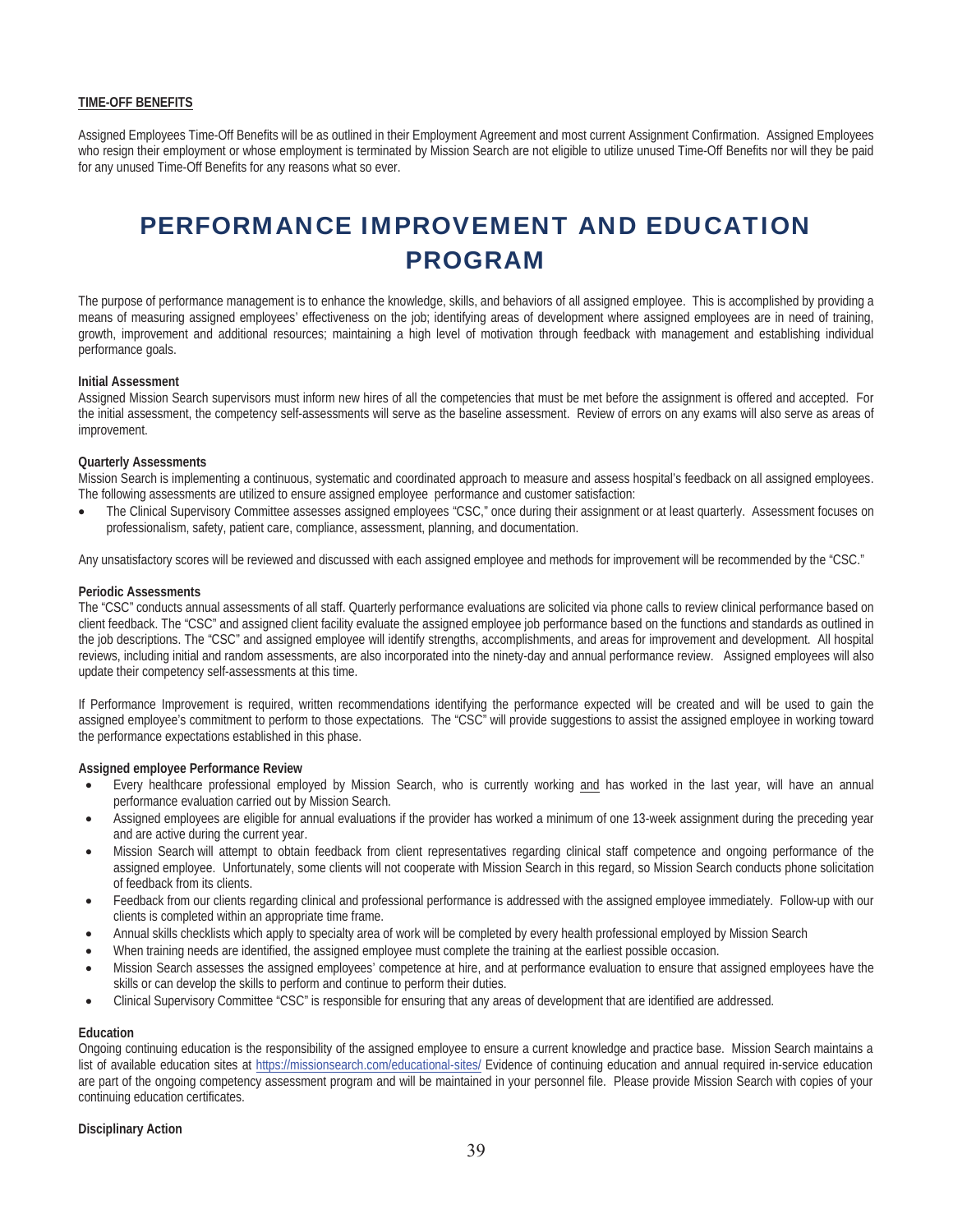Mission Search has established workplace standards of performance and conduct as a means of maintaining a productive and cohesive working environment. A positive, progressive approach is taken to solve discipline problems, which appeals to an assigned employee's self-respect, rather than create the fear of losing a job. Our system emphasizes correction of the offensive behavior. If correction of the problem and sustained improvement does not occur, termination may result.

The following may be grounds for disciplinary action, up to and including termination:

- Accepting an assignment and not reporting to work or not notifying us.
- x Unauthorized possession, use, or removal of property belonging to Mission Search or any client of Mission Search
- Failure to comply with all safety rules and regulations, including the failure to wear safety equipment when instructed.
- Reporting to work under the influence of alcohol, illegal drugs, or in possession of either item on company premises or work sites of client companies.
- Lewd, unacceptable behavior, possession of weapons or explosives and provoking, instigating or participating in a fight is prohibited at Mission Search and its client hospitals.
- Violation of the harassment policy.
- x Insubordination of any kind is grounds for immediate termination. (For example, refusal to carry out your supervisor's reasonable work request).
- Leaving an assignment without notice i.e. patient or assignment abandonment.
- Falsifying records, including but not limited to time records or claims about injuries occurring on company premises or work sites of client companies or personnel records.
- Disclosing confidential information without authorization.
- Disregard for established policies and procedures.
- x Excessive cancellations or tardiness.
- Discourtesy to clients or fellow assigned employee.

#### **Do Not Send Policy and Process**

Mission Search is committed to providing a higher standard of service to our clients and the delivery of safe, quality patient care. As a Mission Search assigned employee, you play a very valuable role in our success in delivering excellent customer service and in our ability to achieve Joint Commission Certification. We are implementing a "Do Not Send" Prevention Program.

- You are responsible for the information in the curriculum in both your clinical and professional/behavioral performances every time you work for Mission Search
- When a performance issue arises. Mission Search will use the point system outlined below. As you can see, significant performance issues or ongoing performance issues could result in termination. By implementing this program, it is our goal to reduce the number of performance issues and Do Not Sends.

### **Termination Policy**

The following point system is used to determine termination as a result of Do Not Sends.

| 1 Point  | Attitude / lack of professionalism / customer service                        |
|----------|------------------------------------------------------------------------------|
| 2 Points | Clinical incompetence - poor clinical performance                            |
|          | Poor time management<br>$\bullet$                                            |
|          | <b>Medication Error</b>                                                      |
|          | Documentation                                                                |
|          | Deficiencies Lack of Compassion                                              |
| 3 Points | Danger to patient.                                                           |
|          | No call No show.<br>$\bullet$                                                |
|          | Departing facility before the end of shift secondary to dissatisfaction with |
|          | the assignment.                                                              |
|          | Do Not Send request from any client facility regardless of origin            |
| 5 Points | Illegal Behavior (Includes false identity; falsified documentation,          |
|          | Use of or distribution of controlled substances, etc.)<br>$\bullet$          |
|          | Patient abandonment. When assigned employee is under investigation for       |
|          | above behavior, they will be considered terminated until exonerated from     |
|          | all accusations.                                                             |
|          | Error resulting in Pt. Death or Permanent physical or mental damage          |
|          | Self-terminating assignment without proper notice to facility or Mission     |
|          | Search                                                                       |

- An assigned employee who receives 5 points will be considered for termination.
- Any assigned employee involved in illegal activity will be terminated immediately.

Please feel free to contact your assigned Mission Search supervisor, if you have any questions

#### **Do Not Send Prevention Curriculum**

Do Not Sends are usually subjective in nature. However, there are things assigned employees can do to avoid Do Not Sends.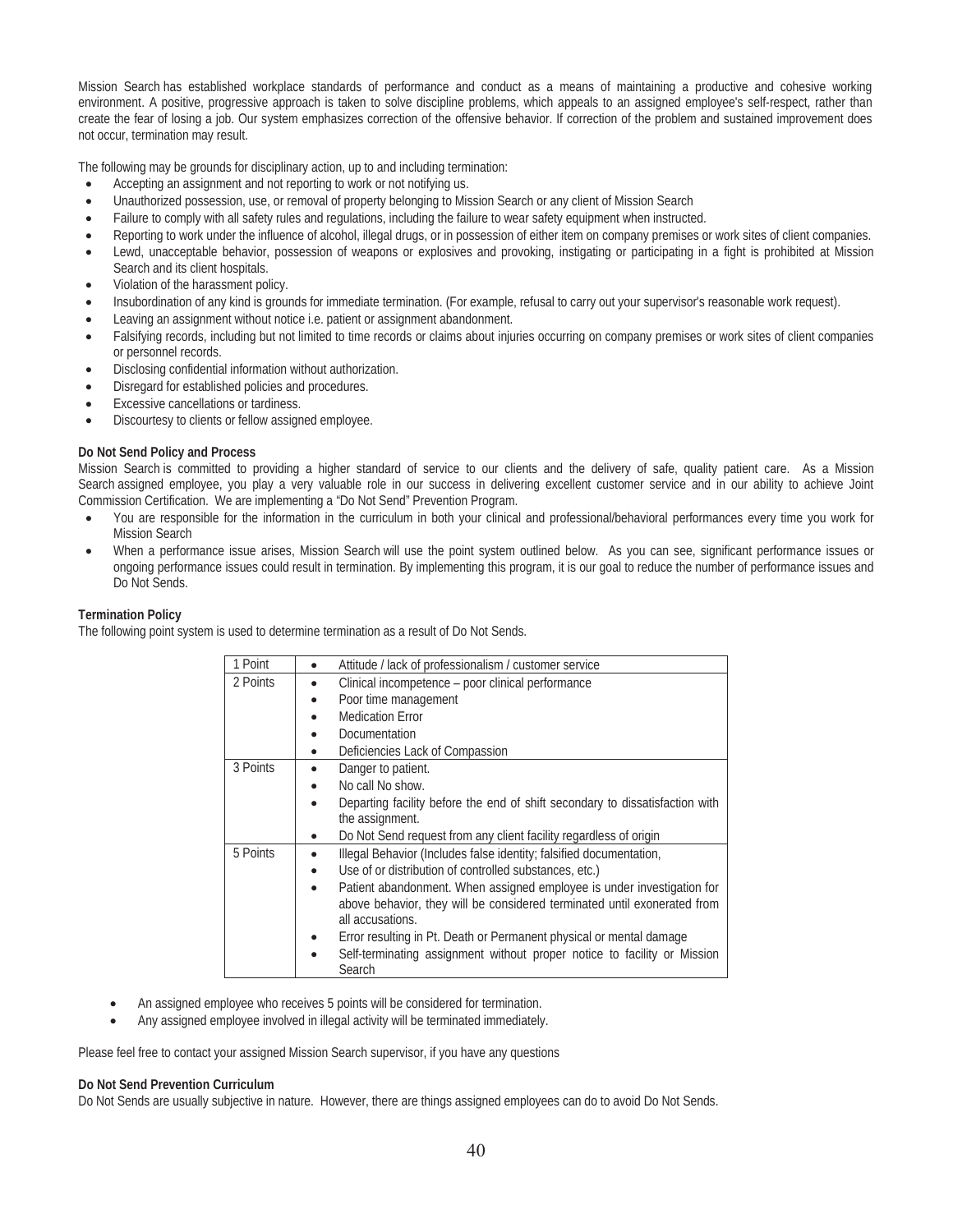# **1. Always be on time**

- Be 30 to 45min early, arriving at the floor, when working at a hospital for the first time.
- To ensure being on time, preparation begins the night before or day of your night shift.
- Have clothes, lunch, etc. prepared before sleeping.
- Get to bed early to ensure 8 hrs of sleep.
- Awake early enough to eat before you leave for your shift.
- Make sure you have accurate directions and facility phone number before you begin driving to the shift.
- Do not sign in and out at the same time!

*Rationale: Arriving early allows the assigned employee to familiarize themselves with the unit, get organized, meet their assigned supervisor and make a positive first impression. Signing in and out at the same time is fraud.* 

# **2. Take a detailed report.**

- Head to toe, system by system, Neuro to Skin.
- Review your patient's charts, (ten to twenty minutes per chart) after report, and before lunch.

*Rationale: This is of paramount importance! Sets the tone for the start of the shift, provides the foundation for the plan of care, focus of initial assessments and interventions. Taking a detailed report and reviewing the pt's chart during the first half of your shift also prepares the assigned employee to give a knowledgeable, relevant report.*

# **3. Show Initiative.**

- Find your assigned supervisor, introduce yourself, ask to be shown around, and inquire who your resource person may be in case the assigned supervisor is not available.
- Communicate early and often any relevant information to the assigned supervisor such as: changes in patient condition, difficulty with or questions about; assignment, staff, equipment or documentation tools.

*Rationale: Allows your assigned supervisor to make adjustments or provide assistance promptly, to provide the safest patient care and prevent a delay in patient treatment.*

# **4. Avoid handling personal business during your shift.**

Talking on mobile phones or using facility information systems for personal use (other than in an emergency or away from the patient the care area during breaks) is a sure way to make an impression that will reflect poorly on the assigned employee.

#### *Rationale: This behavior often leads directly to a Do Not Send.*

- **5. When in Rome… Make every attempt to do things, the way the client facility does things.** 
	- Please respect all of our client facilities policies and procedures, without complaint or argument.
	- x However, if you have been asked to perform a task or procedure you feel will place a patient in danger or you feel unqualified to perform, contact your immediate supervisor and go up the chain of command until you feel you have been able to express your concern professionally and respectfully.
	- If you encounter a situation in which you feel obligated to challenge a request, in order to maintain the safest patient care environment. It is of vital importance that you:
		- 1. Communicate with Mission Search
		- 2. Document the incident in your own words before leaving the facility.
		- 3. Furnish signed and dated, copies of your documentation of the incident to Mission Search, the Nursing Supervisor of the facility in which you were working, and retain a copy for yourself.

*Rationale: Knowledge of, and compliance with each facilities policies and procedures are fundamental elements of professionalism, providing safe patient care and creating an impression that makes a facility ask for an assigned employee by name.* 

#### **6. Practice the 11 rights of medication administration.**

- 1. Right Patient
- 2. Right Medication
- 3. Right Dose
- 4. Right Time<br>5. Right Route
- **Right Route**
- 6. Right Rate<br>7. Right Reas
- Right Reason
- 8. Right Documentation
- 9. Right Assessment
- 10. Right Education
- 11. Right Evaluation
- If you are is confused regarding any aspect of the medication administration process, clarification with the physician becomes an immediate priority to ensure safe medication administration.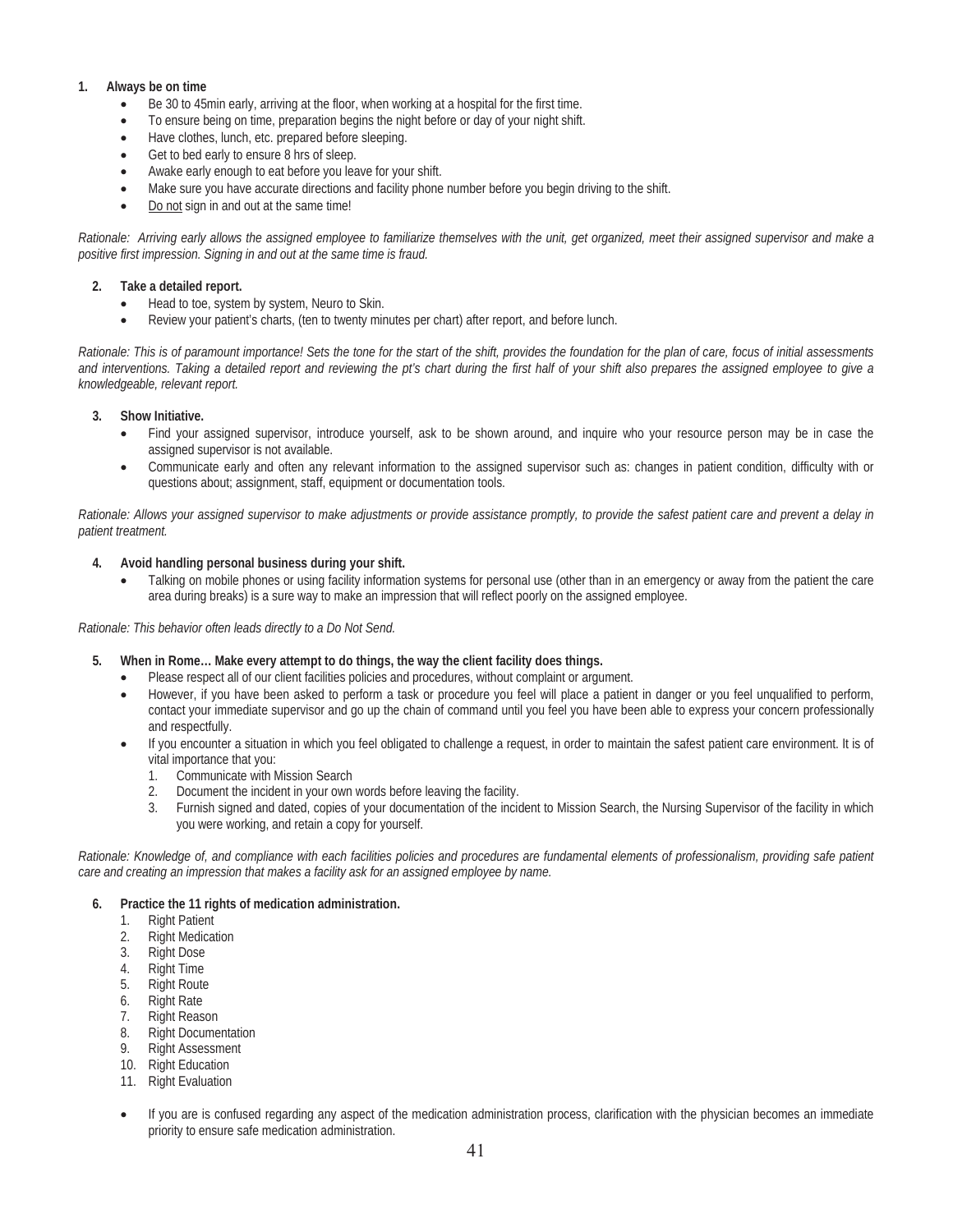*Rationale: Medication errors are serious, and can lead to negative patient outcomes, extended hospitalization, severe injury, and death. Most importantly for a careful, knowledgeable and conscientious assigned employee, medication errors are almost always preventable.*

- **7. Be conscious of Joint Commission National Patient Safety Goals in your practice.** 
	- Improve the accuracy of patient identification.
	- Improve the effectiveness of communication among caregivers.
	- Improve the safety of using medications.
	- Reduce the risk of healthcare-associated infections.
	- **•** Accurately and completely reconcile medications across the continuum of care.
	- Reduce the risk of patient harm resulting from falls.

A complete and current set of National Patient Safety Goals should be posted or easily accessible in any healthcare facility.

*Rationale: "The mission of Joint Commission is to continuously improve the safety and quality of care provided to the public" through the "support of performance improvement in healthcare organizations."*

#### **8. Ask the assigned supervisor to audit your paperwork before the end of your shift.**

x Having the assigned supervisor review your documentation, within a couple of hours of the end of our shift, displays exceptional accountability, reduces the healthcare provider and facility's exposure to liability. Thorough documentation also helps convey important information to the following shift, and ensures the necessary facts will be available when and if the chart is reviewed in the future.

*Rationale: Complete documentation, is an essential component of effective, efficient healthcare. Since many assigned employees work in multiple facilities in a short period of time, it is not an easy task to dot every "i" and cross every "t," without help from a knowledgeable source.*

#### **9. Practice excellent customer service.**

x Customer service extends further than our patients and their families; it includes every person we come into contact with while we are working. Our customers are every nurse, pharmacist, physician, respiratory care practitioner, etc. Every time we interact with another human being at work, it is imperative that we greet that person with a friendly and helpful attitude.

*Rationale: Treating our patients, their families, our colleagues and interdisciplinary team members with friendliness, respect and kindness creates an environment where being helpful and taking the extra step to solve someone's problem is not the exception but the "norm."*

#### **10. Take excellent care of your patient(s).**

- The reason hospitals exist is because people who are ill, injured or have had major surgery require 24-hour care. The necessity of 24-hour care is the reason why tens of thousands of hospitals across the US continue to operate, often at a loss.
- Be gentle. Communicate kindly and effectively. Listen carefully. Show respect, for your patient's privacy, age, culture, family and human existence. Spend time teaching them, explaining what is happening at any given moment. Explain what you are doing or giving your patients and why.

Rationale: As an assigned employee taking good care of your patients, what you should expect of yourself, it is what you are expected to do. It is your *ethical obligation. It is your job.*

#### **11. Remember This! … When you are working for a TEMPORARY Staffing Firm "You are PERMANENTLY on PROBATION"**

There are common reasons you may choose to work for Staffing Firms. You enjoy the flexibility, you choose your location, often making your own schedules, increased pay, getting paid sooner, working in new environments and meeting new people. You also need to be aware that there are trade-offs or things you give away for those benefits.

You are not an employee of the assigned client facilities; you are not considered "staff;" you are not member of the union; you might not be accepted immediately; you might not get help as soon as you ask for it; you have to out-perform your colleagues "on staff" every shift.

*Rationale: The key to being "successful" and enjoying your career as providers who work for temporary staffing firms… is having as many places to work as*  possible. Having a wide range of choices will allow you to minimize interruptions to income when your favorite places do not need you. The sooner you let *go of your expectations of being treated as if you were an employee of the assigned client facility, the greater chances you have of being successful.*

# REPORTING ANY ISSUES

#### **Assignment Issues**

Issues may arise while an assigned employee is on assignment for Mission Search As a representative of Mission Search and as a responsible and mature healthcare professional, it is important that professionalism and integrity are maintained throughout the conflict resolution process and that above all, patient safety is the priority.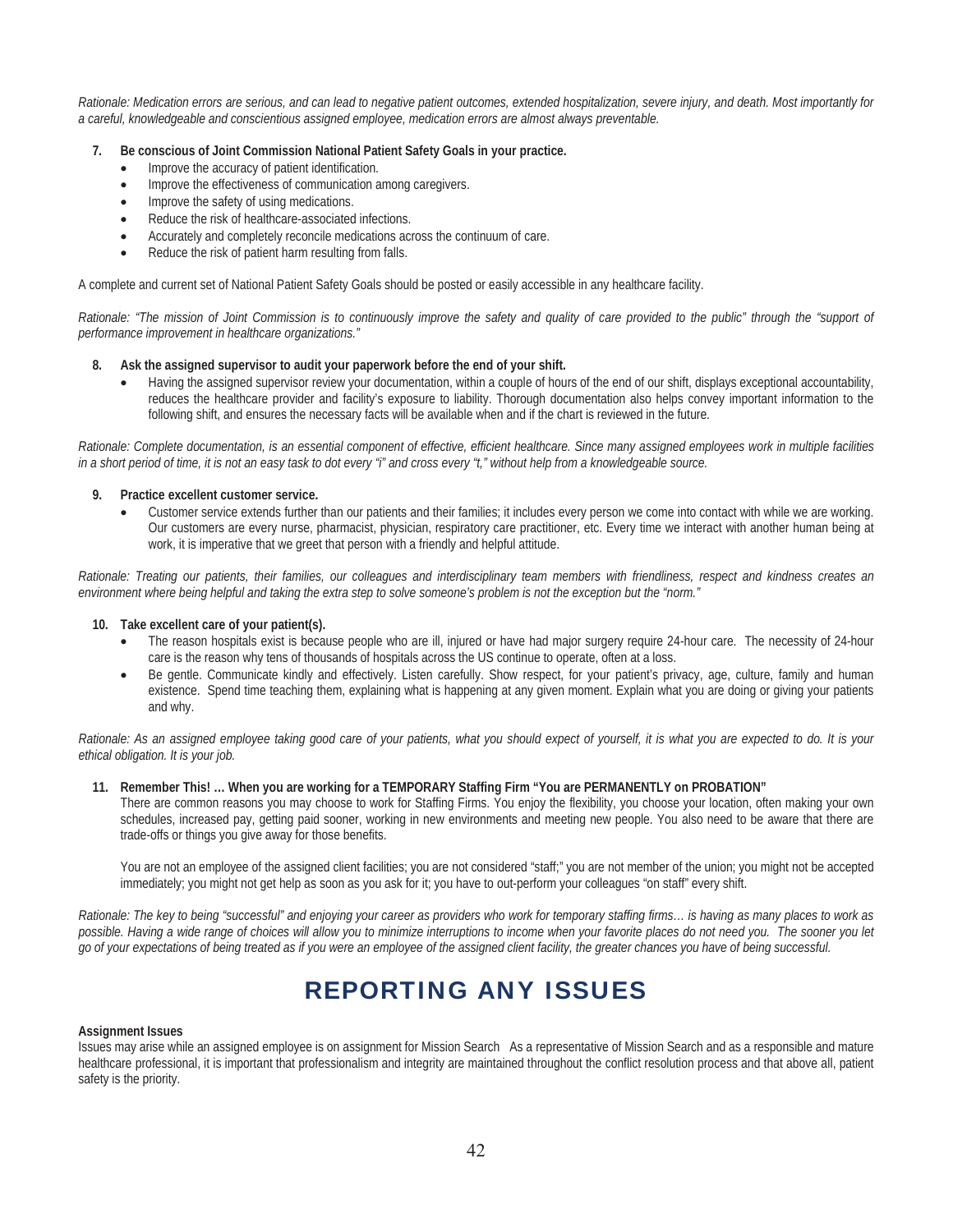Common issues that may arise are:

- Conflict with hospital staff
- Conflict with patient and patient family members
- Unfair patient assignments, or "dumping"
- Assignment to a unit for which you are incapable of safely performing your duties

In the event of any of the above events:

- Contact the assigned supervisor for assistance
- If escalation is required, contact your assigned Mission Search supervisor for mediation
- Complete an incident report at the facility (if required)
- Complete an incident report at Mission Search (if required)

## **Bloodborne Exposure**

An exposure incident to bloodborne pathogens involves specific eye, mouth, mucous membrane, or parenteral contact with blood or other potentially infectious materials that result from the performance of an assigned employee 's duties. All assigned employee involved in direct patient care should be familiar with appropriate decontamination procedures.

In the event of exposure to any bloodborne pathogens:

- Adhere to appropriate decontamination procedures
- Contact the assigned supervisor for assistance
- Inform Mission Search immediately of exposure

Mission Search shall make immediately available a confidential medical evaluation and follow-up the exposed individual. Post-exposure follow-up shall be:

- Made available at no cost to the assigned employee
- Performed by or under the supervision of a licensed healthcare professional who has a copy of all relevant information related to the incident.
- Made available at a reasonable time and place.

Mission Search's post-exposure and follow-up, shall include the following:

- Documentation of the route(s) of exposure, and the circumstances under which an exposure incident occurred.
- Identification and documentation of the source individual
- Collection and testing of blood for HIV and HBV serological status
- Post-exposure prophylaxis, as recommended by the U.S. Public Health Service
- Counseling
- Evaluation of reported illness

The company maintains confidential medical records for each assigned employee with occupational exposure. Records are kept for the duration of employment plus thirty (30) years. Each record shall contain the assigned employee 's name, social security number, hepatitis B vaccine history, and a record of all post-exposure follow-up.

# CLINICAL INCIDENTS AND SENTINEL EVENTS

As a healthcare provider, it is your duty and responsibility to promptly report any unsafe condition, sentinel event or unusual event that can result in a sentinel event. Everyone is expected to participate in maintaining a safe environment for patients, visitors, physicians and their coworkers. This means taking an active role in reporting any and all unsafe conditions, unusual or sentinel events. All such events should always be reported immediately to your charge nurse, nursing supervisor and Mission Search's Clinical Supervisory Committee "CSC."

Clinical staff must recognize the importance of following effective procedures and are encouraged to speak up if something has compromised or might compromise patient safety and quality.

A Clinical Incident is any event or series of events that resulted in or had the potential to result in an adverse patient outcome. Clinical staff should notify Mission Search of any clinical incidents that occur while on assignment, regardless of an adverse outcome.

A sentinel event is an unexpected occurrence involving death or serious physical or psychological injury, or the risk thereof. Serious injury specifically includes loss of limb or function. The phrase "or the risk thereof" includes any process variation for which a recurrence would carry a significant chance of a serious adverse outcome. Such events are called "sentinel" because they signal the need for immediate investigation and response.

# **Examples of Clinical Events**

- Omission of treatment
- Deviation from policy
- **Medication errors**
- Improper equipment usage
- x IV or Blood complications
- Patient fall
- Inaccurate clinical assessment